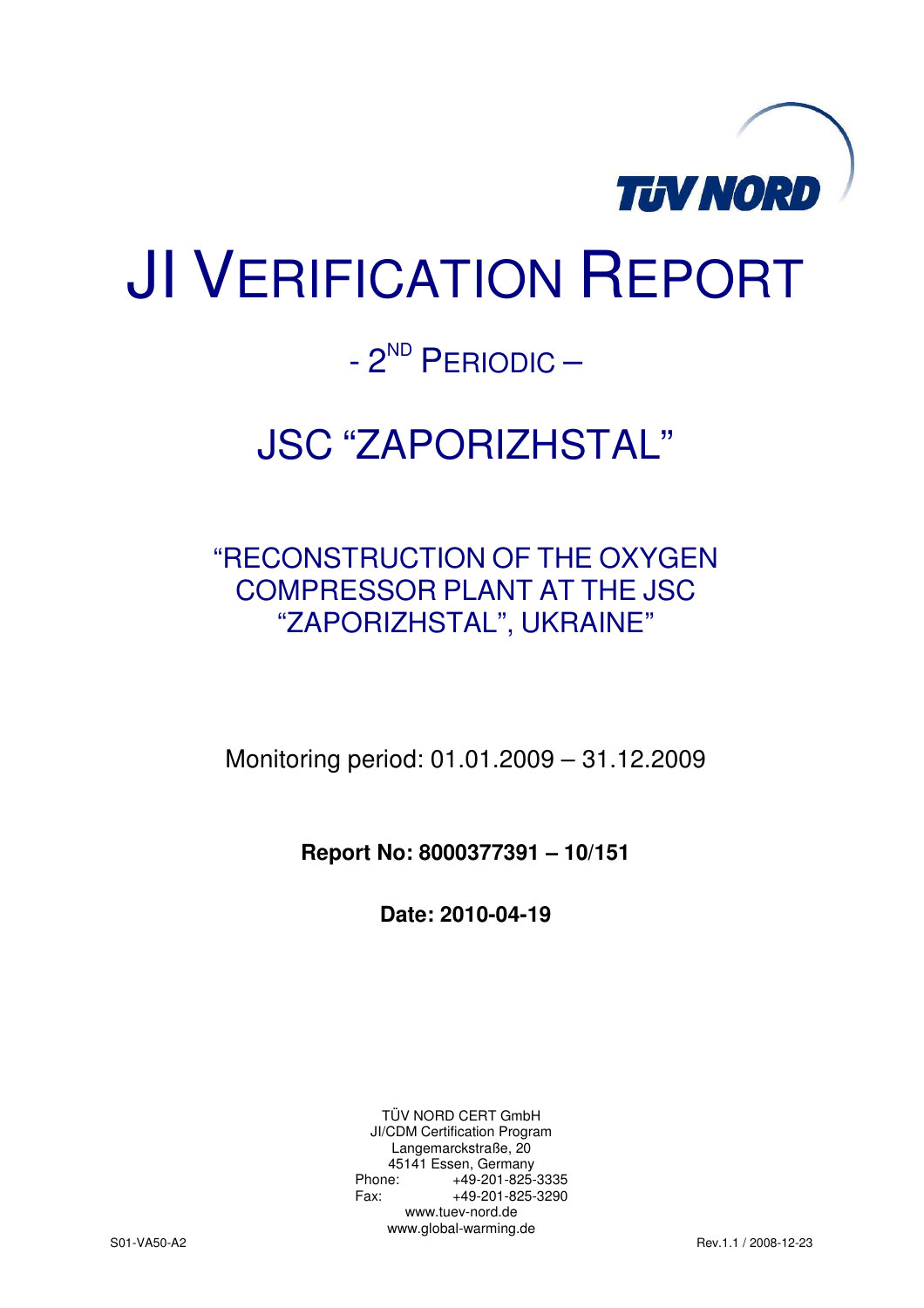#### TÜV NORD JI/CDM Certification Program



| <b>Verification Report:</b>                | <b>Report No.</b>                                                                                                                                                                                                                                                                                                                                                                          | Rev. No.   | Date of 1 <sup>st</sup> issue: | Date of this rev.     |  |
|--------------------------------------------|--------------------------------------------------------------------------------------------------------------------------------------------------------------------------------------------------------------------------------------------------------------------------------------------------------------------------------------------------------------------------------------------|------------|--------------------------------|-----------------------|--|
|                                            | 80003777391                                                                                                                                                                                                                                                                                                                                                                                | 0          | 2010-04-19                     | 2010-04-19            |  |
| Project:                                   | <b>Title:</b>                                                                                                                                                                                                                                                                                                                                                                              |            | <b>Registration date:</b>      | <b>UNFCCC-No.:</b>    |  |
|                                            | "Reconstruction of the Oxygen Compressor                                                                                                                                                                                                                                                                                                                                                   | 2009-12-14 | N/A                            |                       |  |
|                                            | plant at the JSC "Zaporizhstal" Ukraine"                                                                                                                                                                                                                                                                                                                                                   |            | (as per HCA)                   | Track I project       |  |
| <b>Project Participant(s):</b>             | Host party:                                                                                                                                                                                                                                                                                                                                                                                |            | Other involved parties:        |                       |  |
|                                            | Ukraine                                                                                                                                                                                                                                                                                                                                                                                    |            |                                |                       |  |
| <b>Applied</b>                             | <b>Title:</b>                                                                                                                                                                                                                                                                                                                                                                              |            | <b>No.:</b>                    | Scope:                |  |
| methodology/ies:                           | Project specific methodology                                                                                                                                                                                                                                                                                                                                                               |            | N/A                            | 3                     |  |
| <b>Monitoring:</b>                         | <b>Monitoring period (MP):</b>                                                                                                                                                                                                                                                                                                                                                             |            | No. of days:                   | MP No.                |  |
|                                            | Monitoring period: 01.01.2009 - 31.12.2009                                                                                                                                                                                                                                                                                                                                                 |            | 365                            | 1                     |  |
| <b>Monitoring report:</b>                  | Title:                                                                                                                                                                                                                                                                                                                                                                                     |            | <b>Draft version:</b>          | <b>Final version:</b> |  |
|                                            | "Reconstruction of the oxygen compressor                                                                                                                                                                                                                                                                                                                                                   |            | Version 1                      | Version 2             |  |
|                                            | plant at the JSC "Zaporizhstal" Ukraine"                                                                                                                                                                                                                                                                                                                                                   |            | 2010-01-15                     | 2010-04-14            |  |
| Verification team /                        | <b>Verification Team:</b>                                                                                                                                                                                                                                                                                                                                                                  |            | <b>Technical review:</b>       | Final approval:       |  |
| <b>Technical Review and</b>                | Eric Krupp                                                                                                                                                                                                                                                                                                                                                                                 |            | Lars Kirchner                  | <b>Rainer Winter</b>  |  |
| <b>Final Approval</b>                      | Evgeni Sud                                                                                                                                                                                                                                                                                                                                                                                 |            |                                |                       |  |
| <b>Emission reductions:</b>                | <b>Verified amount:</b>                                                                                                                                                                                                                                                                                                                                                                    |            |                                |                       |  |
| [t CO <sub>2e</sub> ]                      | 130,132.4                                                                                                                                                                                                                                                                                                                                                                                  |            |                                |                       |  |
| Summary of<br><b>Verification Opinion:</b> | TÜV NORD JI/CDM Certification Program (CP) has been commissioned to carry out the 2 <sup>nd</sup><br>periodic verification of the project "Reconstruction of the Oxygen Compressor plant at the JSC<br>"Zaporizhstal" Ukraine" with regard to the relevant requirements for JI project activities.<br>The project activity involves reconstruction of the air oxygen compressor plant. The |            |                                |                       |  |
|                                            | reconstruction resulted in the decrease of the electricity consumption and the corresponding<br>amount of the GHG emissions as compared to the situation that would occur otherwise.                                                                                                                                                                                                       |            |                                |                       |  |
|                                            | This verification covers the period from 2009-01-01 to 2009-12-31 (including both days). In the<br>course of the verification 3 Corrective Action Requests (CAR) were raised and successfully<br>closed. No Clarification Requests (CR) and no Forward Action Requests (FAR) have been<br>raised.                                                                                          |            |                                |                       |  |
|                                            | The verification is based on the monitoring report (dated: 2010-01-15 <sup>/MR-1/</sup> ), final monitoring report (dated: 2010-04-14 <sup>/MR/</sup> ) the monitoring plan as set out in the registered PDD, the determination report <sup>DR/</sup> , emissi<br>documents made available to the TÜV NORD JI/CDM CP by the project participant.                                           |            |                                |                       |  |
|                                            | As a result of this verification, the verification team confirms that:                                                                                                                                                                                                                                                                                                                     |            |                                |                       |  |
|                                            | all operations of the project are implemented and installed as planned and described<br>in the validated project design document                                                                                                                                                                                                                                                           |            |                                |                       |  |
|                                            | the monitoring plan is in accordance with the validated project specific monitoring plan<br>$\bullet$<br>developed for this project activity                                                                                                                                                                                                                                               |            |                                |                       |  |
|                                            | the installed equipment essential for measuring parameters required for calculating<br>٠<br>emission reductions is verified appropriately                                                                                                                                                                                                                                                  |            |                                |                       |  |
|                                            | the monitoring system is in place and functional. The GHG emission reductions were<br>$\bullet$<br>measured accurately.                                                                                                                                                                                                                                                                    |            |                                |                       |  |
|                                            | As the result of the $2^{nd}$ periodic verification, the verifier confirms that the GHG emission<br>reductions are calculated without material misstatements in a conservative and appropriate<br>manner. TÜV NORD JI/CDM CP herewith confirms that the project has achieved emission<br>reductions in the above mentioned reporting period as follows:                                    |            |                                |                       |  |
|                                            | Baseline emissions:<br>481,533.3<br>t $CO_{2a}$                                                                                                                                                                                                                                                                                                                                            |            |                                |                       |  |
|                                            | 351,400.9<br>t $CO2e$<br>Project emissions:                                                                                                                                                                                                                                                                                                                                                |            |                                |                       |  |
|                                            | t CO <sub>2e</sub><br>Leakage:<br>130,132.4 $t CO_{2e}$                                                                                                                                                                                                                                                                                                                                    |            |                                |                       |  |
|                                            | Emission reductions:                                                                                                                                                                                                                                                                                                                                                                       |            |                                |                       |  |
| <b>Document</b><br>information:            | Filename:                                                                                                                                                                                                                                                                                                                                                                                  |            |                                | Num. of pages:        |  |
|                                            | 2010-04-19 Final Verification Zaporozhstal_rev<br>52                                                                                                                                                                                                                                                                                                                                       |            |                                |                       |  |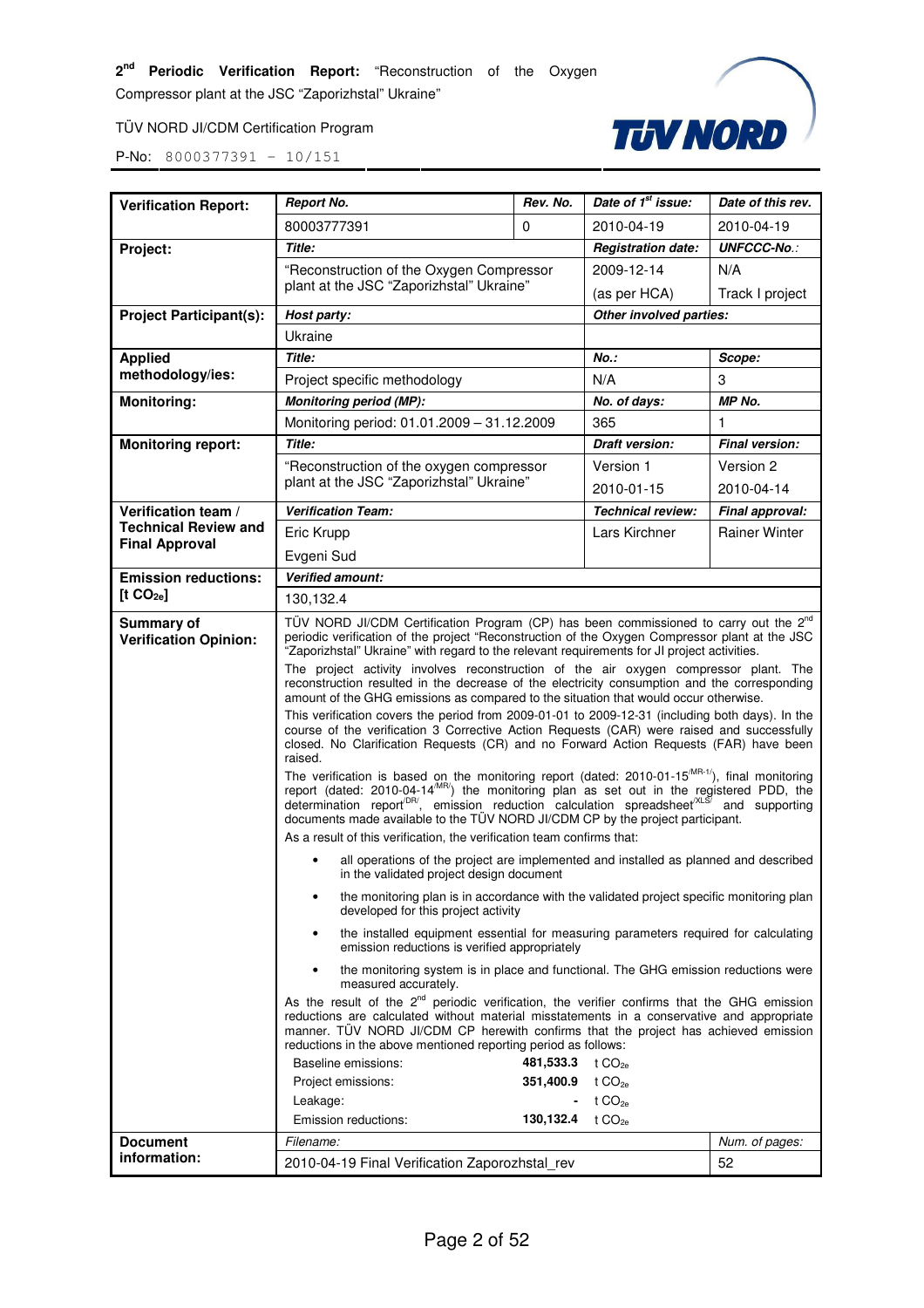P-No: 8000377391 – 10/151



#### **Abbreviations:**

| <b>CA</b>         | <b>Corrective Action / Clarification Action</b>       |
|-------------------|-------------------------------------------------------|
| <b>CAR</b>        | <b>Corrective Action Request</b>                      |
| <b>CDM</b>        | <b>Clean Development Mechanism</b>                    |
| <b>CER</b>        | <b>Certified Emission Reduction</b>                   |
| CO <sub>2</sub>   | <b>Carbon dioxide</b>                                 |
| CO <sub>2eq</sub> | Carbon dioxide equivalent                             |
| <b>CR</b>         | <b>Clarification Request</b>                          |
| <b>DH</b>         | <b>District Heating</b>                               |
| <b>ER</b>         | <b>Emission Reduction</b>                             |
| <b>ERU</b>        | <b>Emission Reduction Unit</b>                        |
| <b>FAR</b>        | <b>Forward Action Request</b>                         |
| <b>GHG</b>        | Greenhouse gas(es)                                    |
| <b>HCA</b>        | <b>Host Country Approval</b>                          |
| JI                | <b>Joint Implementation</b>                           |
| <b>JISC</b>       | <b>Joint Implementation Supervisory Committee</b>     |
| <b>MP</b>         | <b>Monitoring Plan</b>                                |
| <b>MR</b>         | <b>Monitoring Report</b>                              |
| <b>PDD</b>        | <b>Project Design Document</b>                        |
| <b>PP</b>         | <b>Project Participant</b>                            |
| QA/QC             | <b>Quality Assurance / Quality Control</b>            |
| <b>UNFCCC</b>     | United Nations Framework Convention on Climate Change |
| <b>XLS</b>        | <b>Emission Reduction Calculation Spread Sheet</b>    |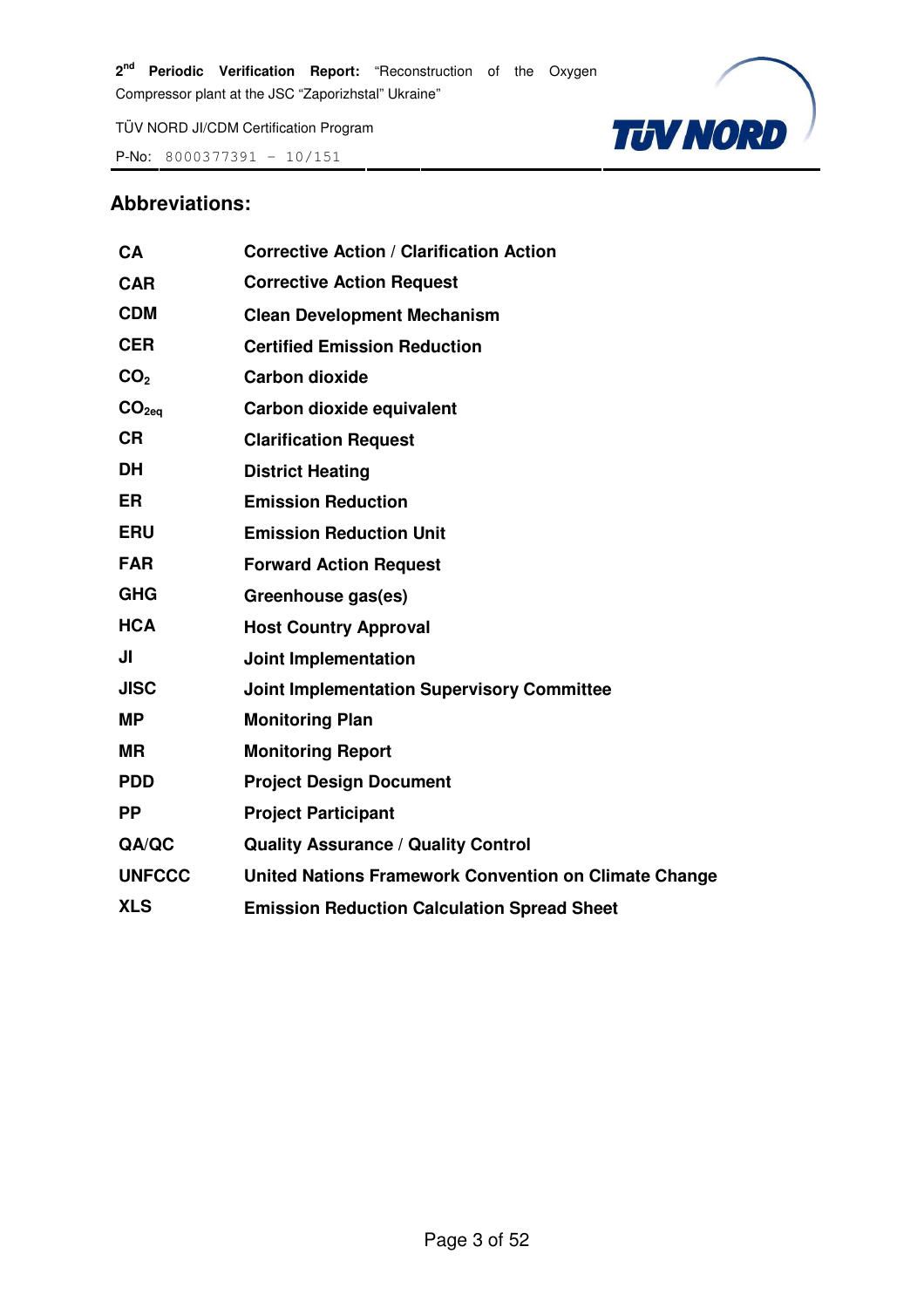TÜV NORD JI/CDM Certification Program



|       | <b>Table of Contents</b>                            | Page           |
|-------|-----------------------------------------------------|----------------|
| 1.    |                                                     | .5             |
| 1.1.  | Objective                                           | 5              |
| 1.2.  | Scope                                               | 5              |
| 2.    |                                                     | .6             |
| 2.1.  | <b>Project Characteristics</b>                      | 6              |
| 2.2.  | <b>Involved Parties and Project Participants</b>    | 6              |
| 2.3.  | <b>Project Location</b>                             | $\overline{7}$ |
| 2.4.  | <b>Technical Project Description</b>                | $\overline{7}$ |
| 3.    |                                                     | .9             |
| 3.1.  | <b>Verification Steps</b>                           | 9              |
| 3.2.  | Contract review                                     | 9              |
| 3.3.  | Appointment of team members and technical reviewers | 10             |
| 3.4.  | Publication of the Monitoring Report                | 10             |
| 3.5.  | <b>Verification Planning</b>                        | 11             |
| 3.6.  | Desk review                                         | 13             |
| 3.7.  | On-site assessment                                  | 13             |
| 3.8.  | Draft verification reporting                        | 14             |
| 3.9.  | Resolution of CARs, CRs and FARs                    | 14             |
| 3.10. | Final reporting                                     | 15             |
| 3.11. | <b>Technical review</b>                             | 15             |
| 3.12. | Final approval                                      | 15             |
| 4.    |                                                     |                |
| 5.    |                                                     | .20            |
| 5.1.  | Implementation of the project                       | 20             |
| 5.2.  | Project history                                     | 20             |
| 5.3.  | Special events                                      | 20             |
| 5.4.  | Compliance with the monitoring plan                 | 20             |
| 5.5.  | Compliance with the monitoring methodology          | 21             |
| 5.6.  | Monitoring parameters                               | 21             |
| 5.7.  | Monitoring report                                   | 21             |
| 5.8.  | <b>ER Calculation</b>                               | 21             |
| 5.9.  | <b>Quality Management</b>                           | 21             |
| 5.10. | Overall Aspects of the Verification                 | 22             |
| 5.11. | Hints for next Periodic Verification                | 22             |
| 6.    |                                                     | .23            |
| 7.    |                                                     |                |
|       |                                                     |                |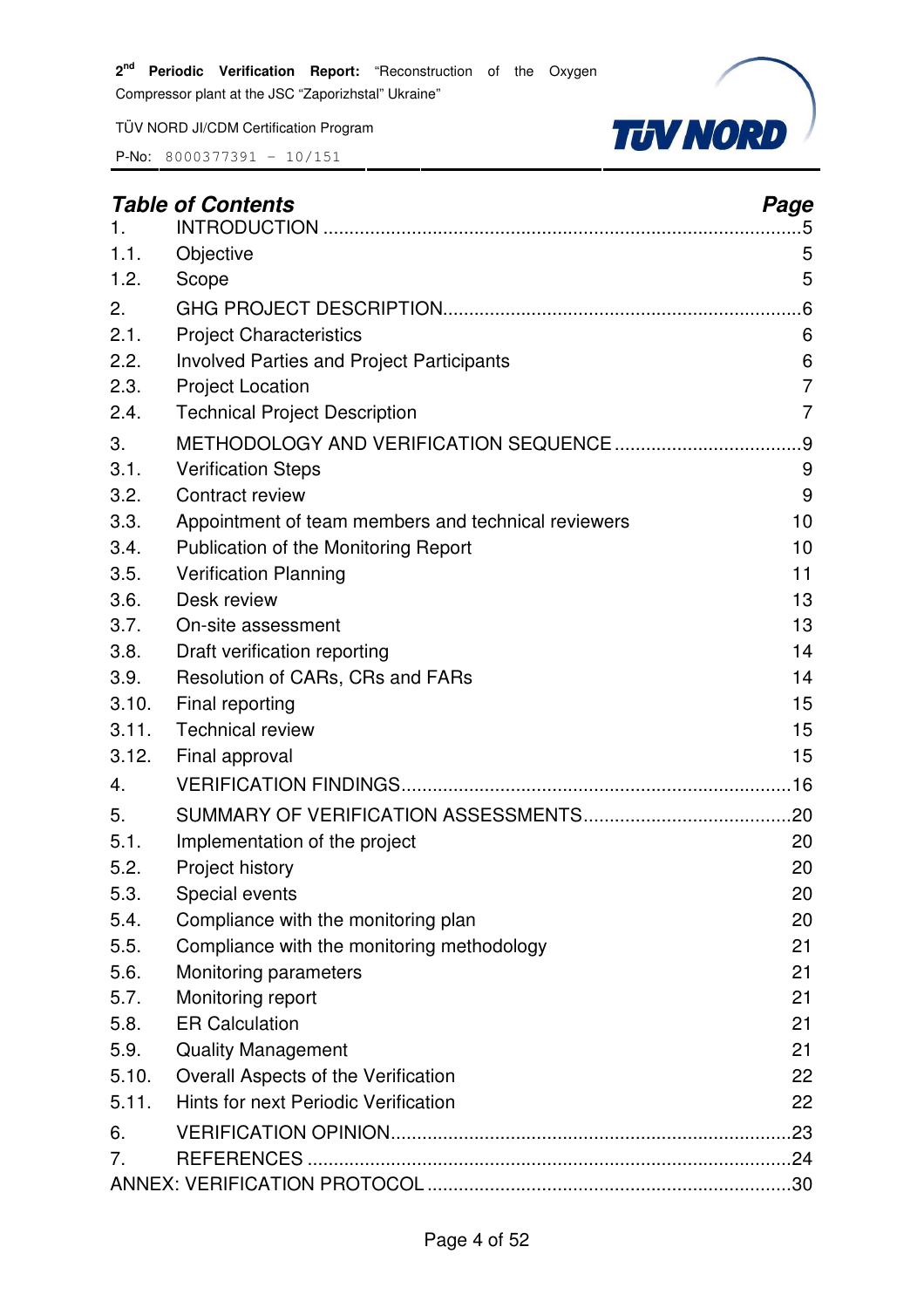P-No: 8000377391 – 10/151



#### **1. INTRODUCTION**

TÜV NORD JI/CDM Certification Program (CP) has been commissioned to carry out the  $2<sup>nd</sup>$  periodic verification of the project

"Reconstruction of the Oxygen Compressor plant at the JSC "Zaporizhstal" Ukraine"

with regard to the relevant requirements for JI project activities. The verifiers have reviewed the implementation of the monitoring plan (MP) in the positive validated JI project activity.

#### **GHG data for the monitoring period covering: 01.01.2009 – 31.12.2009**

was verified in detailed manner applying the set of requirements, audit practices and principles of the UNFCCC.

This report summarizes the findings and conclusions of this  $2<sup>nd</sup>$  periodic verification of the above mentioned JI project activity.

#### **1.1. Objective**

The objective of the verification is the review and ex-post determination by an independent entity of the GHG emission reductions. It includes the verification of the:

- Implementation and operation of the project activity as given in the PDD.
- compliance with provisions of the monitoring plan,
- data given in the monitoring report by checking the monitoring records, the emissions reduction calculation and supporting evidence
- accuracy of the monitoring equipment
- quality of evidence
- significance of reporting risks and risks of material misstatements.

#### **1.2. Scope**

The verification of this registered project is based on the validated project design document<sup>/PDD/</sup> including baseline, the monitoring report<sup>/MR/</sup>, emission reduction calculation spread sheet<sup>/XLS/</sup>, supporting documents made available to the verifier and information collected through performing interviews and during the on-site assessment. Furthermore publicly available information was considered as far as available and required.

The verification is carried out on the basis of the following requirements, applicable for this project activity:

- Article 6 of the Kyoto Protocol <sup>/KP/</sup>,
- quidelines for the implementation of Article 6 of the Kyoto Protocol as presented UNFCCC/Kyoto Protocol requirements, in particular, the requirements of the JI as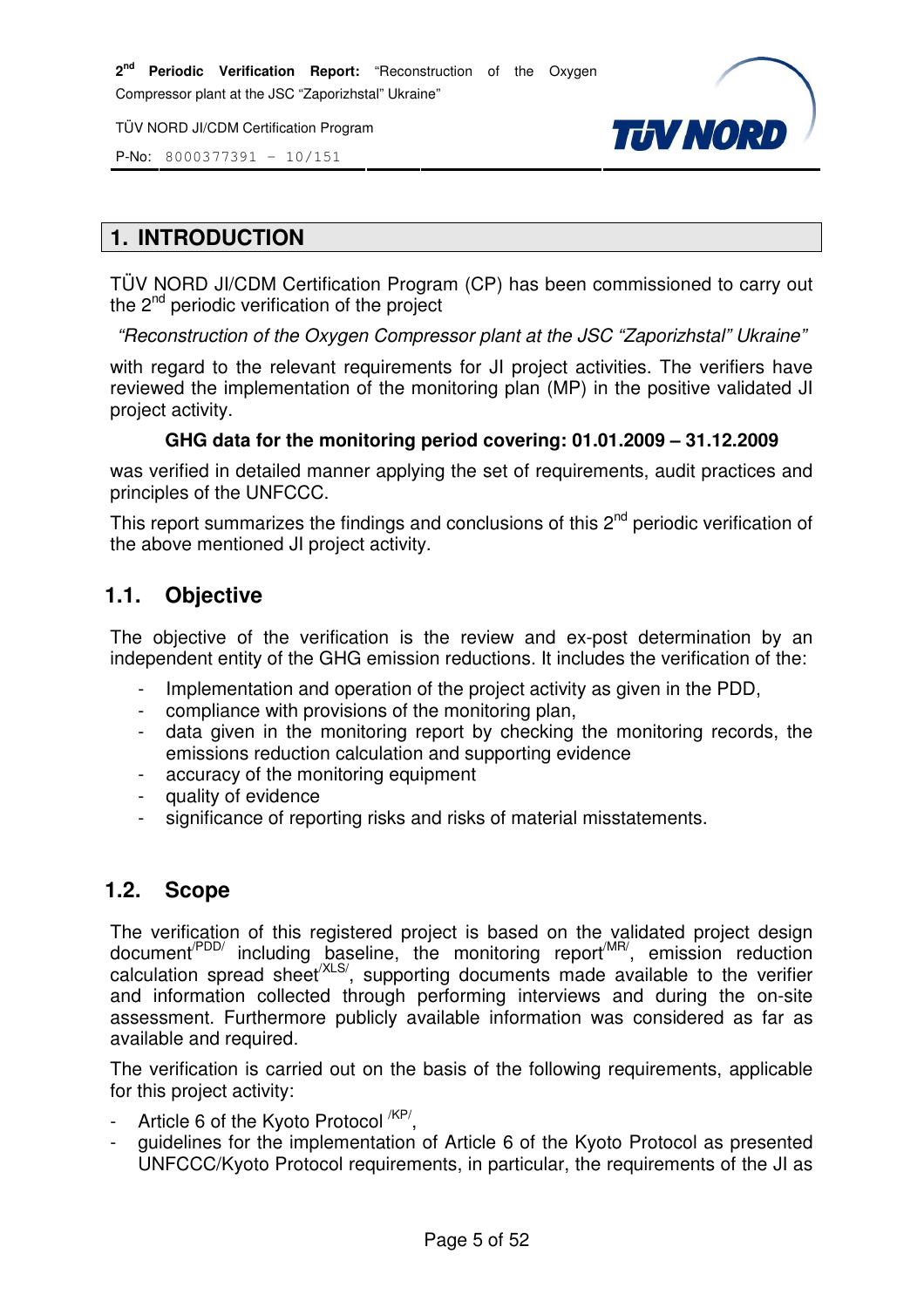**2 nd Periodic Verification Report:** "Reconstruction of the Oxygen

Compressor plant at the JSC "Zaporizhstal" Ukraine"

TÜV NORD JI/CDM Certification Program



P-No: 8000377391 – 10/151

set out in decision 9/CMP.1 the present annex and relevant decisions by the JISC,

- Host country legislation (Ukraine),
- monitoring plan as given in the registered PDD<sup>/PDD/</sup>,
- Applied project specific methodology which was positive validated in the course of determination PDD.
- other relevant rules,

# **2. GHG PROJECT DESCRIPTION**

#### **2.1. Project Characteristics**

The project is carried out on the JSC "Zaporizhstal" - one of the largest metallurgical works in Ukraine. The project activity involves reconstruction of the air oxygen compressor plant. Oxygen is produced in air separation units installed in the premises of JSC "Zaporizhstal". Oxygen generated is used for production purposes – in particular in blast-furnace and open-hearth furnace for iron and steel smelting processes.

The installed oxygen compressor plant (OCP) is supplying oxygen in required level for pig iron and steel production. Also the project replaced the worn-out airseparation units. The reconstruction of OCP resulted in the decrease of the electricity consumption and the corresponding amount of the GHG emissions as compared to the situation that would occur otherwise.

Essential data of the project is presented in the following Table 2-1.

| Item                           | Data         |                                          |  |  |
|--------------------------------|--------------|------------------------------------------|--|--|
| Project title                  |              | "Reconstruction of the Oxygen Compressor |  |  |
|                                |              | plant at the JSC "Zaporizhstal" Ukraine" |  |  |
| Project size                   |              | <b>Small Scale</b><br>Large Scale        |  |  |
| JI registration No.            |              | Registered as per the Track I procedures |  |  |
| <b>Project Scope</b>           |              |                                          |  |  |
| (according to UNFCCC sectoral) | $\mathbf{3}$ | Energy demand                            |  |  |
| scope numbers for JI)          |              |                                          |  |  |
| <b>Applied Methodology</b>     |              | Project specific methodology             |  |  |

| <b>Table 2-1: Project Characteristics</b> |  |
|-------------------------------------------|--|
|-------------------------------------------|--|

# **2.2. Involved Parties and Project Participants**

The following parties to the Kyoto Protocol and project participants are involved in this project activity (Table 2-2).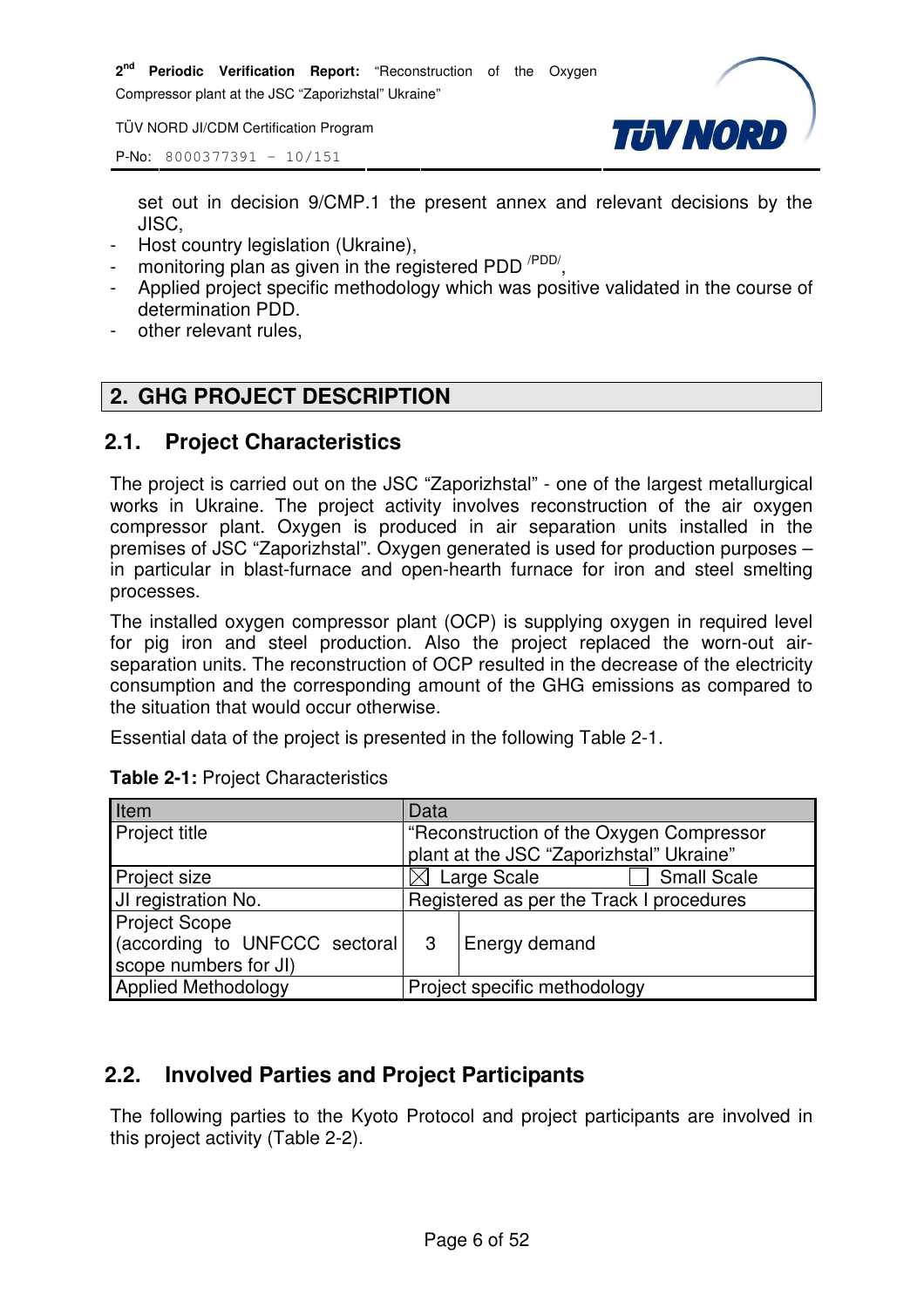P-No: 8000377391 – 10/151



**Table 2-2:** Project Parties and project participants

| <b>Characteristic</b> | Party   | <b>Project Participant</b> |
|-----------------------|---------|----------------------------|
| Host party            | Jkraine | JSC "Zaporizhstal"         |

# **2.3. Project Location**

Project is located in the Ukraine.

The details of the project location are given in table 2-3:

| No.                       | <b>Project Scope</b> |
|---------------------------|----------------------|
| <b>Host Country</b>       | Ukraine              |
| Region:                   | Zaporizhzhya region  |
| Project location address: | Zaporizhzhya         |
| Latitude:                 | 47°52' N.;           |
| Longitude:                | 35 ° 09' E.          |

# **2.4. Technical Project Description**

Within the implementation of the project activity a new air separation unit has been installed at JSC "Zaporizhstal". The project has been commissioned in December 2007 and is already operational.

Furthermore there are three other existing air separation units currently installed at the plant. However these units are rather out-dated air separation constructed and commissioned approx. 25 years ago. However they have been appropriately maintained and are still in a working condition. For this reason the three out-dated air separation units will be kept only as reserve.

For detailed key parameters of the air separation Unit please refer to table 2-4-1: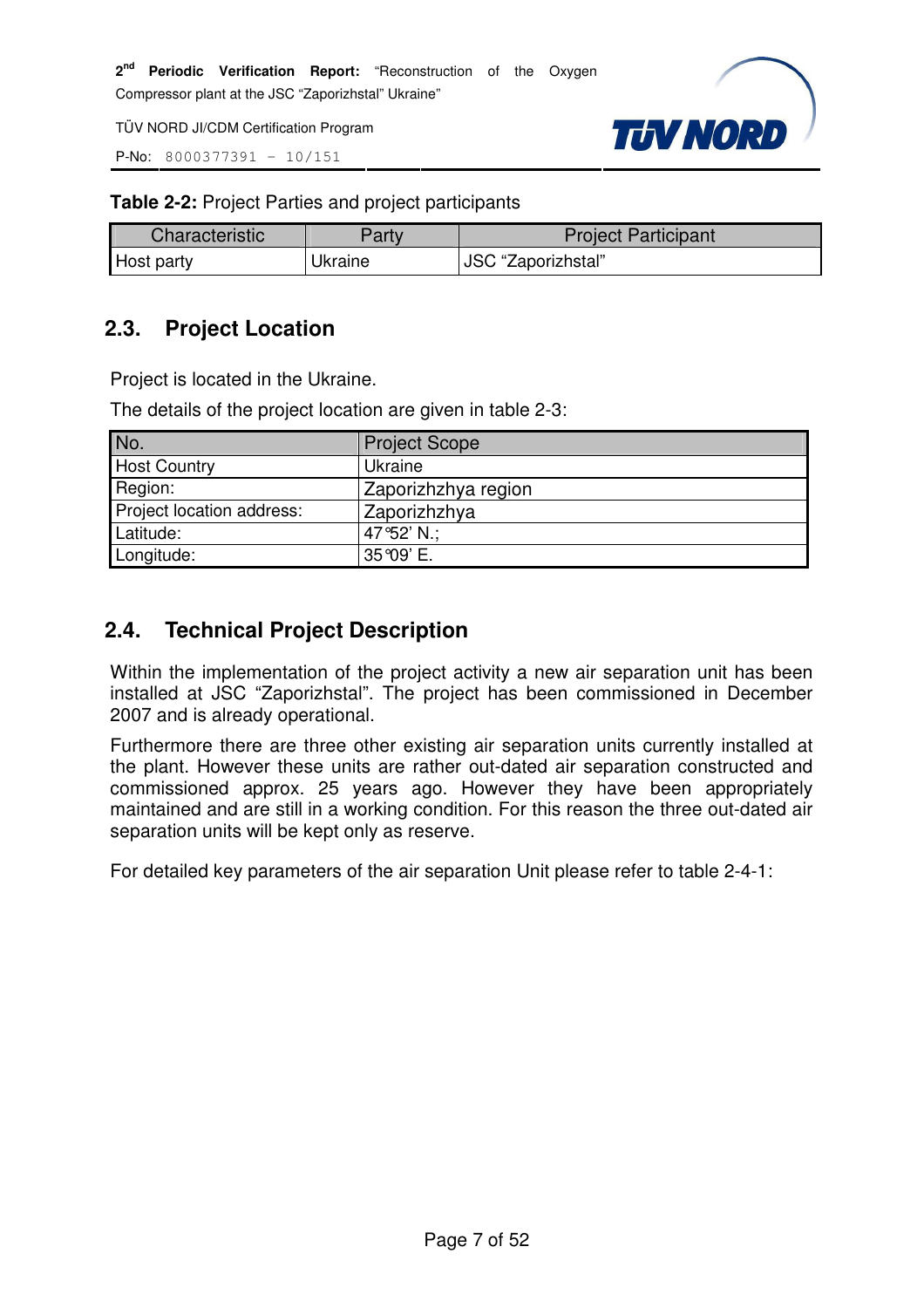TÜV NORD JI/CDM Certification Program



| <b>Key</b>     | <b>Project</b>           | <b>Equipment kept as reserve</b> |                   |                |  |
|----------------|--------------------------|----------------------------------|-------------------|----------------|--|
| parameters:    | <b>Activity</b>          |                                  |                   |                |  |
| <b>Ordinal</b> | <b>VRU-60</b>            | <b>Kar-30</b>                    | <b>KtK-35-3</b>   | <b>BR-2</b>    |  |
| Number:        |                          |                                  |                   |                |  |
| Manufacturer:  | Air Liquide              | <b>JSC</b>                       | <b>JSC</b>        | <b>JSC</b>     |  |
|                | (France)                 | "Kriogenmash"                    | "Kriogenmash"     | "Kriogenmash"  |  |
|                |                          | (Russia).                        | (Russia).         | (Russia).      |  |
| Type:          | Air                      | Air<br>separation                | Air<br>separation | Air separation |  |
|                | separation               | unit with non-                   | unit with non-    | unit with non- |  |
|                | unit<br>with             | adjustable                       | adjustable        | adjustable     |  |
|                | adjustable               | capacity                         | capacity          | capacity       |  |
|                | capacity                 |                                  |                   |                |  |
| Capacity       |                          |                                  |                   |                |  |
| Capacity max   | 60.000 $\mathrm{m}^3$ /h | 30.000 $m^3/h$                   | 30.000 $m^3/h$    | 30.000 $m^3/h$ |  |
| Capacity min   | 30.000 $m^3/h$           |                                  |                   |                |  |
| Commissioning  | 2007                     | 1980                             | 1976              | 1968           |  |
| Date:          |                          |                                  |                   |                |  |
| Operation      | Main                     | Reserved                         | Reserve           | Reserved       |  |
|                | equipment                |                                  |                   |                |  |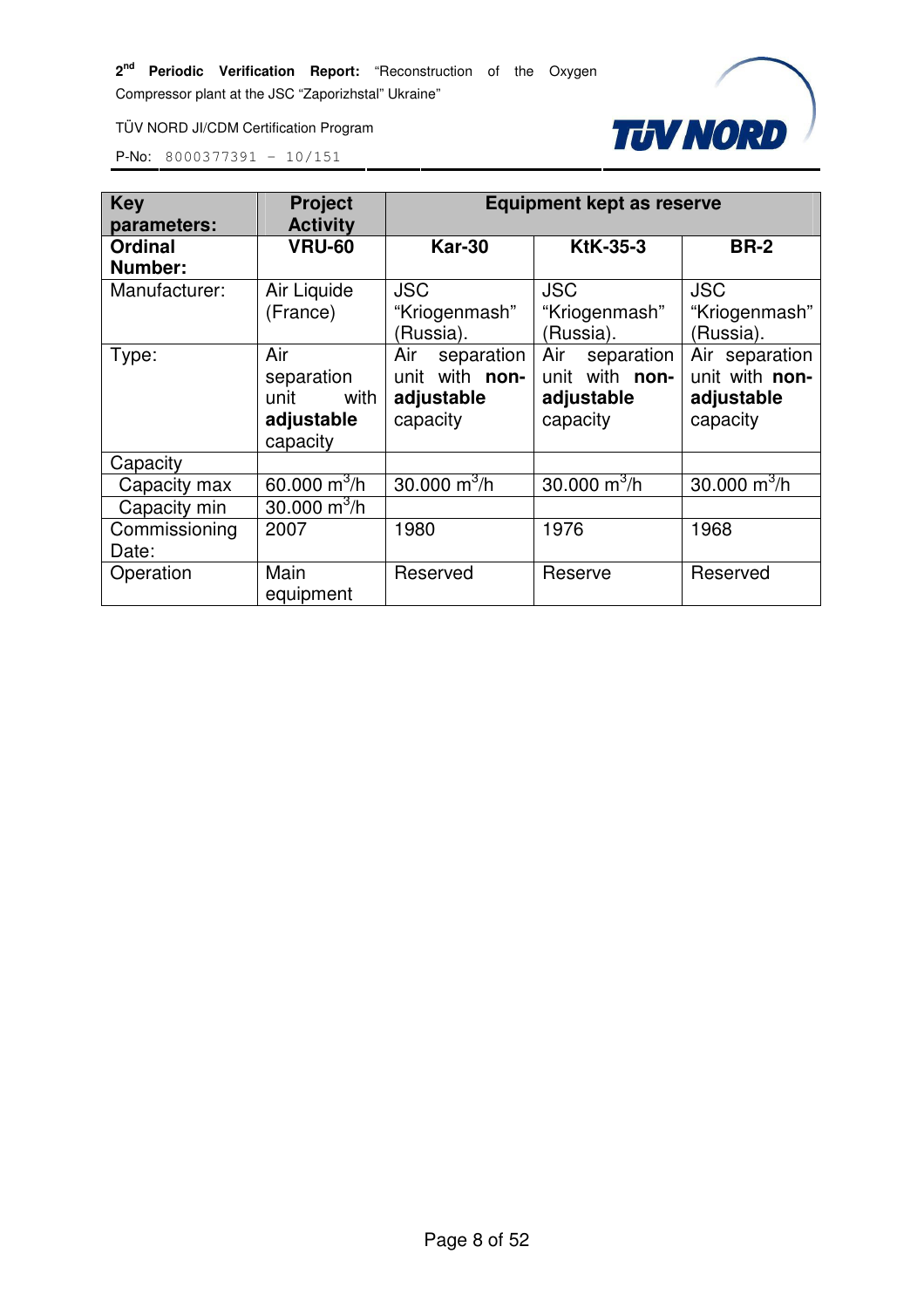P-No: 8000377391 – 10/151



# **3. METHODOLOGY AND VERIFICATION SEQUENCE**

# **3.1. Verification Steps**

The verification consisted of the following steps:

- Contract review
- Appointment of team members and technical reviewers
- Publication of the monitoring report
- A desk review of the Monitoring Report<sup>MR/</sup> submitted by the client and additional supporting documents with the use of customised verification protocol  $\sqrt{CP}$ M/ according to the Validation and Verification Manual  $\sqrt{V}$ M/,
- Verification planning,
- On-Site assessment,
- Background investigation and follow-up interviews with personnel of the project developer and its contractors,
- Draft verification reporting
- Resolution of corrective actions (if any)
- Final verification reporting
- Technical review
- Final approval of the verification.

The verification of this project was carried out from March 2010 to April 2010.

#### **3.2. Contract review**

To assure that

- the project falls within the scopes for which accreditation is held,
- the necessary competences to carry out the verification can be provided,
- Impartiality issues are clear and in line with the JI requirements

a contract review was carried out before the contract was signed.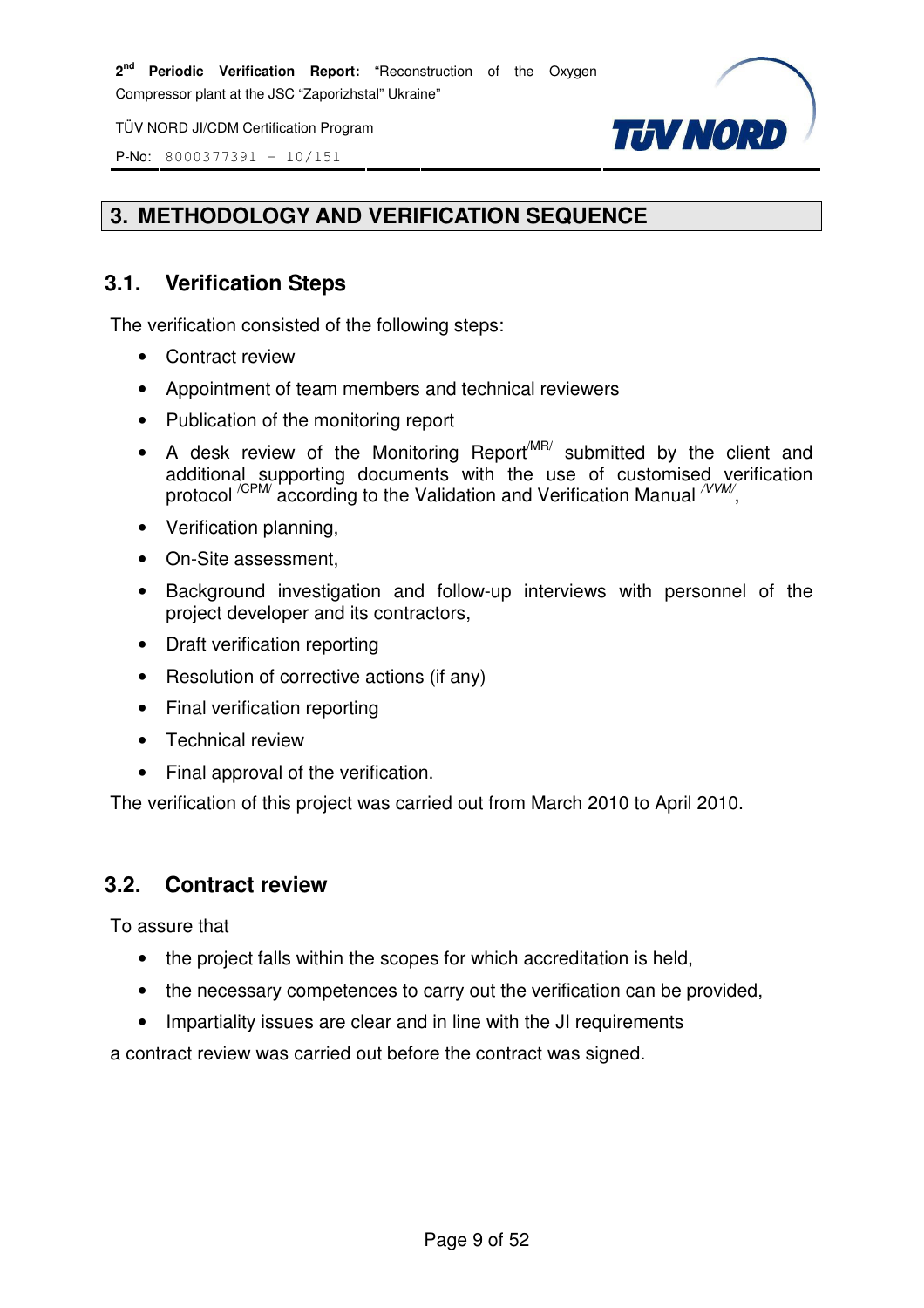P-No: 8000377391 – 10/151



# **3.3. Appointment of team members and technical reviewers**

On the basis of a competence analysis and individual availabilities a verification team, consistent of one team leader and 3 additional team members, was appointed. Furthermore also the personnel for the technical review and the final approval were determined.

The list of involved personnel, the tasks assigned and the qualification status are summarized in the table 3-1 below.

|                                  | <b>Name</b>          | Company               | Function <sup>1)</sup> | Qualification<br><b>Status</b> | competence<br><b>Sectoral</b> | competence<br>Technical | <b>Host country</b><br>Competence | competence<br>Controlling |
|----------------------------------|----------------------|-----------------------|------------------------|--------------------------------|-------------------------------|-------------------------|-----------------------------------|---------------------------|
| $\boxtimes$ Mr.<br>П<br>Ms.      | Eric Krupp           | TÜV NORD Cert<br>GmbH | <b>TL</b>              | <b>SA</b>                      | X                             |                         |                                   | X                         |
| $\boxtimes$ Mr.<br>Ms.<br>$\Box$ | Evgeni Sud           | TÜV NORD Cert<br>GmbH | <b>TM</b>              | E                              | X                             | X                       |                                   |                           |
| $\boxtimes$ Mr.<br>Ms<br>$\Box$  | Lars Kirchner        | TÜV NORD Cert<br>GmbH | <b>TR</b>              | E                              | X                             | X                       |                                   | X                         |
| $\boxtimes$<br>Mr.<br>Ms.        | <b>Rainer Winter</b> | TÜV NORD Cert<br>GmbH | <b>FA</b>              | <b>SA</b>                      | X                             | X                       |                                   | X                         |

| <b>Involved Personnel</b><br><b>Table 3-1:</b> |
|------------------------------------------------|
|------------------------------------------------|

 $1)$  TL : Team Leader; TM : Team Member, TR: Technical review; FA: Final approval;

<sup>2)</sup> GHG Auditor Status: A : Assessor; E : Expert; SA: Senior Assessor; T : Trainee, TE: Technical Expert

# **3.4. Publication of the Monitoring Report**

The monitoring reports, as received from the project participants, has been made publicly available on the TÜV Nord website<sup>1</sup>.

l 1 http://www.global-warming.de/e/1969/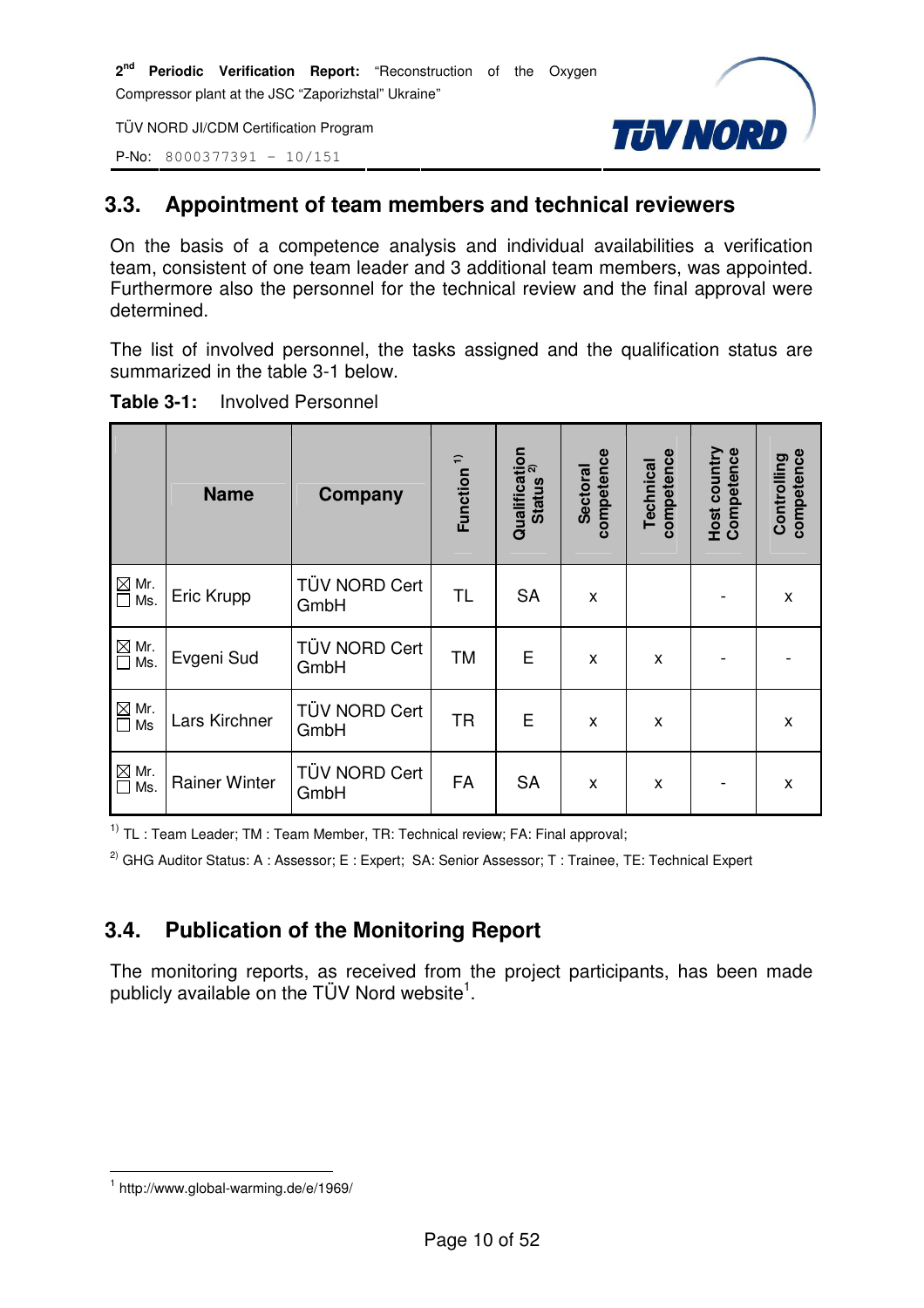P-No: 8000377391 – 10/151



# **3.5. Verification Planning**

In order to ensure a complete, transparent and timely execution of the verification task the team leader has planned the complete sequence of events necessary to arrive at a substantiated final verification opinion.

Various tools have been established in order to ensure an effective verification planning.

#### Risk analysis and detailed audit testing planning

For the identification of potential reporting risks and the necessary detailed audit testing procedures for residual risk areas table A-1 is used. The structure and content of this table is given in table 3-2 below.

|  | <b>Table 3-2:</b> Table A-1; Identification of verification risk areas |
|--|------------------------------------------------------------------------|
|--|------------------------------------------------------------------------|

**Table A-1: GHG calculation procedures and management control testing / Detailed audit testing of residual risk areas and random testing**

| <b>Identification</b><br>of potential<br>reporting risk                                                                                              | Identification,<br>assessment and<br>testing of<br>management<br>controls                                                                                                                                                                                                                                                     | Areas of<br>residual<br>risks                                                                                                                                                                                                                         | <b>Additional</b><br>verification testing<br>performed                                                                                                                                                                                                                                                                                                                                                                                                                                                 | <b>Conclusions and</b><br><b>Areas Requiring</b><br>Improvement<br>(including<br><b>Forward Action</b><br><b>Requests</b> )               |
|------------------------------------------------------------------------------------------------------------------------------------------------------|-------------------------------------------------------------------------------------------------------------------------------------------------------------------------------------------------------------------------------------------------------------------------------------------------------------------------------|-------------------------------------------------------------------------------------------------------------------------------------------------------------------------------------------------------------------------------------------------------|--------------------------------------------------------------------------------------------------------------------------------------------------------------------------------------------------------------------------------------------------------------------------------------------------------------------------------------------------------------------------------------------------------------------------------------------------------------------------------------------------------|-------------------------------------------------------------------------------------------------------------------------------------------|
| The<br>following<br>risks<br>potential<br>identified<br>were<br>structured<br>and<br>according<br>to<br>possible<br>the<br>οf<br>areas<br>occurance. | The potential risks<br>οf<br>data<br>raw<br>generation<br>have<br>been identified<br>in<br>the course of the<br>monitoring system<br><i>implementation.</i><br>The<br>following<br>measures<br>were<br>taken in order to<br>minimize<br>the<br>corresponding<br>risks.<br>The<br>following<br>measures<br>are<br>implemented: | Despite<br>the<br>measures<br>implemented<br>order<br>in<br>to<br>reduce<br>the<br>occurrence<br>probability the<br>following<br>residual risks<br>remain<br>and<br>be<br>have<br>to<br>addressed<br>in<br>the course<br>0f<br>every<br>verification. | The additional<br>verification testing<br>performed is<br>described. Testing<br>may include:<br>- Sample cross<br>checking of<br>manual transfers of<br>data<br>- Recalculation<br>Spreadsheet 'walk<br>throughs' to check<br>links and equations<br>- Inspection of<br>calibration and<br>maintenance<br>records for key<br>equipment<br>- Check sampling<br>analysis results<br>Discussions with<br>process engineers<br>who have detailed<br>knowledge of<br>process<br>uncertainty/error<br>bands. | Having investigated<br>the residual risks,<br>the conclusions<br>should be noted<br>here. Errors and<br>uncertainties are<br>highlighted. |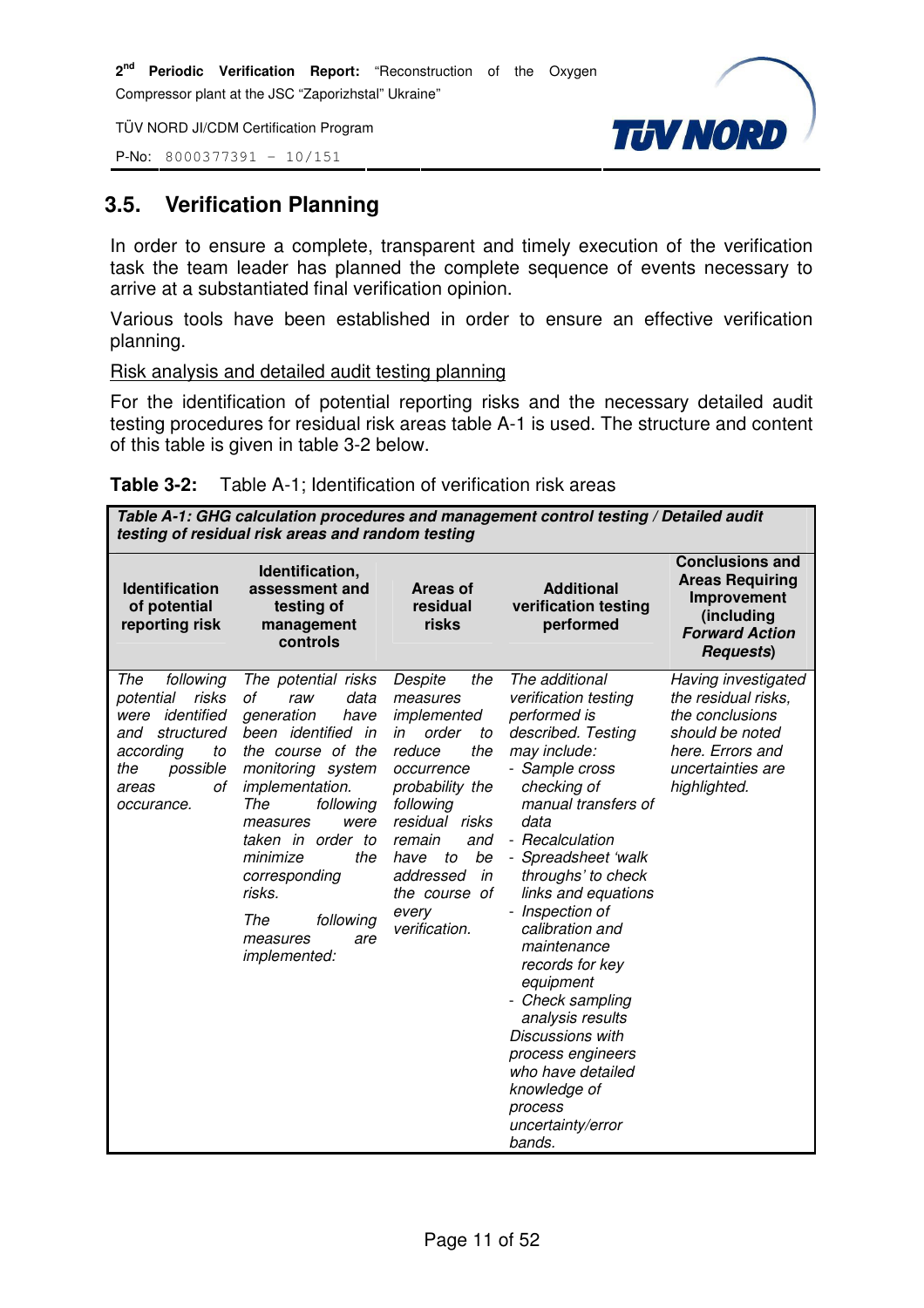P-No: 8000377391 – 10/151



The completed table A-1 is enclosed in the annex (table A-1) to this report.

#### Project specific periodic verification checklist

In order to ensure transparency and consideration of all relevant assessment criteria, a project specific verification protocol has been developed. The protocol shows, in a transparent manner, criteria and requirements, means and results of the verification. The verification protocol serves the following purposes:

- It organises, details and clarifies the requirements a JI project is expected to meet for verification
- It ensures a transparent verification process where the verifying DOE documents how a particular requirement has been proved and the result of the verification.

The basic structure of this project specific verification protocol for the periodic verification is described in table 3-3.

| Table A-2: Periodic Verification Checklist                                                                                                                                                                                                                                                                                               |                                                                                      |                                                                                                                                                                                                                                                                                                                                                                                                                                                                                                             |                                                                                                                                                                                                                                                        |
|------------------------------------------------------------------------------------------------------------------------------------------------------------------------------------------------------------------------------------------------------------------------------------------------------------------------------------------|--------------------------------------------------------------------------------------|-------------------------------------------------------------------------------------------------------------------------------------------------------------------------------------------------------------------------------------------------------------------------------------------------------------------------------------------------------------------------------------------------------------------------------------------------------------------------------------------------------------|--------------------------------------------------------------------------------------------------------------------------------------------------------------------------------------------------------------------------------------------------------|
| <b>Expectations for GHG</b><br>data management<br>system/controls                                                                                                                                                                                                                                                                        | <b>Comments</b>                                                                      | <b>Draft Concl.</b>                                                                                                                                                                                                                                                                                                                                                                                                                                                                                         | <b>Final Concl.</b>                                                                                                                                                                                                                                    |
| The project operator's<br>data management<br>system/controls are<br>assessed to identify<br>reporting risks and to<br>assess the data<br>management<br>system's/control's<br>ability to mitigate<br>reporting risks. The<br>GHG data management<br>system/controls are<br>assessed against the<br>expectations detailed in<br>the table. | Description of<br>circumstances<br>and further<br>commendation to<br>the conclusion. | This is either acceptable<br>based on review of MR<br>and supporting<br>Documents (OK), or a<br><b>Corrective Action</b><br><b>Request (CAR)</b> of risk or<br>non-compliance with<br>stated requirements. The<br>corrective action requests<br>are numbered and<br>presented to the client in<br>the Draft Verification<br>report. The Initial<br>Verification has additional<br><b>Forward Action</b><br><b>Requests (FAR). FAR</b><br>indicates essential risks<br>for further periodic<br>verifications | CARs and CRs raised in<br>the Draft Conclusion<br>have to be closed or<br>resolved. The final<br>conclusion determines<br>the final statement.<br>FARs could remain in<br>this section as they are<br>subject in the next<br>consecutive verification. |

| <b>Table 3-3:</b> Structure of the project specific periodic verification checklist |
|-------------------------------------------------------------------------------------|
|-------------------------------------------------------------------------------------|

The periodic verification checklist (verification protocol) is the backbone of the complete verification starting from the desk review until final assessment. Detailed assessments and findings are discussed within this checklist and not necessarily repeated in the main text of this report.

The completed verification protocol is enclosed in the annex (table A-2) to this report.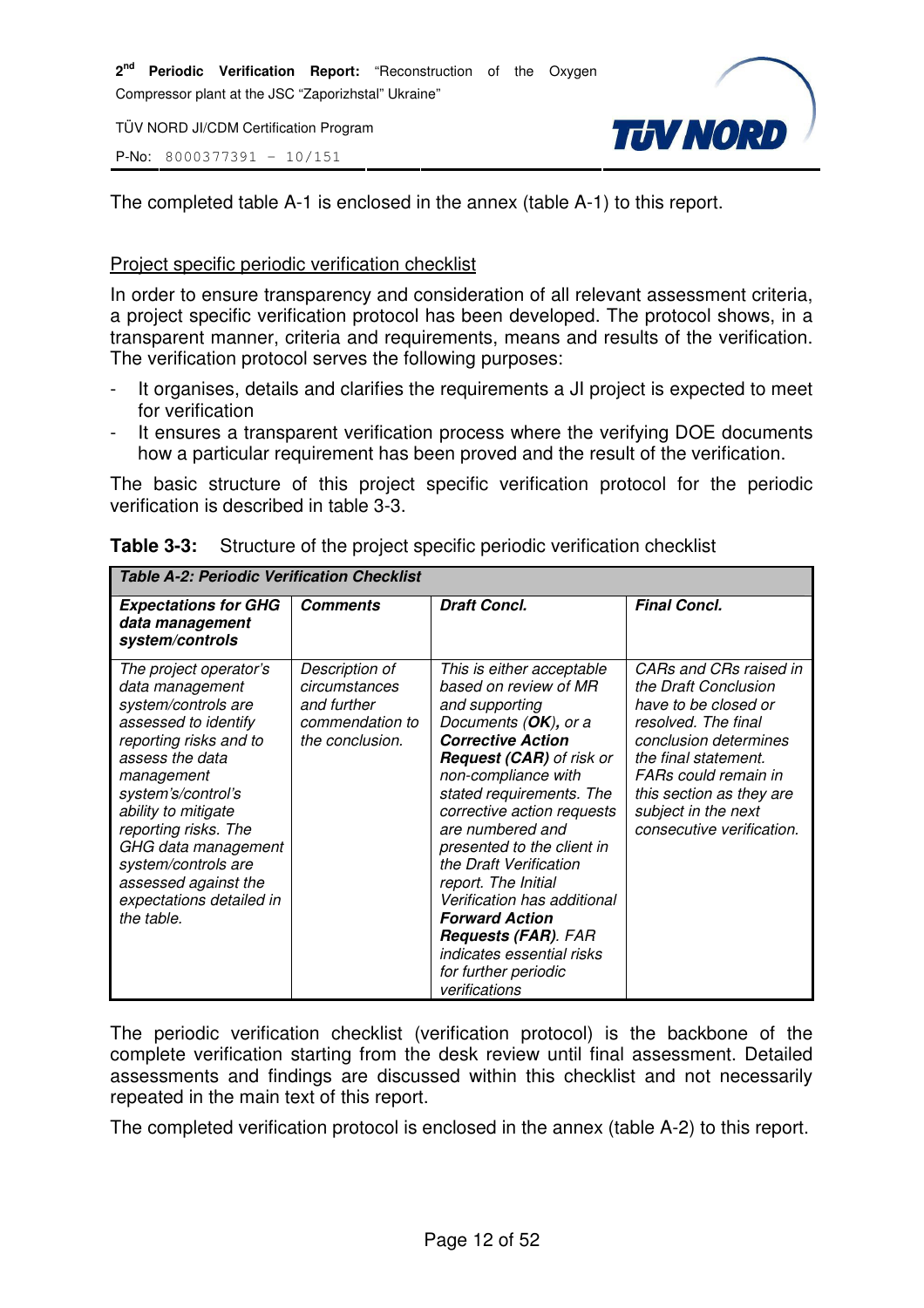P-No: 8000377391 – 10/151



#### **3.6. Desk review**

During the desk review all documents initially provided by the client and publicly available documents relevant for the verification were reviewed. The main documents are listed below:

- the last revision of the PDD including the monitoring plan<sup> $PDD/$ </sup>,
- the last revision of the determination PDD report<sup>/DR7</sup>,
- the monitoring report including the claimed emission reductions for the project<sup>/MR/</sup>,
- the emission reduction calculation spreadsheet  $X$ LS/

Other supporting documents, such as publicly available information on the UNFCCC website and background information were also reviewed.

# **3.7. On-site assessment**

As most essential part of the verification exercise it is indispensable to carry out an inspection on site in order to verify that the project is implemented in accordance with the applicable criteria. Furthermore the on-site assessment is necessary to check the monitoring data with respect to accuracy to ensure the calculation of emission reductions. The main tasks covered during the site visit include, but are not limited to:

- The on-site assessment included an investigation of whether all relevant equipment is installed and works as anticipated.
- The operating staff was interviewed and observed in order to check the risks of inappropriate operation and data collection procedures.
- Information processes for generating, aggregating and reporting the selected monitored parameters were reviewed.
- The duly calibration/verification of all metering equipment was checked.
- The monitoring processes, routines and documentations were audited to check their proper application.
- The monitoring data were checked completely.
- The data aggregation trails were checked via spot sample down to the level of the meter recordings.

Before and during the on-site visit the verification team performed interviews with the project participants to confirm selected information and to resolve issues identified in the document review.

Representatives of project participant including the operational staff of the plant were interviewed. The main topics of the interviews are summarised in Table 3-4.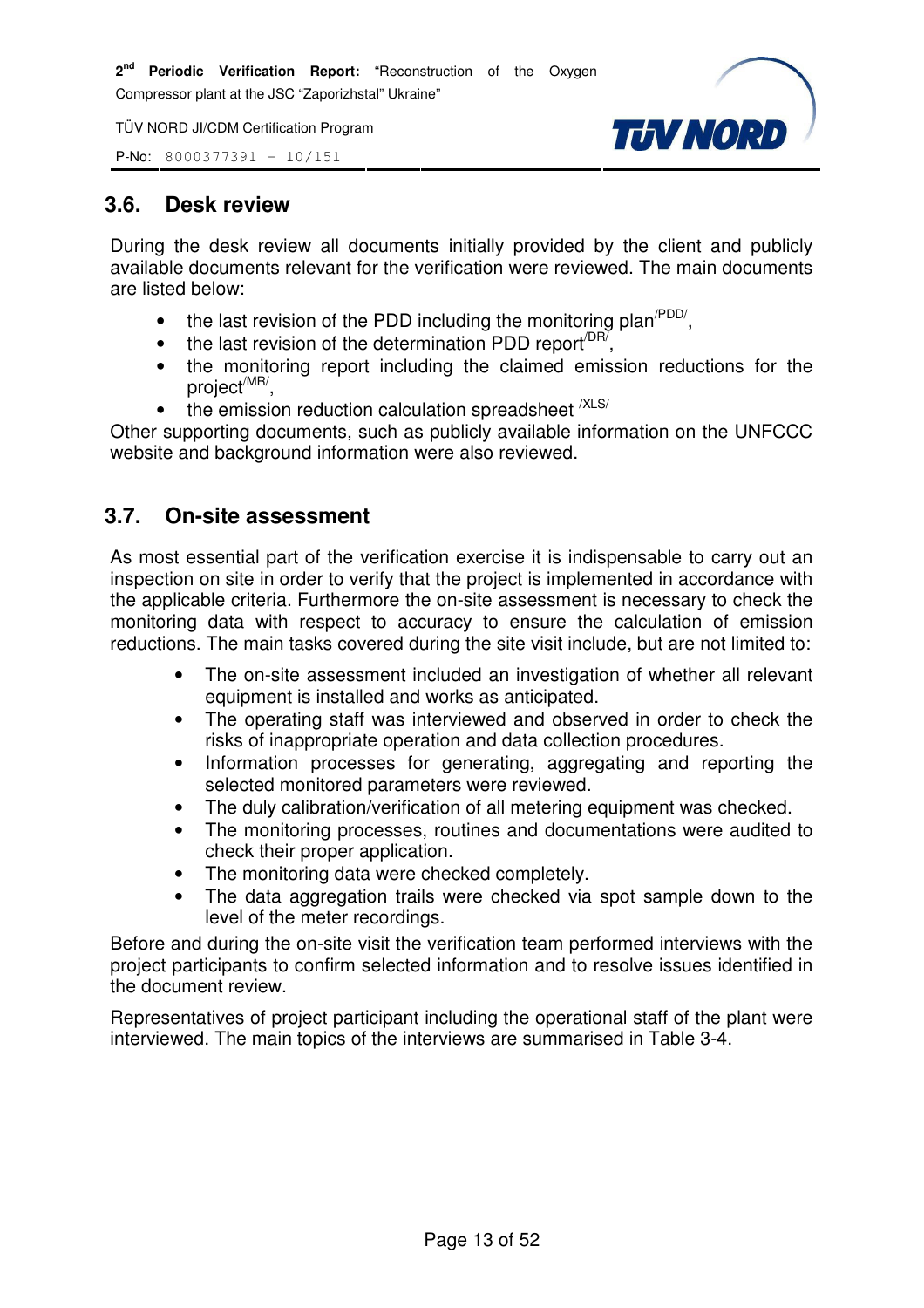P-No: 8000377391 – 10/151



| <b>Interviewed Persons /</b><br><b>Entities</b> | <b>Interview topics</b>                                                                                                                                                                                                                                                                                                                                                                                                                                                                                                                                                                                                            |
|-------------------------------------------------|------------------------------------------------------------------------------------------------------------------------------------------------------------------------------------------------------------------------------------------------------------------------------------------------------------------------------------------------------------------------------------------------------------------------------------------------------------------------------------------------------------------------------------------------------------------------------------------------------------------------------------|
| 1. Projects & Operations<br>Personnel,          | General aspects of the project<br>Technical equipment and operation<br>Changes since validation<br>Monitoring and measurement equipment<br>Remaining issues from validation<br>$\overline{\phantom{a}}$<br>Calibration/verification procedures<br>Quality management system<br>Involved personnel and responsibilities<br>Training and practice of the operational personnel<br>Implementation of the monitoring plan<br>Monitoring data management<br>Data uncertainty and residual risks<br><b>GHG</b> calculation<br>Procedural aspects of the verification<br>$\overline{\phantom{a}}$<br>Maintenance<br>Environmental aspects |

#### **Table 3-4:** Interviewed persons and interview topics

# **3.8. Draft verification reporting**

On the basis of the desk review, the on-site visit, follow-up interviews and further background investigation the verification protocol is completed. This protocol together with a general project and procedural description of the verification and a detailed list of the verification findings form the draft verification report. This report is sent to the client for resolution of raised CARs, CRs and FARs.

# **3.9. Resolution of CARs, CRs and FARs**

Nonconformities raised during the verification can either be seen as a non-fulfilment of criteria ensuring the proper implementation of a project or where a risk to deliver high quality emission reductions is identified.

Corrective Action Requests (CARs) are issued, if:

- there is a clear deviation concerning to the above mentioned applicable criteria (esp. the monitoring plan).
- requirements set by the monitoring plan or qualifications in the validation opinion have not been met; or
- there is a risk that the project would not be able to deliver emission reductions.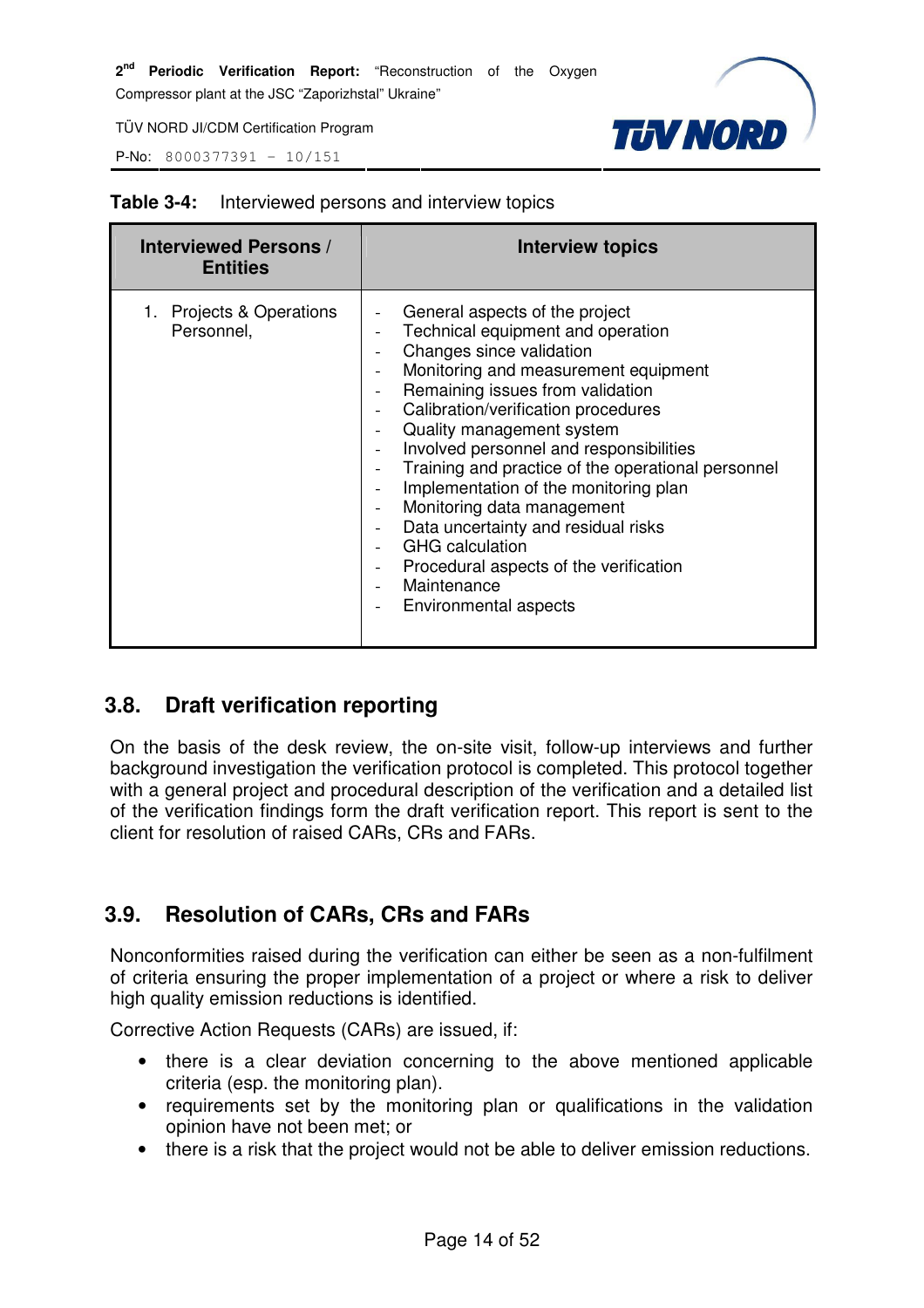**2 nd Periodic Verification Report:** "Reconstruction of the Oxygen Compressor plant at the JSC "Zaporizhstal" Ukraine"

TÜV NORD JI/CDM Certification Program

P-No: 8000377391 – 10/151



Forward Action Requests (FAR) indicate essential risks for further periodic verifications. Forward Action Requests are issued, if:

- the actual status requires a special focus on this item for the next consecutive verification, or
- an adjustment of the monitoring plan is recommended.

The verification team uses the term Clarification Request (CR), which is be issued if:

• additional information is needed to fully clarify an issue.

For a detailed list of all CARs, CRs and FARs raised in the course of the verification pl. refer to chapter 4.

#### **3.10. Final reporting**

Upon successful closure of all raised CARs and CRs the final verification report including a positive validation opinion can be issued. In case not all essential issues could finally be resolved, a final report including a negative validation opinion is issued.

The final report summarizes the final assessments w.r.t. all applicable criteria.

#### **3.11. Technical review**

Before submission of the final verification report a technical review of the whole verification procedure is carried out. The technical reviewer is a competent GHG auditor being appointed for the scope this project falls under. The technical reviewer is not considered to be part of the verification team and thus not involved in the decision making process up to the technical review.

As a result of the technical review process the verification opinion and the topic specific assessments as prepared by the verification team leader may be confirmed or revised. Furthermore reporting improvements might be achieved.

#### **3.12. Final approval**

After successful technical review an overall (esp. procedural) assessment of the complete verification will be carried out by a senior assessor located in the accredited premises of TÜV NORD.

After this step the request for issuance can be started.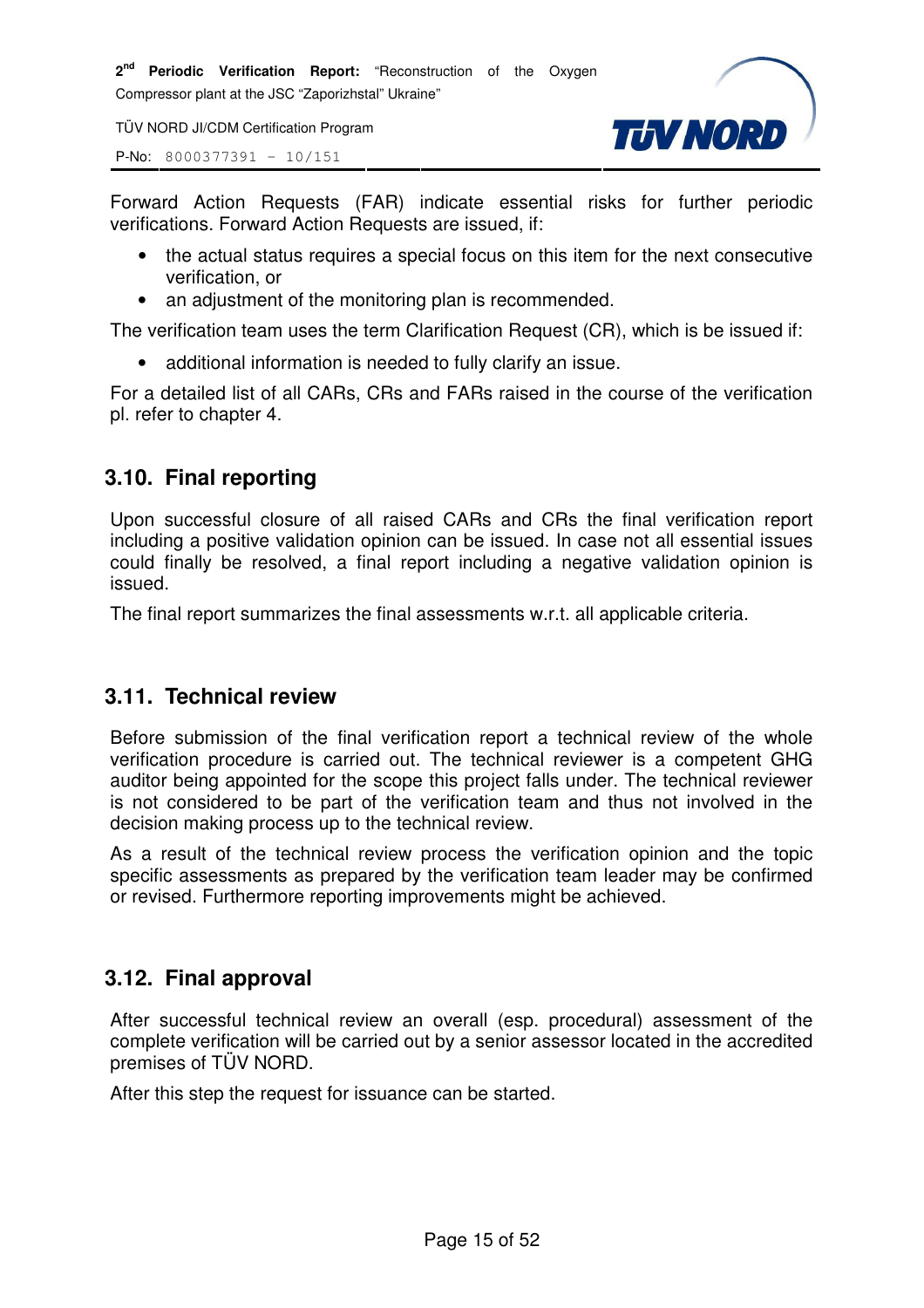TÜV NORD JI/CDM Certification Program



P-No: 8000377391 – 10/151

#### **4. VERIFICATION FINDINGS**

In the following paragraphs the findings from the desk review of the monitoring report<sup>/MR/</sup>, the calculation spreadsheet<sup>/XLS/</sup>, PDD<sup>/PDD/</sup>, the Validation Report<sup>/DR/</sup> and other supporting documents, as well as from the on-site assessment and the interviews are summarised.

The summary of CAR, FAR and CR issued are shown in Table 4-1:

|  |  |  | Table 4-1: Summary of CAR, CR and FAR |
|--|--|--|---------------------------------------|
|--|--|--|---------------------------------------|

| <b>Verification topic</b>           | No. of CAR | No. of CR | No. of FAR   |
|-------------------------------------|------------|-----------|--------------|
| H - Project history                 |            | 0         |              |
| U - Update on Changes and Incidents | O          | 0         | $\mathbf{O}$ |
| R - Monitoring Report - General     | O          | O         |              |
| P - Monitoring Parameters           | 2          | $\Omega$  |              |
| C - Emission Reduction Calculation  |            | $\Omega$  | O            |
| Q - Quality Management              |            |           |              |
| <b>SUM</b>                          | 3          |           |              |

The following tables include all raised CARs, CRs and FARs and the assessments of the same by the verification team. For an in depth evaluation of all verification items it should be referred to the verification protocols (see Annex).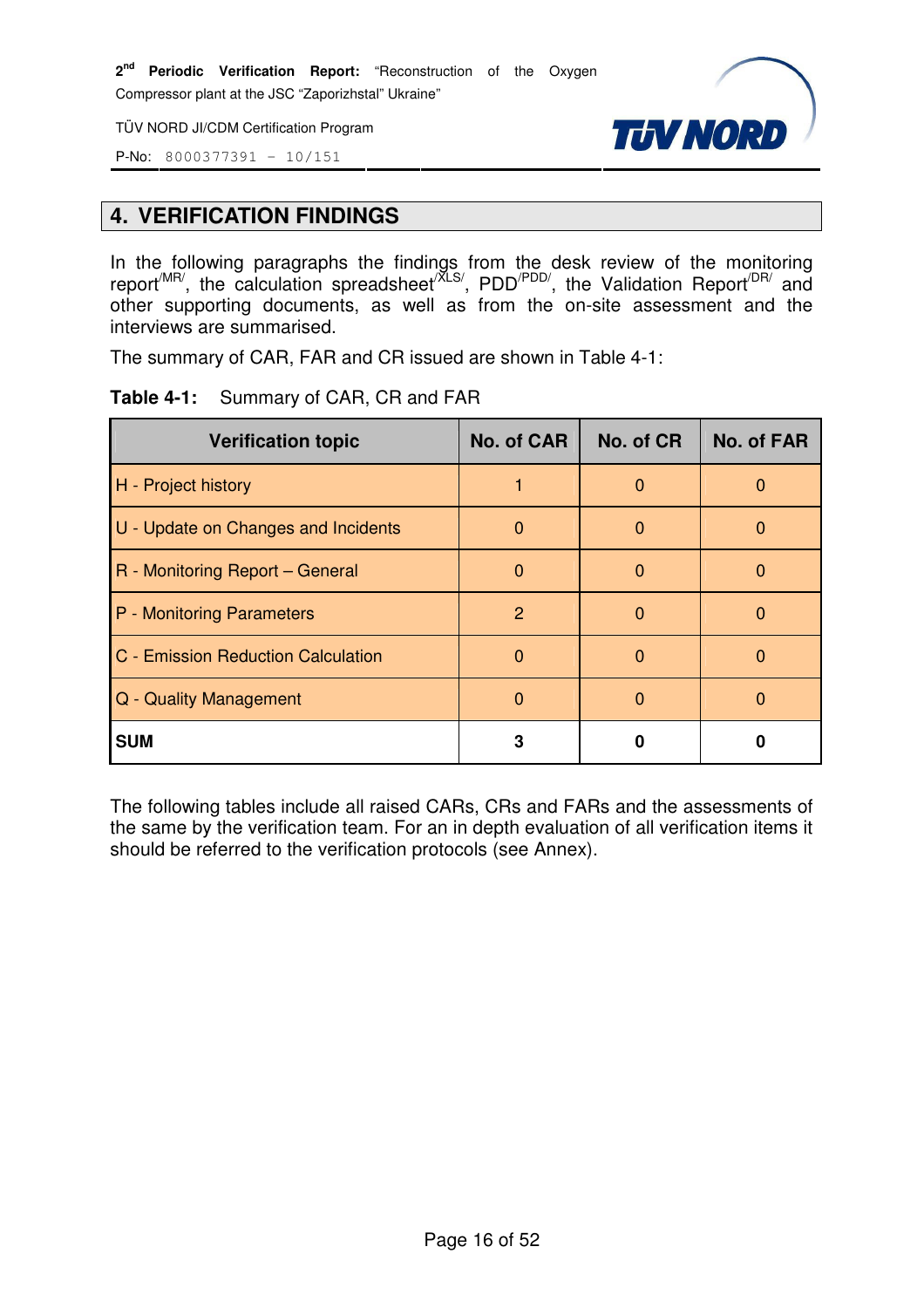**2 nd Periodic Verification Report:** "Reconstruction of the Oxygen

Compressor plant at the JSC "Zaporizhstal" Ukraine"

TÜV NORD JI/CDM Certification Program



| <b>Monitoring Report</b> | <b>CARH1</b>                                                                                                                                                                                                                                                                                                                                                                                                                                                                                                                                                                                                                                                                                                                                                                                                                          |
|--------------------------|---------------------------------------------------------------------------------------------------------------------------------------------------------------------------------------------------------------------------------------------------------------------------------------------------------------------------------------------------------------------------------------------------------------------------------------------------------------------------------------------------------------------------------------------------------------------------------------------------------------------------------------------------------------------------------------------------------------------------------------------------------------------------------------------------------------------------------------|
| Classification           | $\boxtimes$ CAR<br><b>FAR</b><br><b>CR</b><br>None                                                                                                                                                                                                                                                                                                                                                                                                                                                                                                                                                                                                                                                                                                                                                                                    |
| Findings                 | Please include in the monitoring report the information about how<br>the Forward Action Requests raised within the previous<br>verification have been taken into account in the considered<br>monitoring period.                                                                                                                                                                                                                                                                                                                                                                                                                                                                                                                                                                                                                      |
| <b>Corrective Action</b> | The information about how the Forward Action Requests raised<br>within the previous verification have been taken into account in the<br>considered monitoring period are provided in the section A.8, B.2<br>and B.3.2 of the monitoring report.                                                                                                                                                                                                                                                                                                                                                                                                                                                                                                                                                                                      |
| <b>Assessment AIE</b>    | FAR P2:                                                                                                                                                                                                                                                                                                                                                                                                                                                                                                                                                                                                                                                                                                                                                                                                                               |
|                          | In response to the FAR P2 raised in the previous verification project<br>participant has applied barometric value used for determination of<br>oxygen generation/distribution volumes as provided by JSC<br>"Zaporizhgas.<br>JSC "Zaporizhgas<br>has been<br>assessed<br>an<br>independent and well-reputed organisation. For this reason<br>provided information deemed to be credible and ensures the quality<br>of data used and results of emissions calculation.<br>Based on provided Manual of planimetrist the verification team<br>could verify that procedures of barometric pressure data collection,<br>using and archiving are determined by Manual of planimetrist <sup>/M-Bar/</sup> .<br>Manual of planimetrist <sup>M-Bar/</sup> has been provided and appropriate<br>definition of the procedures could be verified. |
|                          | FAR Q8<br>In response to FAR Q8 has provided the technical specification and<br>verification certificate of the SPG-762 meter. According to the<br>technical specification <sup>/SPG-762/</sup> the verification interval is 4 years.<br>Based on provided certificates <sup>/SPG-762/</sup> the initial verification carried<br>out on 14.11.2006 and the date of the next verification on<br>14.11.2010 could be verified. Also the calibration of the meter<br>carried out on 13.05.2009 could be verified <sup>/SPG-762/</sup> . Based on<br>provided documentation it could be concluded that verification of<br>the SPG-762 meter has been carried out according to the relevant<br>requirements.                                                                                                                               |
|                          | FAR Q9<br>In response to FAR Q9 project participant has provided Company<br>standard STP 8.2-13-10 "Integrated quality system. Monitoring of<br>GHGs emission reductions", approved by Order #98 of JSC<br>"Zaporizhstal" dated on 05.03.2010 <sup>/CS/</sup> . Verification team was able<br>to verify that the "Company standard" has been signed by person<br>which has the authority to do so. The procedures of GHGs<br>emission reductions monitoring have been duly addressed within<br>the standard.                                                                                                                                                                                                                                                                                                                          |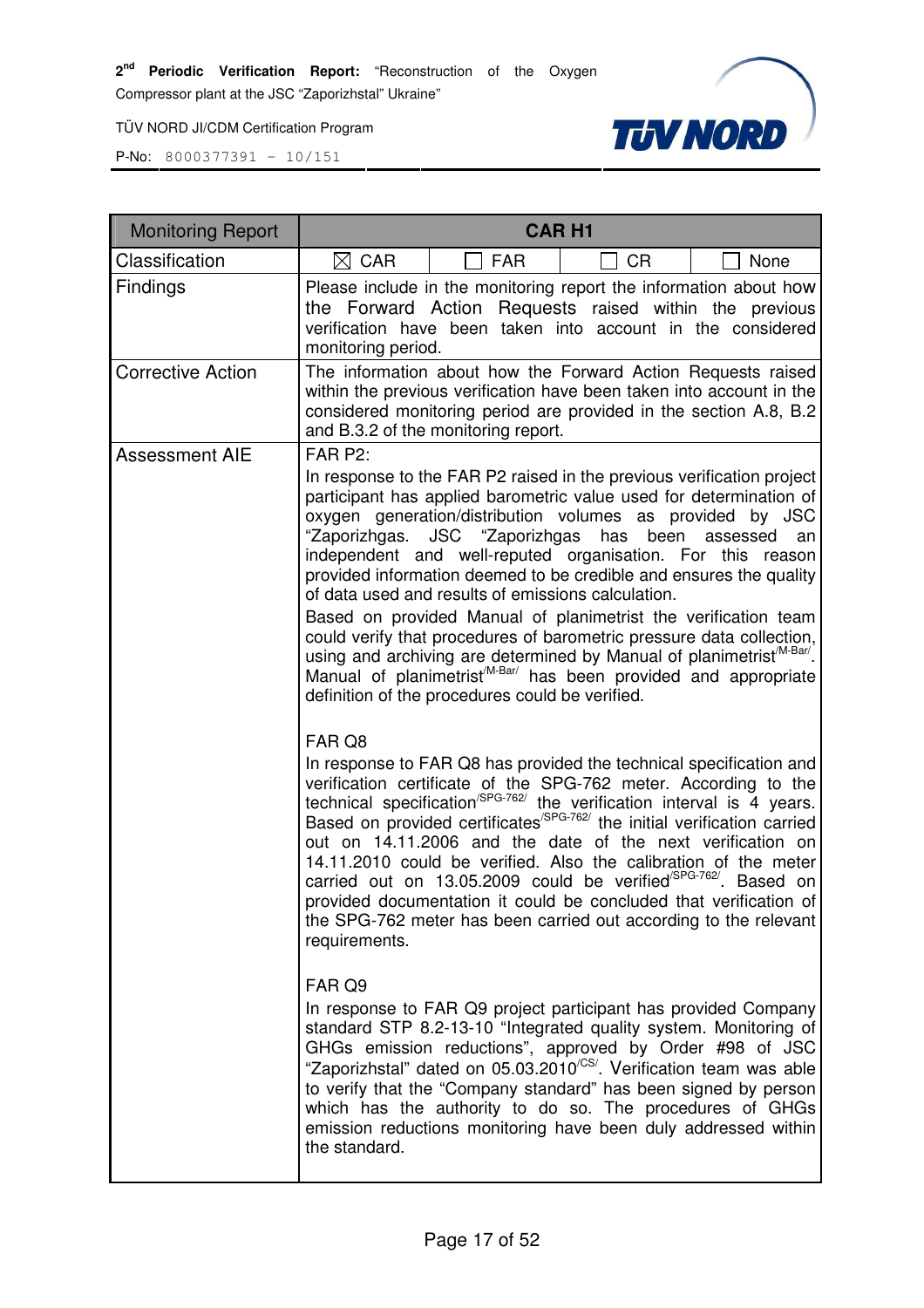**TUV NORD** 

TÜV NORD JI/CDM Certification Program

| <b>Monitoring Report</b> | <b>CAR H1</b>                                                                                                                                                                                              |
|--------------------------|------------------------------------------------------------------------------------------------------------------------------------------------------------------------------------------------------------|
| Conclusion               | To be checked during next periodic verification<br>Appropriate action was taken<br>MR was corrected correspondingly<br>M<br>Appropriate action was not taken<br>The project complies with the requirements |

| <b>Monitoring Report</b>         | <b>CARP1</b>                                                                                                                                                                               |                                  |           |      |
|----------------------------------|--------------------------------------------------------------------------------------------------------------------------------------------------------------------------------------------|----------------------------------|-----------|------|
| Classification                   | <b>CAR</b>                                                                                                                                                                                 | <b>FAR</b>                       | <b>CR</b> | None |
| <b>Findings</b>                  | Please apply in the Excel spreadsheet the exact values of the<br>monitored oxygen generation (i.e. not rounded values).                                                                    |                                  |           |      |
| <b>Corrective Action</b>         | The Excel spreadsheet is corrected with exact value of the<br>monitored oxygen generation.                                                                                                 |                                  |           |      |
| Assessment AIE                   | The revised Excel spreadsheet <sup>(XLS/</sup> has been provided and it could<br>be verified that he exact values of the monitored oxygen generation<br>have been used in the calculation. |                                  |           |      |
| Conclusion                       | To be checked during next periodic verification                                                                                                                                            |                                  |           |      |
|                                  | $\times$ Appropriate action was taken                                                                                                                                                      |                                  |           |      |
| MR was corrected correspondingly |                                                                                                                                                                                            |                                  |           |      |
|                                  |                                                                                                                                                                                            | Appropriate action was not taken |           |      |
|                                  | The project complies with the requirements                                                                                                                                                 |                                  |           |      |

| <b>Monitoring Report</b> | <b>CARP2</b>                                                                                                              |                                                                      |           |                                                                                                                                                        |
|--------------------------|---------------------------------------------------------------------------------------------------------------------------|----------------------------------------------------------------------|-----------|--------------------------------------------------------------------------------------------------------------------------------------------------------|
| Classification           | <b>CAR</b><br>M                                                                                                           | <b>FAR</b>                                                           | <b>CR</b> | None                                                                                                                                                   |
| <b>Findings</b>          | Please apply in the Excel spreadsheet the exact values of the<br>monitored oxygen distribution (i.e. not rounded values). |                                                                      |           |                                                                                                                                                        |
|                          | generation and distribution.                                                                                              |                                                                      |           | Please provide daily and monthly reports of the monitored oxygen                                                                                       |
| <b>Corrective Action</b> | The Excel spreadsheet is corrected with exact value of the<br>monitored oxygen distribution.                              |                                                                      |           |                                                                                                                                                        |
|                          |                                                                                                                           | The daily and monthly reports are attached to the monitoring report. |           |                                                                                                                                                        |
| <b>Assessment AIE</b>    |                                                                                                                           | have been used in the calculation.                                   |           | The revised Excel spreadsheet <sup>(XLS/</sup> has been provided and it could<br>be verified that he exact values of the monitored oxygen distribution |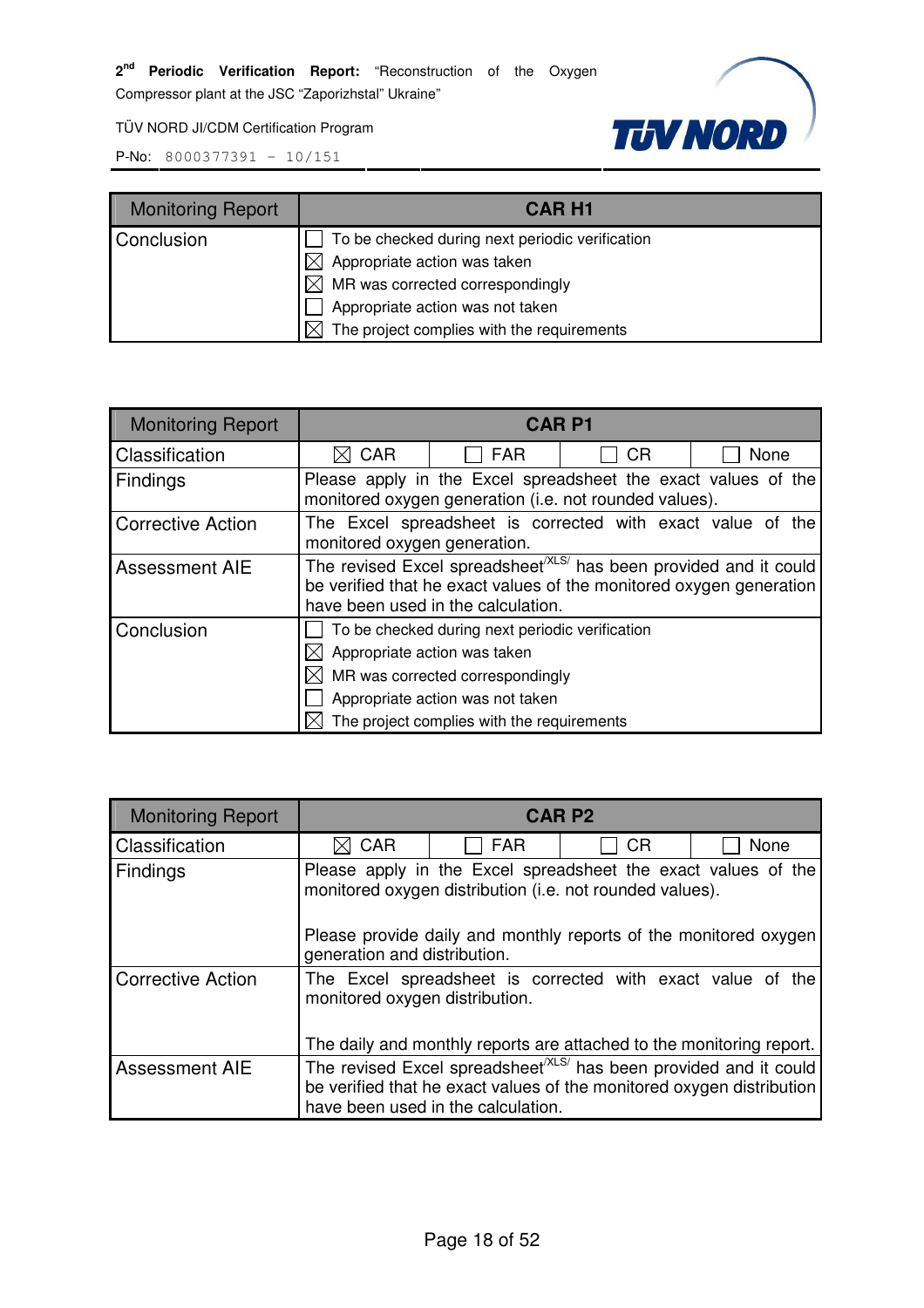TÜV NORD JI/CDM Certification Program



| <b>Monitoring Report</b> | CAR P <sub>2</sub>                              |
|--------------------------|-------------------------------------------------|
| Conclusion               | To be checked during next periodic verification |
|                          | Appropriate action was taken                    |
|                          | $\boxtimes$ MR was corrected correspondingly    |
|                          | Appropriate action was not taken                |
|                          | The project complies with the requirements      |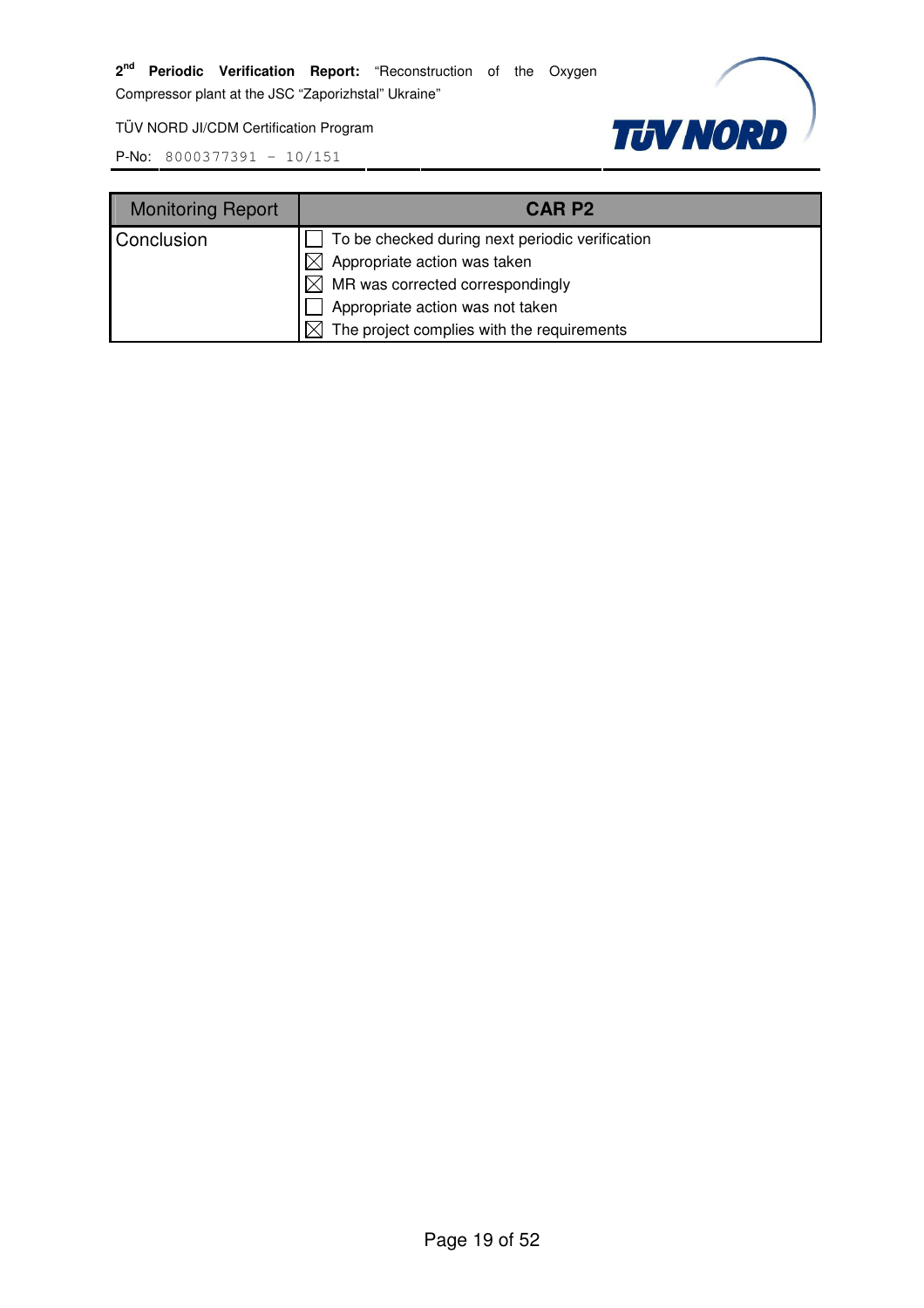TÜV NORD JI/CDM Certification Program





# **5. SUMMARY OF VERIFICATION ASSESSMENTS**

The following paragraphs include the summary of the final verification assessments after all CARs and CRs are closed out. For details of the assessments pl. refer to the discussion of the verification findings in chapter 4 and the verification protocol (Annex 1).

# **5.1. Implementation of the project**

During the verification a site visit was carried out. On the basis of this site visit and the reviewed project documentation it can be confirmed that w.r.t. the realized technology, the project equipments, as well as the monitoring and metering equipment, the project has been implemented and operated as described in the validated project design documents, monitoring plans and the relevant baseline studies.

# **5.2. Project history**

During the determination PDD and/or verification process, the AIE might have raised a forward action request (FAR) to highlight issues related to project implementation that require review during the subsequent verification of the project activity. Within the previous verification three FARs have been raised. It could be verified that required actions have been duly carried out by project participant and required documentation has been provided. For details please refer to assessment of the CAR H1.

No FAR has been raised in the course of this  $2^{nd}$  periodic verification.

# **5.3. Special events**

No special events with effect on the monitoring of the project have been observed during the monitoring period.

# **5.4. Compliance with the monitoring plan**

The monitoring system and all applied procedures have been reviewed. It has been verified that the monitoring system and all applied procedures are completely in compliance to the validated monitoring plan.

The validated monitoring plan specifies procedures for data collecting and reporting. These procedures have been appropriately followed by the project participant within the monitoring. In particular it has been verified that appropriate measurement equipment has been used. Also the collection and recording of the monitoring parameters has been duly carried out by the responsible personnel.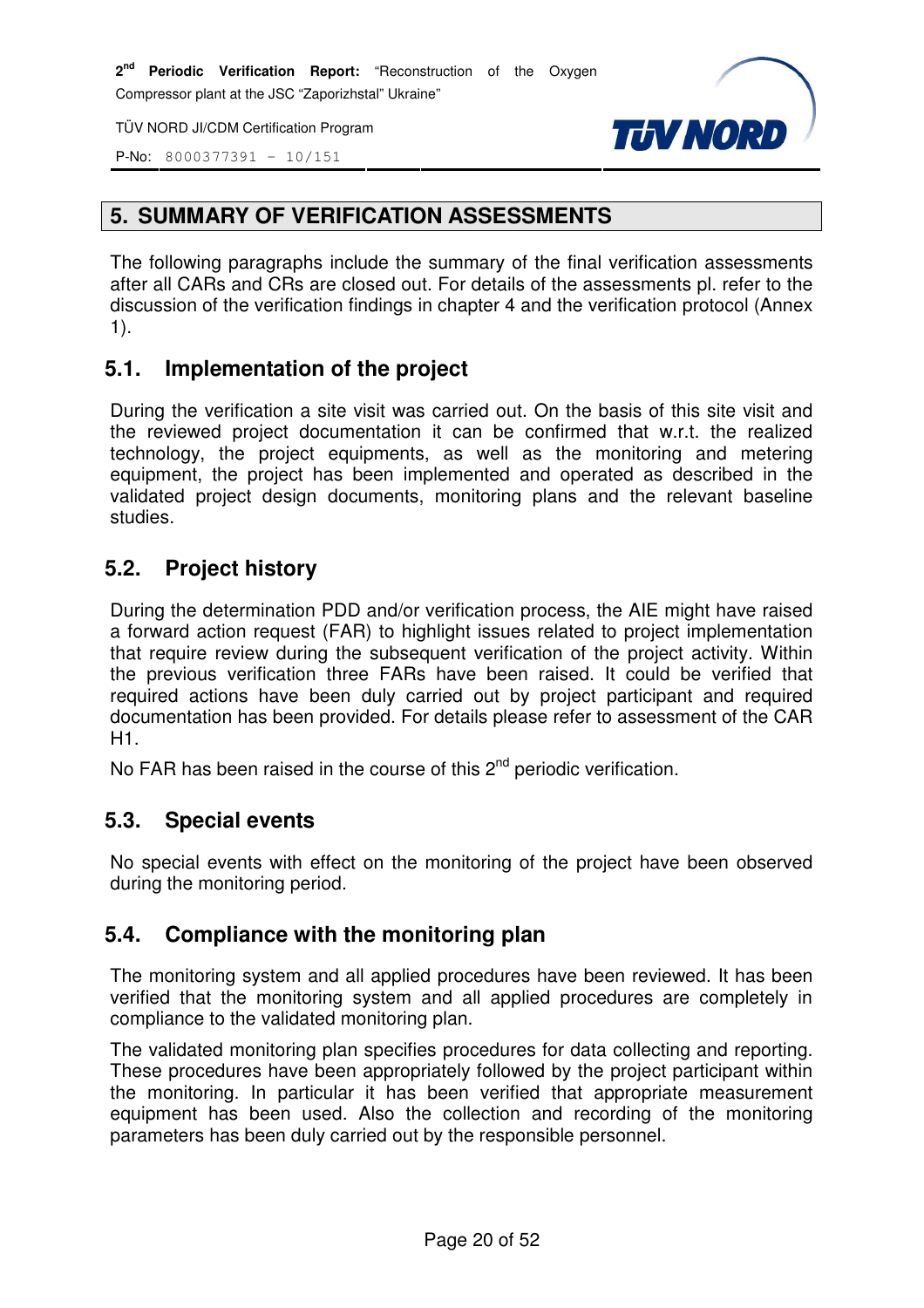**2 nd Periodic Verification Report:** "Reconstruction of the Oxygen Compressor plant at the JSC "Zaporizhstal" Ukraine"

TÜV NORD JI/CDM Certification Program

P-No: 8000377391 – 10/151



Furthermore the monitoring plan provides an Excel calculation spreadsheet<sup>/XLS/</sup>. The completing of the spreadsheet is an integral part of the monitoring. This has been appropriately carried out by the responsible personnel.

#### **5.5. Compliance with the monitoring methodology**

A project specific methodology developed for the considered project activity is has been applied. No deviations have been observed.

#### **5.6. Monitoring parameters**

During the verification all relevant monitoring parameters have been verified with regard to the appropriateness of the applied measurement / determination method, the correctness of the values applied for ER calculation, the accuracy, and applied QA/QC measures. The results as well as the verification procedure are described in the project specific verification checklist.

After appropriate corrections (please refer to CAR P1 and P2) were carried out by the project participant it can be confirmed that all monitoring parameters have been measured / determined without material misstatements and in line with all applicable standards and relevant requirements.

#### **5.7. Monitoring report**

A draft monitoring report was submitted to the verification team by the project participants.

During the verification, mistakes and needs for clarification were identified(please refer to CAR H1). The PP has carried out the requested corrections so that it can be confirmed that the Monitoring report is complete and transparent and in accordance with the registered PDD and other relevant requirements.

# **5.8. ER Calculation**

During the verification no mistakes in the ER calculation were identified. Thus it is confirmed that the ER calculation is overall correct.

# **5.9. Quality Management**

Quality Management procedures for measurements, collection and compilation of data, data storage and archiving, calibration/verification, maintenance and training of personnel in the framework of this JI project activity have been defined. The procedures defined can be assessed as appropriate for the purpose of the monitoring.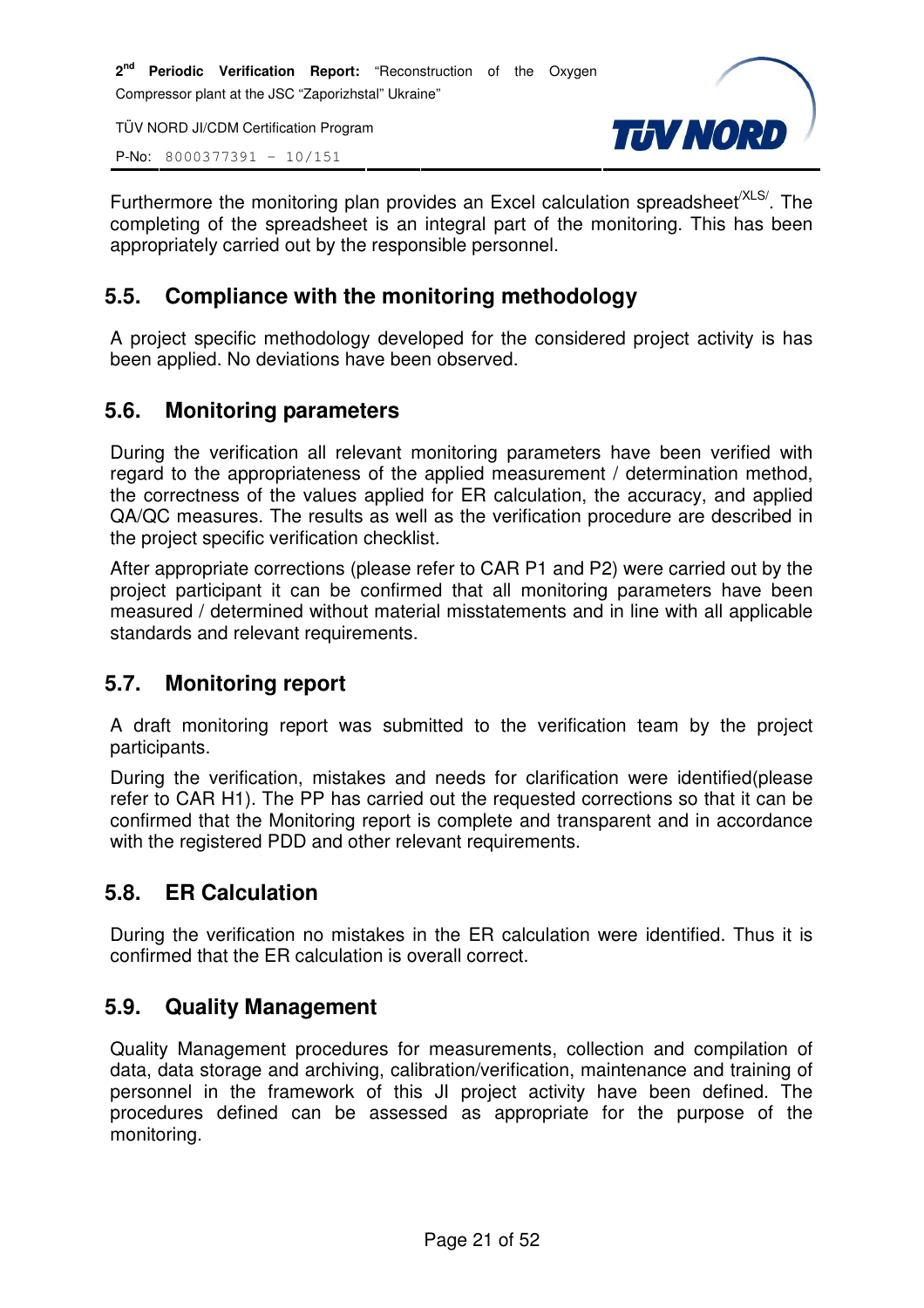**2 nd Periodic Verification Report:** "Reconstruction of the Oxygen Compressor plant at the JSC "Zaporizhstal" Ukraine"

TÜV NORD JI/CDM Certification Program

P-No: 8000377391 – 10/151



The operational structure slightly deviates from that envisaged in the monitoring plan as per the PDD. Nevertheless all involved departments and their functions and responsibilities have been clearly defined in the monitoring report according to the "Company standard". The so called "Company standard"<sup>/CS/</sup> STP 8.2-13-10 in accordance with the integrated quality system has been introduced in order to fix roles and responsibilities of the involved departments and to ensure the quality of the entire monitoring.

It could be verified that the operational structure of the monitoring complies with requirements of the validated monitoring plan because it provides appropriate procedures for collection of initial data and double check procedures to ensure the high quality and accurateness of reported values.

# **5.10. Overall Aspects of the Verification**

All necessary and requested documentation was provided by the project participants so that a complete verification of all relevant issues could be carried out.

Access was granted to all installations of the plant which are relevant for the project performance and the monitoring activities.

No issues have been identified indicating that the implementation of the project activity and the steps to claim emission reductions are not compliant with the applicable UNFCCC criteria and relevant guidance provided by the COP/CMP and the JISC (clarifications and/or guidance).

#### **5.11. Hints for next Periodic Verification**

No Forward Action Requests (FARs) have been raised.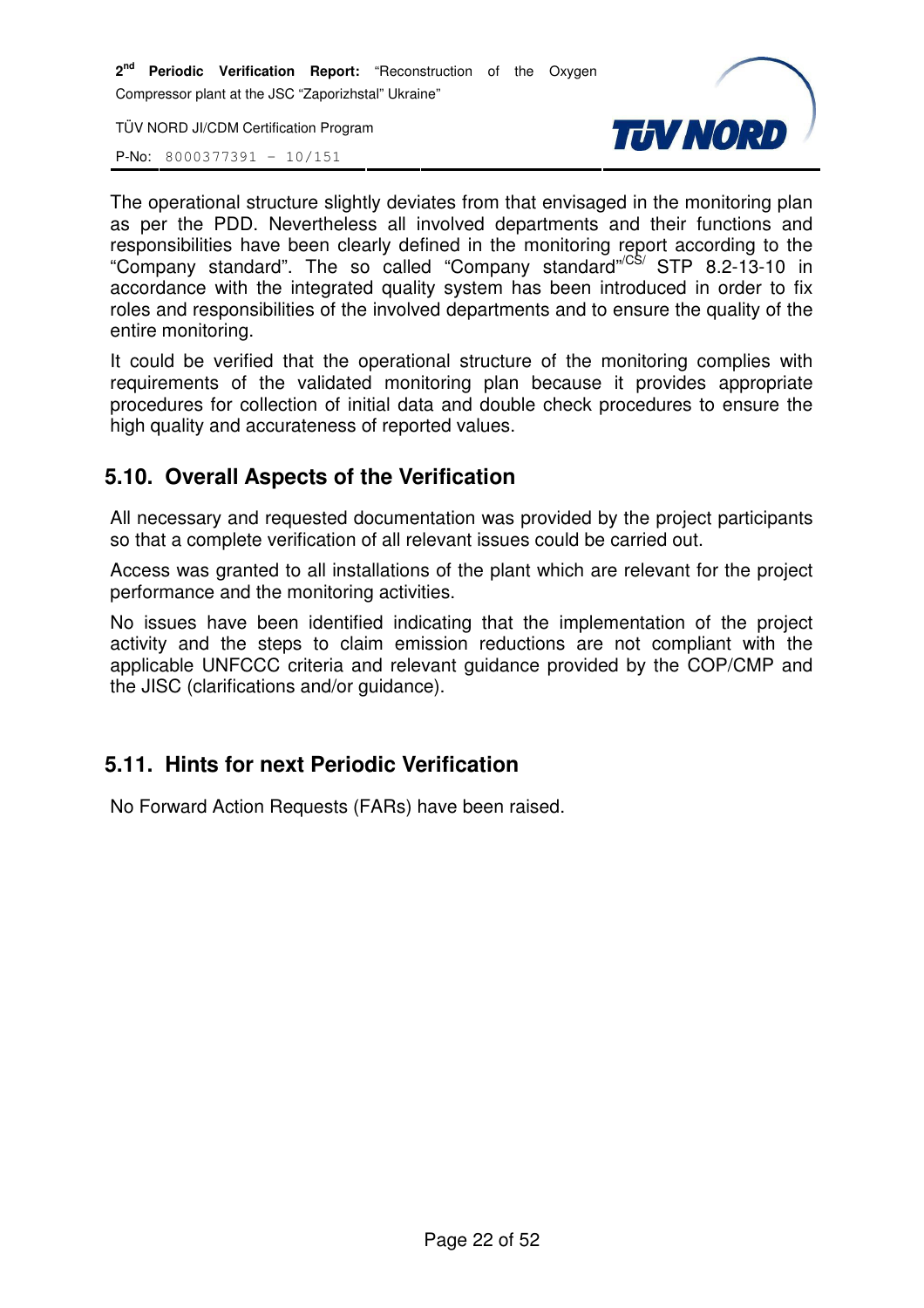2<sup>nd</sup> Periodic Verification Report: "Reconstruction of the Oxygen Compressor plant at the JSC "Zaporizhstal" Ukraine"

TÜV NORD JI/CDM Certification Program

P-No:  $8000377391 - 10/151$ 



**6. VERIFICATION OPINION** 

TÜV NORD JI/CDM Certification Program (CP) has been commissioned to carry out the 2<sup>nd</sup> periodic verification of the project "Reconstruction of the Oxygen Compressor plant at the JSC "Zaporizhstal" Ukraine" with regard to the relevant requirements for JI project activities.

The project activity involves reconstruction of the air oxygen compressor plant. The reconstruction resulted in the decrease of the electricity consumption and the corresponding amount of the GHG emissions as compared to the situation that would occur otherwise.

This verification covers the period from 2009-01-01 to 2009-12-31 (including both days).

In the course of the verification 3 Corrective Action Requests (CAR) were raised and successfully closed. No Clarification Requests (CR) and no Forward Action Requests (FAR) have been raised.

The verification is based on the monitoring report (dated: 2010-01-15<sup>/MR-1/</sup>), final monitoring report (dated: 2010-04-14<sup>/MR/</sup>) the monitoring plan as set out in the registered PDD, the determination report<sup>/DR/</sup>, emiss documents made available to the TÜV NORD JI/CDM CP by the project participant.

As a result of this verification, the verification team confirms that:

- all operations of the project are implemented and installed as planned and described in the validated project design document
- the monitoring plan is in accordance with the validated project specific monitoring plan developed for this project activity
- the installed equipment essential for measuring parameters required for calculating  $\bullet$ emission reductions is verified appropriately
- the monitoring system is in place and functional. The GHG emission reductions were  $\bullet$ measured accurately.

As the result of the 2<sup>nd</sup> periodic verification, the verifier confirms that the GHG emission reductions are calculated without material misstatements in a conservative and appropriate manner. TÜV NORD JI/CDM CP herewith confirms that the project has achieved emission reductions in the above mentioned reporting period as follows:



Essen, 2010-04-19

**GERMAN** TÜV NORD JI/CDM Certification Progr

**Final Approver** 

Page 23 of 52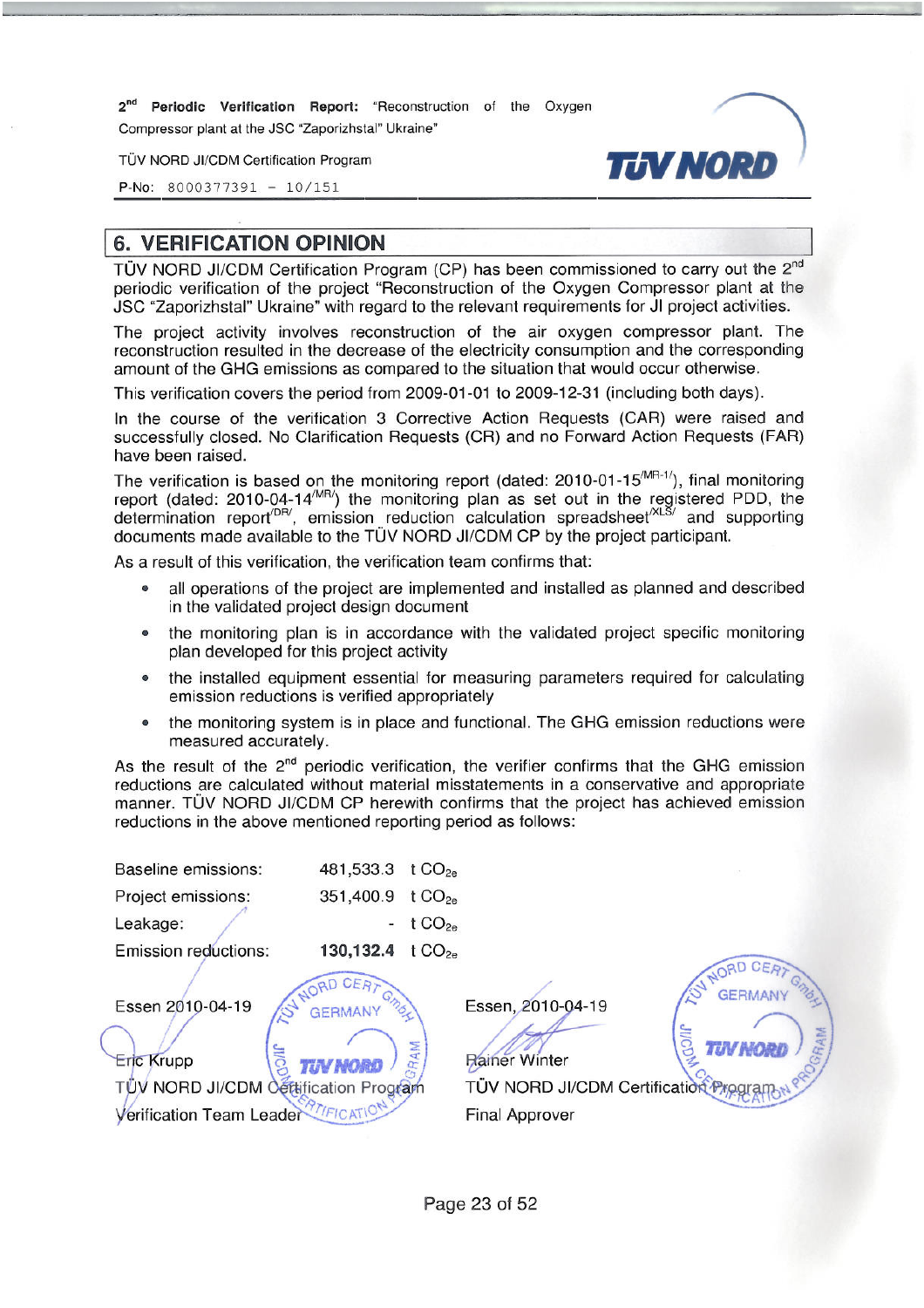P-No: 8000377391 – 10/151



# **7. REFERENCES**

# **Table 7-1:** Documents provided by the project participant(s)

| <b>Reference</b> | <b>Document</b>                                                                                                                                                            |
|------------------|----------------------------------------------------------------------------------------------------------------------------------------------------------------------------|
| /AC/             | Acceptance certificate for recinstruction of the ASU at Zaporozhstal                                                                                                       |
| /AL/             | Attestation certificate of the laboratory                                                                                                                                  |
| /APG/            | Technical specification of APG meter including the information about<br>accuracy, verification interval and dates of the verification.                                     |
| /CC/             | Certificate of conformity of the air separation unit                                                                                                                       |
| $/$ CS $/$       | Company standard STP 8.2-13-10 "Integrated quality system.<br>Monitoring of GHGs emission reductions", approved by Order #98 of<br>JSC "Zaporizhstal" dated on 05.03.2010. |
| /DISK-250/       | Technical specification of DISK-250 meter including the information<br>about accuracy, verification interval and dates of the verification.                                |
| /DM-3583/        | Technical specification of DM-3583 meter including the information<br>about accuracy, verification interval and dates of the verification.                                 |
| /EF/             | Standardized emission factors for the Ukrainian electricity grid as<br>determined by the Global Carbon B.V. and verified by TUV SUD                                        |
| /EL-Ac/          | Information about the measurement accuracy of the electricity meters<br>as provided by the manufacturer                                                                    |
| $/EL-C/$         | Verification certificates for the electricity meters                                                                                                                       |
| /EL-M/           | Technical specification of the applied electricity meters, including the<br>dates of the initial and subsequent verification                                               |
| /EL-V/           | Verification interval for electricity meters as determined by State<br>Register of SIT of Ukraine                                                                          |
| $/EL-1/$         | Reports on electricity consumption reports including data about daily<br>and monthly electricity consumption.                                                              |
| /EL-2/           | Initial data for daily and monthly electricity consumption as per the                                                                                                      |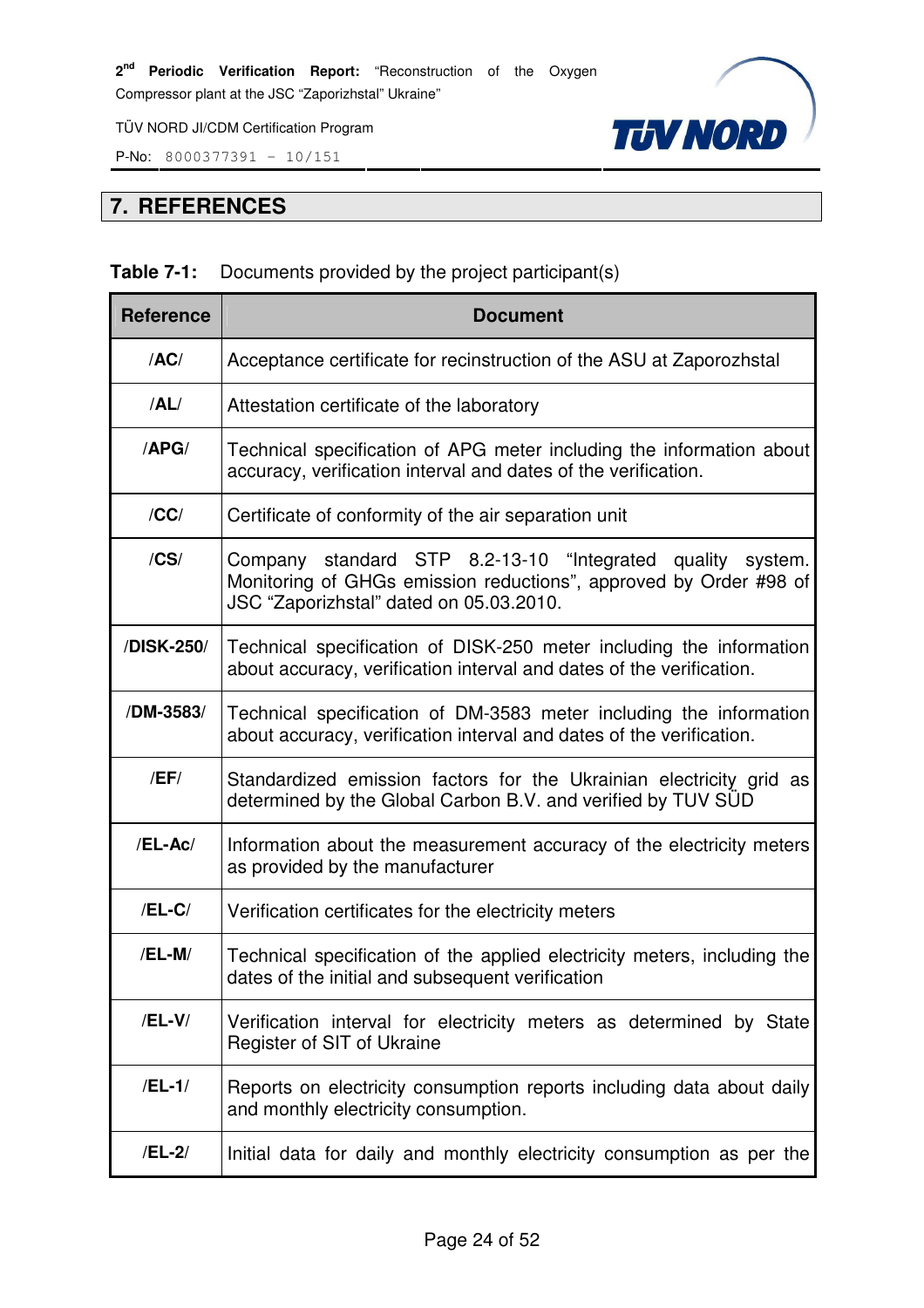**TUV NORD** 

TÜV NORD JI/CDM Certification Program

| <b>Reference</b> | <b>Document</b>                                                                                                                                                                                              |
|------------------|--------------------------------------------------------------------------------------------------------------------------------------------------------------------------------------------------------------|
|                  | reports generated by the computerized system (used for cross check).                                                                                                                                         |
| $/El-3/$         | Daily recorded electricity consumption as per the company's journal                                                                                                                                          |
| /Flowm-1/        | Flowmeters commissioning dated 17.05.2007 and 14.06.2007                                                                                                                                                     |
| /Flowm2/         | Certificates for the flowmeters as per the test reports of independent<br>technical experts                                                                                                                  |
| /KSF/            | Technical specification of KSF meter including the information about<br>accuracy, verification interval and dates of the verification.                                                                       |
| /M-bar/          | Manual of planimetrist that defines procedures of barometric pressure<br>data collection, using and archiving                                                                                                |
| /MR/             | Emissions Reduction Report for "Reconstruction of the oxygen compressor<br>plant at the JSC "Zaporizhstal", Ukraine" Version 2 dated 14.04.2010 2 <sup>nd</sup><br>Monitoring period 01.01.2009 - 31.12.2009 |
| $/MR-2/$         | Emissions Reduction Report for "Reconstruction of the oxygen compressor<br>plant at the JSC "Zaporizhstal", Ukraine" Version 1 dated 15.01.2010 2 <sup>nd</sup><br>Monitoring period 01.01.2009 - 31.12.2009 |
| /Rosemt/         | Technical specification of Rosemount meter including the information<br>about accuracy, verification interval and dates of the verification.                                                                 |
| /Rosemt-2/       | The<br>calibration/verification period for Rosemount<br>meters<br>as<br>determined by State Register of SIT of Ukraine                                                                                       |
| /O&M/            | Plan for operating and maintenance works for 2008, 2009 and 2010<br>and corresponding reports.                                                                                                               |
| $/OX-1/$         | Daily recordings on the oxygen generation and distribution.                                                                                                                                                  |
| $/OX-2/$         | Monthly reports on oxygen generation and distribution                                                                                                                                                        |
| /OX&EL/          | Combined monthly reports on oxygen generation, distribution and<br>electricity consumption as per Forma No.3.                                                                                                |
| $/Pr-D/$         | Software program for determination of the oxygen volumes                                                                                                                                                     |
| $/Pr-D/$         | Expert conclusion on the appropriateness of the software program for                                                                                                                                         |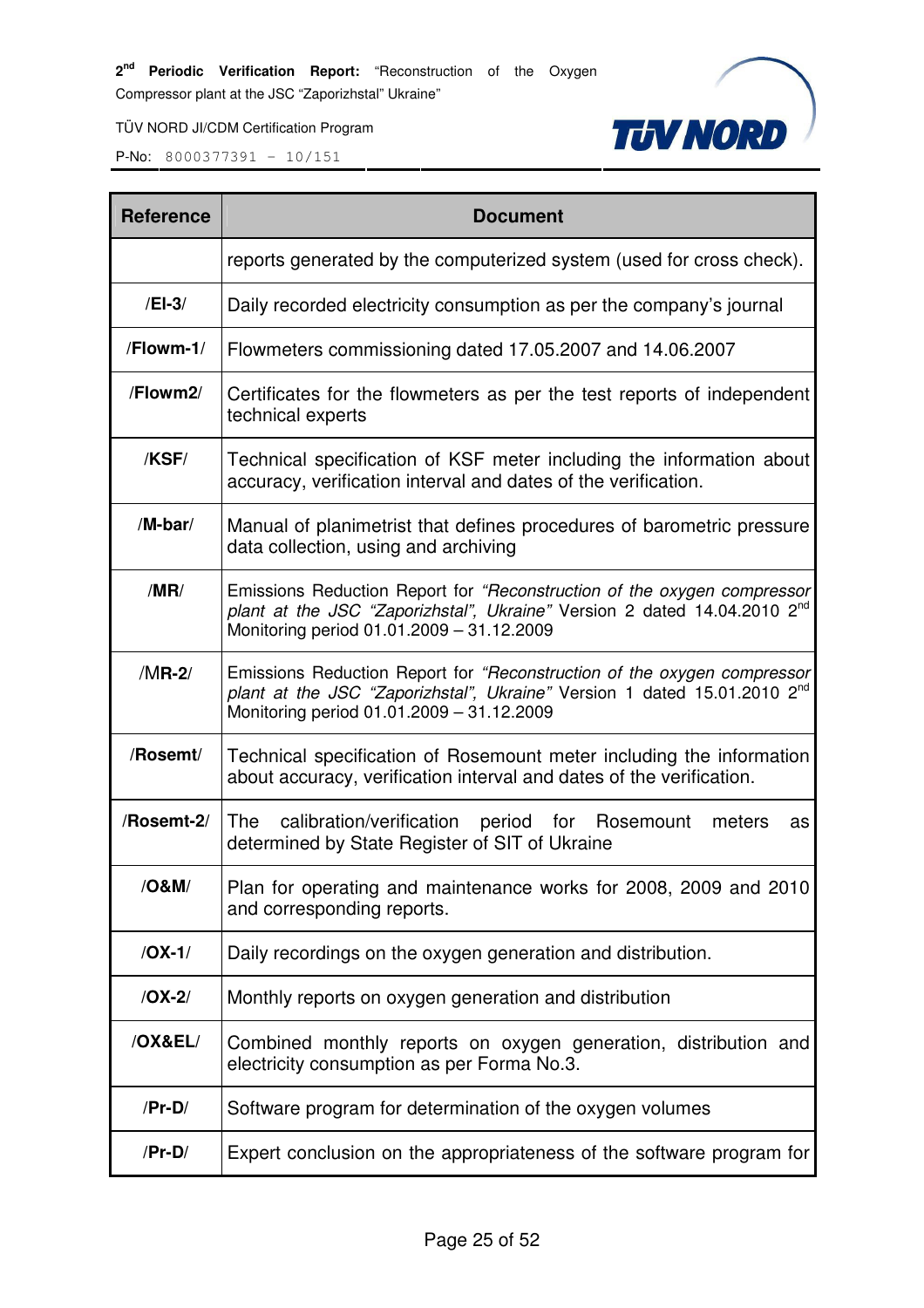**TUV NORD** 

TÜV NORD JI/CDM Certification Program

P-No: 8000377391 – 10/151

| <b>Reference</b> | <b>Document</b>                                                                                                                            |  |  |
|------------------|--------------------------------------------------------------------------------------------------------------------------------------------|--|--|
|                  | determination of the oxygen volumes                                                                                                        |  |  |
| /SAFIR/          | Technical specification of SAFIR meter including the information about<br>accuracy, verification interval and dates of the verification.   |  |  |
| <b>/SPG-762/</b> | Technical specification of SPG-762 meter including the information<br>about accuracy, verification interval and dates of the verification. |  |  |
| $T$ r $Pr/$      | Training procedure for involved personnel.                                                                                                 |  |  |
| /WFS/            | Technical specification of WFS meter including the information about<br>accuracy, verification interval and dates of the verification.     |  |  |
| /XLS/            | Emission reduction MS-Excel calculation spread sheet: 2010-04-13-<br>MONITORING-Zaporizhstal_OCP-2009-ver_02-rus-conservative.xls          |  |  |

# **Table 7-2:** Background investigation and assessment documents

| <b>Reference</b> | Document,                                                                                                                                                                                                                                                                           |  |  |  |  |
|------------------|-------------------------------------------------------------------------------------------------------------------------------------------------------------------------------------------------------------------------------------------------------------------------------------|--|--|--|--|
| $/BI-1/$         | Integrated Pollution Prevention and Control (IPPC) Reference Document on<br>Best Available Techniques in the Ferrous Metals Processing Industry,<br>December 2001                                                                                                                   |  |  |  |  |
| $/BI-2/$         | Integrated Pollution Prevention and Control (IPPC) Reference Document on<br>Best Available Techniques in the Ferrous Metals Processing Industry<br>December 2001                                                                                                                    |  |  |  |  |
| $/BI-3/$         | StahlFibel published by German Iron and Steel Institute 2007                                                                                                                                                                                                                        |  |  |  |  |
| $/BI-4/$         | Operation of an open-hearth furnace with oxygen injection, V.I. Grankovskii,<br>B.L. Yupko, P.M. Shchastnyi and E.Ya.Shvets. Zaporozh'e Branch of the<br>Dnepropetrovsk Metallurgical Institute. Zaporozhstal' Plant. Translated from<br>Metallurg, No. 1, pp. 18–21, January, 1971 |  |  |  |  |
| $/BI-4/$         | Air Separation Units, Design and Future Development A. R. Smith, J. C.<br>Sorensen and V. E. Stein Air Products and Chemicals, Inc.                                                                                                                                                 |  |  |  |  |
| /CT/             | Combined tool to identify the baseline scenario and demonstrate additionality<br>(Version 02.1)                                                                                                                                                                                     |  |  |  |  |
| /DR/             | Final Determination Report Version 0 "Reconstruction of the Oxygen                                                                                                                                                                                                                  |  |  |  |  |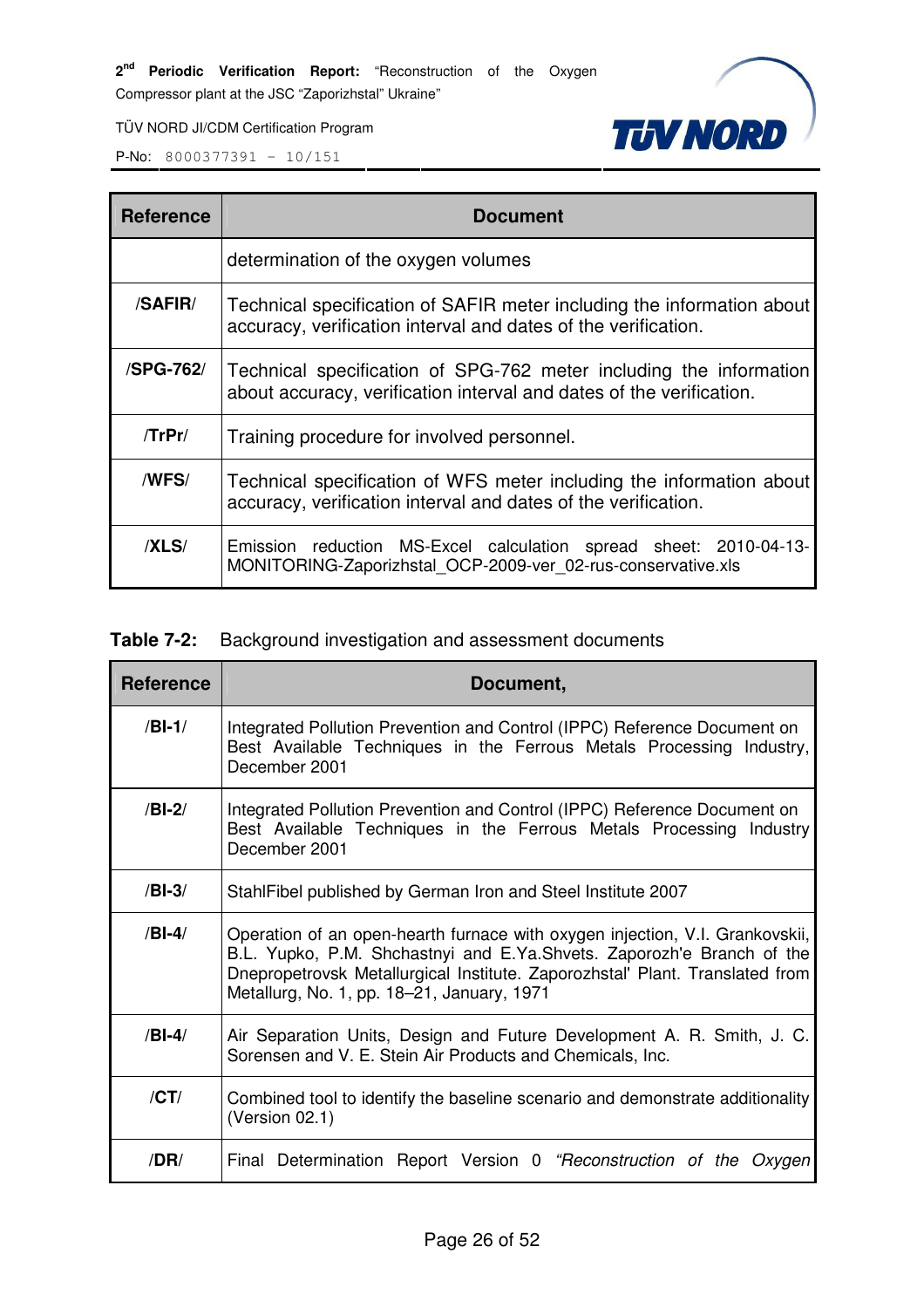TÜV NORD JI/CDM Certification Program

P-No: 8000377391 – 10/151



| <b>Reference</b> | Document,                                                                                                                                                                                                                                                                                                                                                               |
|------------------|-------------------------------------------------------------------------------------------------------------------------------------------------------------------------------------------------------------------------------------------------------------------------------------------------------------------------------------------------------------------------|
|                  | Compressor plant at the JSC "Zaporizhstal" Ukraine", dated 18.09.2009                                                                                                                                                                                                                                                                                                   |
| $/JI-G/$         | JI Guidelines: UNFCCC/Kyoto Protocol requirements, in particular, the<br>requirements of the JI as set out in decision 9/CMP.1 (Marrakech Accords),<br>the present annex, and relevant decisions by COP/MOP & JI Supervisory<br>Committee                                                                                                                               |
| $/H-1/$          | Order Nr. 718, dated 10 August 2008.<br>On Approval of the Procedure of Drafting, Review, Approval and<br>Implementation of Projects Aimed at Reduction of Anthropogenic Emissions<br>of Greenhouse Gases.                                                                                                                                                              |
| $/H-2/$          | Order Nr. 341, dated 17.07.2006<br>On approval of the Requirements to the documents in which the volumes of<br>anthropogenic emissions and absorption of greenhouse gases are<br>substantiated for the receiving of the Letter of Endorsement by the owner of<br>the emissions source, where the implementation of the joint introduction<br>project is intended to be. |
| $/H-3$           | Order Nr. 342, dated 17.07.2006<br>On approval of requirements to preparation of the joint implementation<br>projects.                                                                                                                                                                                                                                                  |
| $/H-4/$          | Decree Nr. 206, dated February 22, 2006<br>Cabinet of Ministers of Ukraine, "On Approval of the Procedure of Drafting,<br>Review, Approval and Implementation of Projects Aimed at Reduction of<br>Anthropogenic Emissions of Greenhouse Gases"                                                                                                                         |
| $/H-5/$          | Order Nr. 33, dated June 25, 2008<br>National Environmental Investment Agency of Ukraine, "On approval of<br>Requirements to preparation of the joint implementation projects"                                                                                                                                                                                          |
| /PDD/            | Project Design Document "Reconstruction of the Oxygen Compressor plant<br>at the JSC "Zaporizhstal" Ukraine                                                                                                                                                                                                                                                             |
| /VVM/            | IETA, PCF Validation and Verification Manual (V. 4)                                                                                                                                                                                                                                                                                                                     |

#### **Table 7-3:** Websites used

| Reference | Link                       | Organisation                                                    |
|-----------|----------------------------|-----------------------------------------------------------------|
| /unfccc/  | http://unfccc.int/2860.php | United Nations Framework Convention on<br><b>Climate Change</b> |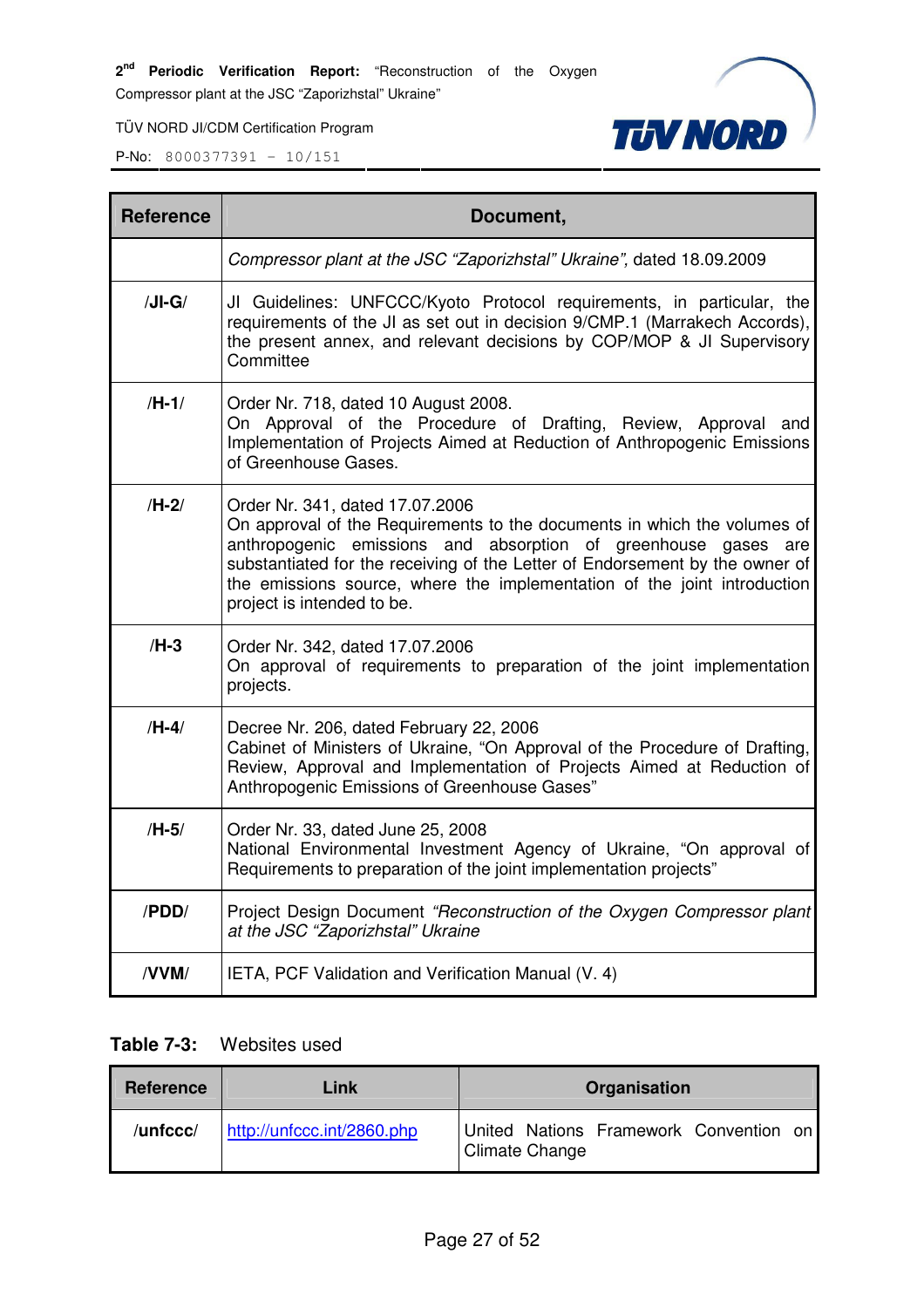

TÜV NORD JI/CDM Certification Program

P-No: 8000377391 – 10/151

| <b>Reference</b> | Link                                                                           | Organisation                                                                             |
|------------------|--------------------------------------------------------------------------------|------------------------------------------------------------------------------------------|
| /dna-ukr/        | <b>National Environmental</b><br><b>Investment Agency of</b><br><b>Ukraine</b> | National Environmental Investment Agency of<br>Ukraine                                   |
| /euro-alfa/      | http://www.eu.sama.ru/meter-<br>ea.html                                        | Technical<br>specification of the electricity<br>meters as per manufacturer information. |
| /steel-ua/       | http://metallurgy.at.ua/                                                       | Iron and steel sector of Ukraine                                                         |

#### **Table 7-4:** List of interviewed persons

| <b>Reference</b> | Mol <sup>1</sup> |                        | <b>Name</b>    | <b>Organisation / Function</b>                                                                  |
|------------------|------------------|------------------------|----------------|-------------------------------------------------------------------------------------------------|
| /IM01/           | V                | Mr.<br>$\boxtimes$ Ms. | Holina I.W.    | Head of laboratory of environment<br>protection JSC "Zaporizhstal"                              |
| /IM01/           | V                | $\boxtimes$ Mr.<br>Ms. | Akimov Ju.L.   | Deputy chief of the<br>Oxygen<br><b>JSC</b><br>plant<br>compressor<br>"Zaporizhstal"            |
| /IM01/           | $\vee$           | $\boxtimes$ Mr.<br>Ms. | Noumenko, E.S. | Senior engineer of the Oxygen<br><b>JSC</b><br>plant<br>compressor<br>"Zaporizhstal"            |
| /IM01/           | V                | $\boxtimes$ Mr.<br>Ms. | Grabko A.W.    | Head of automation and metrology<br>department JSC "Zaporizhstal"                               |
| /IM01/           | V                | $\boxtimes$ Mr.<br>Ms. | Sharnin E.V.   | Engineer of Import Department of<br>Foreign<br>Trade<br><b>JSC</b><br>Company<br>"Zaporizhstal" |
| /IM01/           | V                | $\boxtimes$ Mr.<br>Ms. | Jarish W.N.    | chief of chief<br>Deputy<br>power<br><b>JSC</b><br>engineer<br>department<br>"Zaporizhstal"     |
| /IM01/           | V                | $\boxtimes$ Mr.<br>Ms. | Kazakov R.A.   | JI Consultant National<br>Carbon<br><b>Sequestration Foundation</b>                             |

1) Means of Interview: (**T**elephone, **E**-Mail, **V**isit)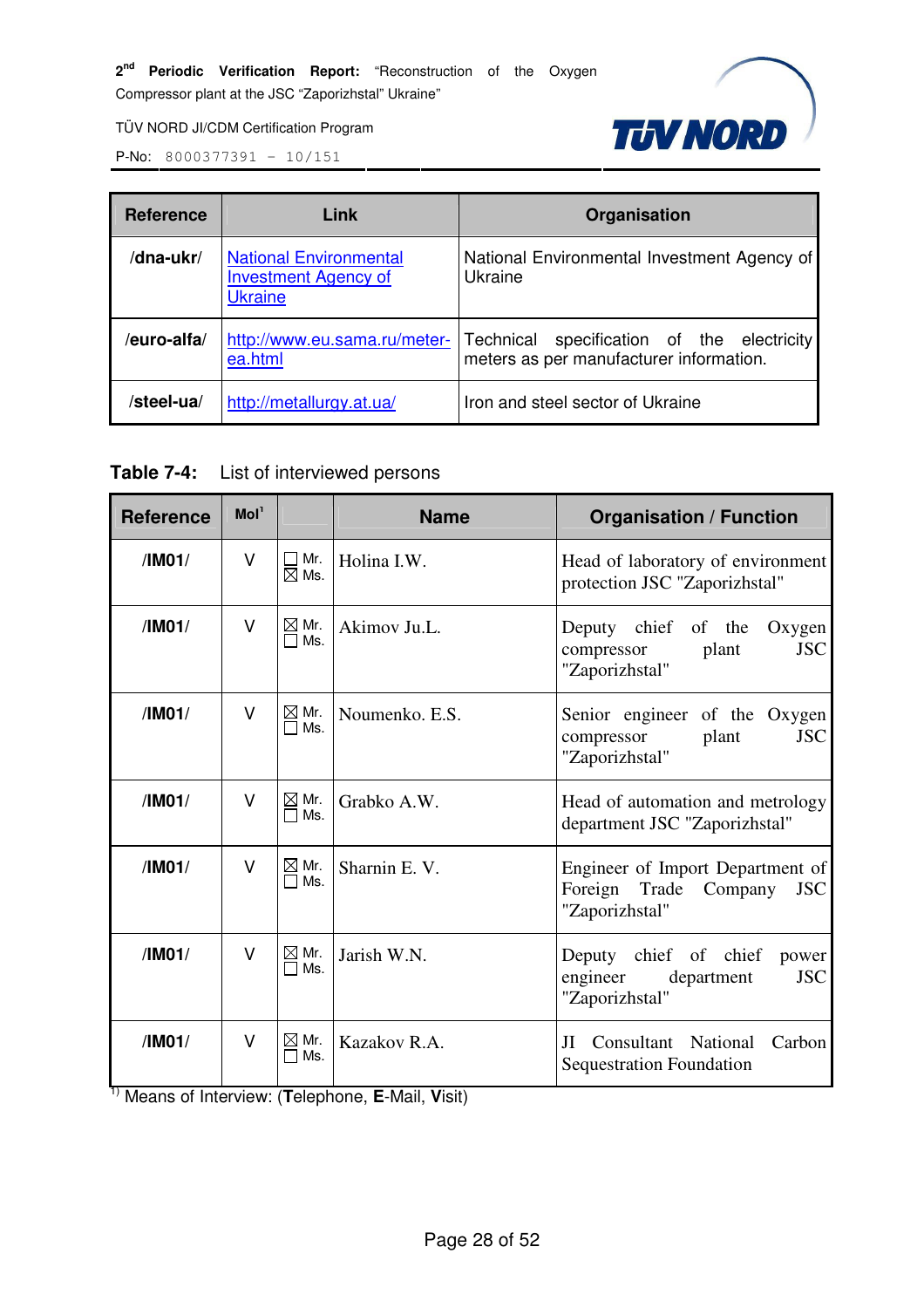**P-No:** 8000377391 -  $\frac{10}{151}$ 



# **ANNEX**

# **Verification Protocol**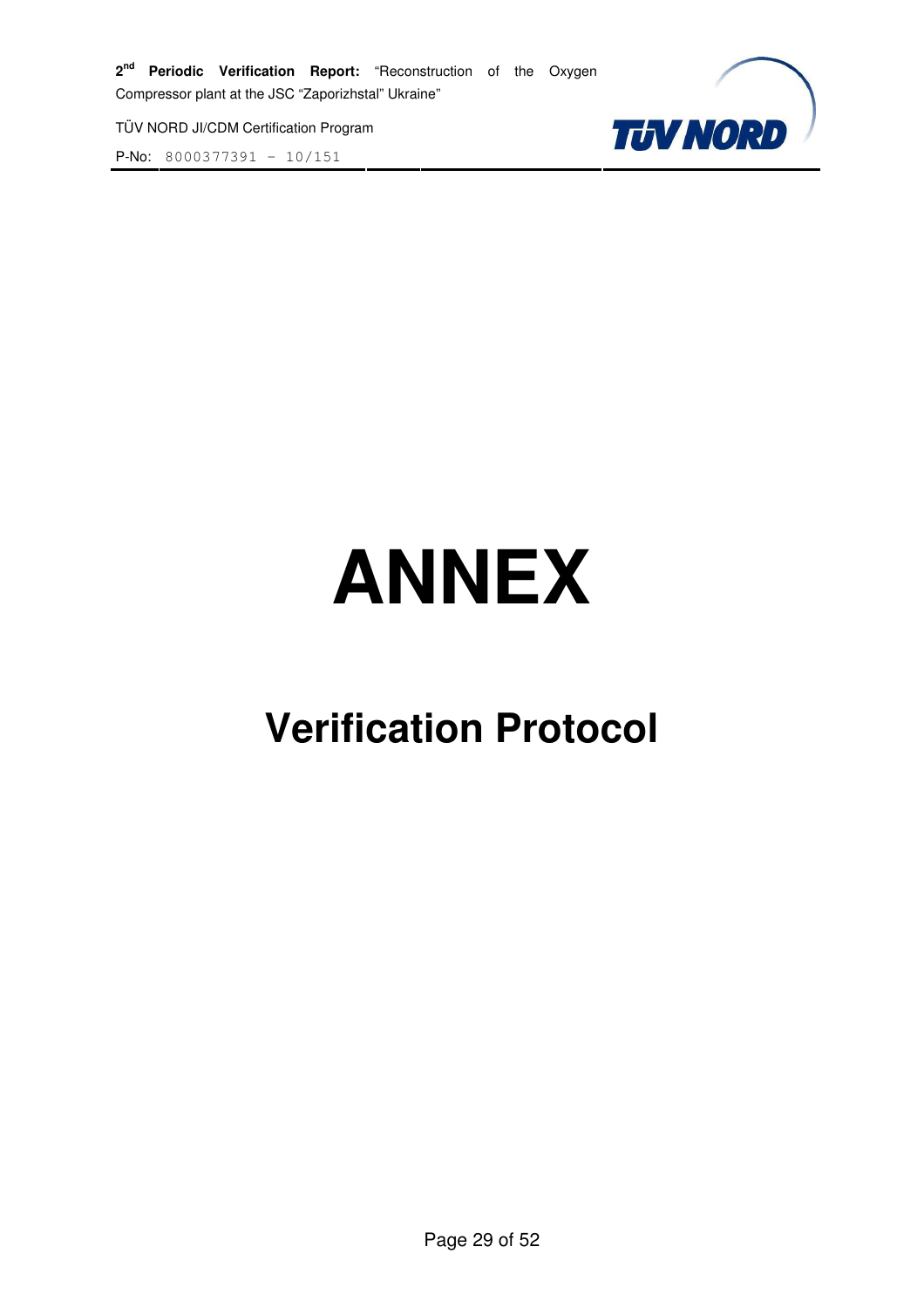

P-No: 8000377391 – 10/151

# **ANNEX: VERIFICATION PROTOCOL**

**Table A-1:** GHG calculation procedures and management control testing / detailed audit testing of residual risk areas and random testing

| Identification,<br><b>Identification of</b><br>assessment and testing<br>potential reporting risk<br>of management controls                                                                                                                                                                                                                      |                                                                                                                                                                                                                                                                                                                                                                                        | Areas of residual risks                                                                                                                                                                                                                                                                                                                                                                                            | <b>Additional verification</b><br>testing                                                                                                                                                                                                                                                                                                                                  | <b>Conclusions and</b><br><b>Areas Requiring</b><br>Improvement<br>(including Forward<br><b>Action Requests)</b> |
|--------------------------------------------------------------------------------------------------------------------------------------------------------------------------------------------------------------------------------------------------------------------------------------------------------------------------------------------------|----------------------------------------------------------------------------------------------------------------------------------------------------------------------------------------------------------------------------------------------------------------------------------------------------------------------------------------------------------------------------------------|--------------------------------------------------------------------------------------------------------------------------------------------------------------------------------------------------------------------------------------------------------------------------------------------------------------------------------------------------------------------------------------------------------------------|----------------------------------------------------------------------------------------------------------------------------------------------------------------------------------------------------------------------------------------------------------------------------------------------------------------------------------------------------------------------------|------------------------------------------------------------------------------------------------------------------|
|                                                                                                                                                                                                                                                                                                                                                  |                                                                                                                                                                                                                                                                                                                                                                                        | Raw data generation                                                                                                                                                                                                                                                                                                                                                                                                |                                                                                                                                                                                                                                                                                                                                                                            |                                                                                                                  |
| Installation of<br>$\bullet$<br>measuring equipment<br>Dysfunction of<br>$\bullet$<br>installed equipment<br>Maloperation by<br>١o<br>operational personnel<br>Downtimes of<br>$\bullet$<br>equipment<br>Exchange of<br>ه ا<br>equipment<br>Change of<br>$\bullet$<br>measurement<br>equipment<br>characteristic<br>Insufficient accuracy<br>∣ ● | Installation<br>of<br>modern<br>and state<br>of<br>the<br>art<br>equipment<br><b>Process</b><br>control<br>$\bullet$<br>automation.<br>Internal data review<br>Regular visual inspect-<br>ions of installed equip-<br>ment<br>Only skilled and trained<br>personnel operates the<br>relevant equipment<br>Daily raw data checks<br>Immediate exchange of<br>dysfunctional<br>equipment | • Inadequate<br>installation<br>operation of the monitoring<br>equipment.<br>• Inadequate<br>exchange<br>of<br>equipment.<br>• Change of personnel<br>• Undetected<br>measurement<br>errors<br>• Inappropriateness<br>of<br>Management<br>system<br>procedures w.r.t. monitoring<br>requirements<br>plan<br>(e.g.<br>substitute value strategies)<br>• Non-application<br>0f<br>management<br>system<br>procedures | $\bullet$ Site – visit<br>• Check of equipment<br>• Check of technical data<br>sheets<br>$\bullet$ Check<br>suppliers<br>0f<br>information<br>guarantees.<br>$\bullet$ Check<br>calibration<br>0f<br>records, if applicable<br>• Check of maintenance<br>records<br>$\bullet$ Export<br>and<br>countercheck<br>0f<br>raw<br>data in EXCEL.<br>• Counter-check<br>of<br>raw | • See Table A-2                                                                                                  |
| Change of                                                                                                                                                                                                                                                                                                                                        | is<br>Stand-by<br>duty                                                                                                                                                                                                                                                                                                                                                                 | • Insufficient accuracy                                                                                                                                                                                                                                                                                                                                                                                            | data<br>and<br>commercial                                                                                                                                                                                                                                                                                                                                                  |                                                                                                                  |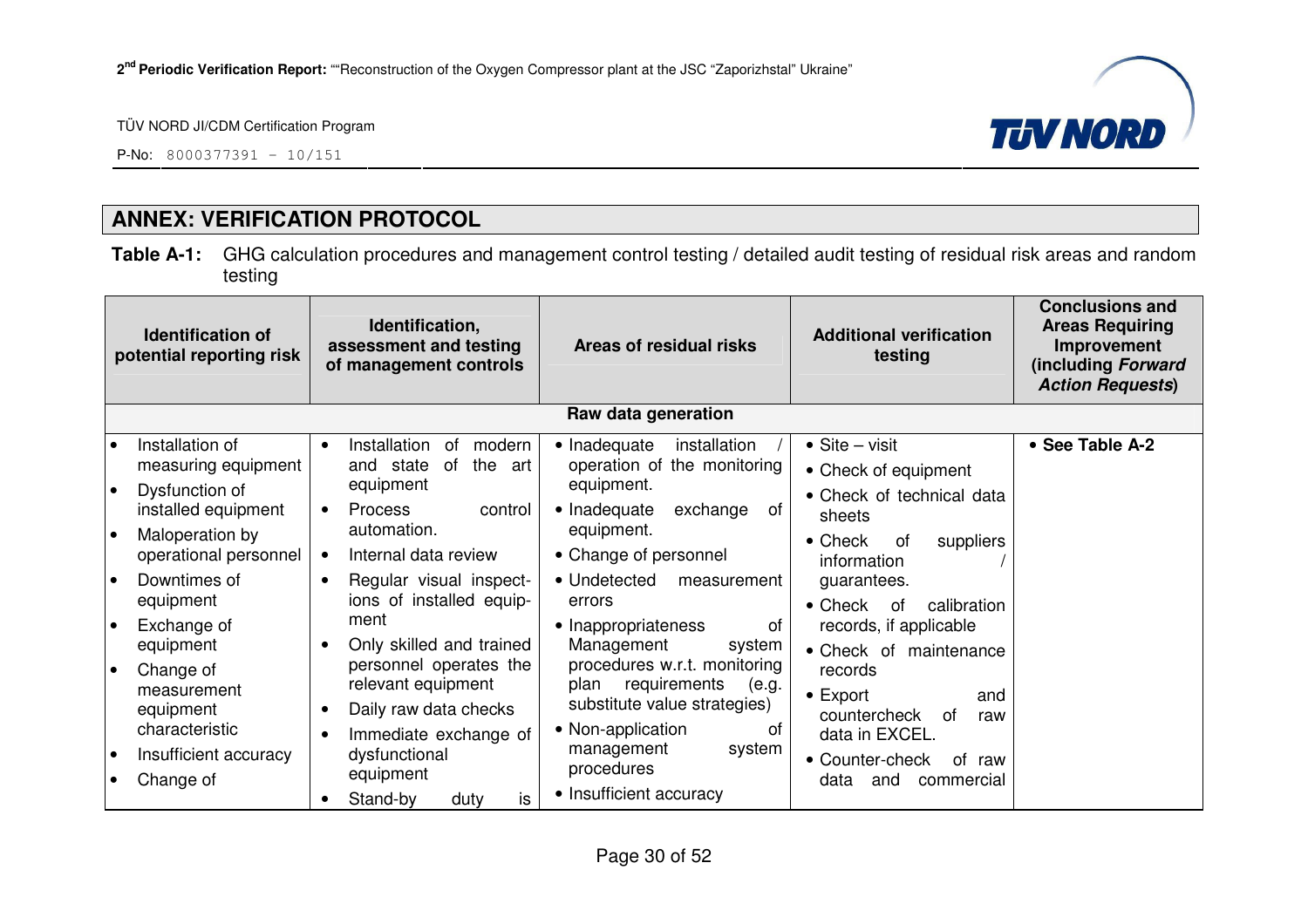



|           | <b>Identification of</b><br>potential reporting risk                                                                               | Identification,<br>assessment and testing<br>of management controls                                                                                                                   | Areas of residual risks                                                                                                                                                                   | <b>Additional verification</b><br>testing                                                                                                                                                                                                                                                         | <b>Conclusions and</b><br><b>Areas Requiring</b><br>Improvement<br>(including Forward<br><b>Action Requests)</b> |
|-----------|------------------------------------------------------------------------------------------------------------------------------------|---------------------------------------------------------------------------------------------------------------------------------------------------------------------------------------|-------------------------------------------------------------------------------------------------------------------------------------------------------------------------------------------|---------------------------------------------------------------------------------------------------------------------------------------------------------------------------------------------------------------------------------------------------------------------------------------------------|------------------------------------------------------------------------------------------------------------------|
|           | technology<br>Accuracy of values<br>supplied by Third<br>Parties                                                                   | organized<br>Training<br>$\bullet$<br>Internal<br>audit<br>procedures<br>Internal<br>check<br>οf<br>QA/QC<br><b>of</b><br>measures<br>involved Third Parties                          | QA/QC<br>• Inappropriate<br>measures of Third Parties                                                                                                                                     | data<br>$\bullet$ Check<br>JI<br>Ωf<br>management system<br>• Check of<br>JI related<br>procedures<br><b>CDM</b><br>• Application<br>of<br>management<br>system<br>procedures<br>• Check of trainings<br>• Check of responsibilities<br>QA/QC<br>$\bullet$ Check<br>of<br>documentation / eviden- |                                                                                                                  |
|           |                                                                                                                                    |                                                                                                                                                                                       |                                                                                                                                                                                           | ces of involved Third<br>Parties                                                                                                                                                                                                                                                                  |                                                                                                                  |
|           |                                                                                                                                    |                                                                                                                                                                                       | Raw data collection and data aggregation                                                                                                                                                  |                                                                                                                                                                                                                                                                                                   |                                                                                                                  |
| $\bullet$ | Wrong data transfer<br>from raw data to daily<br>and monthly<br>aggregated reporting<br>forms<br><b>IT Systems</b><br>Spread sheet | Cross-check of data<br>$\bullet$<br>Plausibility checks of<br>$\bullet$<br>various parameters.<br>archiving<br>Appropriate<br>system<br>Clear<br>allocation<br>οf<br>responsibilities | · Unintended usage of old<br>data that has been revised<br>• Incomplete documentation<br>$\bullet$ Ex-post<br>corrections<br>of<br>records<br>• Ambiguous<br>of<br>sources<br>information | $\bullet$ Check<br><b>of</b><br>data<br>aggregation steps<br>• Counter-calculation<br>• Data integrity checks by<br>means of graphical data<br>analysis and calculation<br>of specific performance                                                                                                | • See Table A-2                                                                                                  |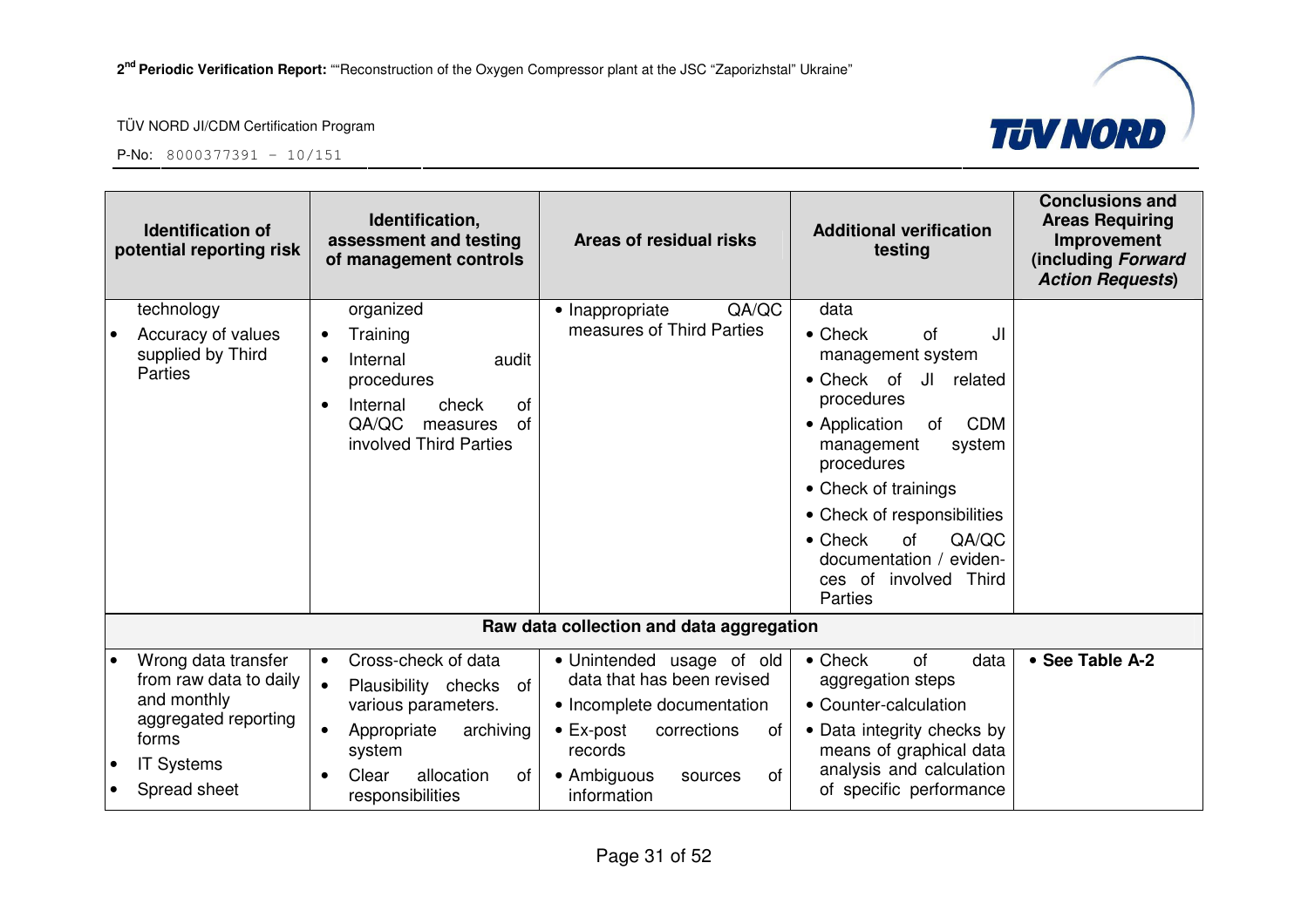



| <b>Identification of</b><br>potential reporting risk                                           | Identification,<br>assessment and testing<br>of management controls                                                                                                                                                                                            | Areas of residual risks                                                                                                                                                                                                                                                                              | <b>Additional verification</b><br>testing                                                                                                      | <b>Conclusions and</b><br><b>Areas Requiring</b><br>Improvement<br>(including Forward<br><b>Action Requests)</b> |
|------------------------------------------------------------------------------------------------|----------------------------------------------------------------------------------------------------------------------------------------------------------------------------------------------------------------------------------------------------------------|------------------------------------------------------------------------------------------------------------------------------------------------------------------------------------------------------------------------------------------------------------------------------------------------------|------------------------------------------------------------------------------------------------------------------------------------------------|------------------------------------------------------------------------------------------------------------------|
| programming<br>Manual data<br>transmission<br>Data protection<br>$\bullet$<br>Responsibilities | of<br>JI<br>Application<br>$\bullet$<br>Management<br>system<br>procedures<br>Usage<br>of<br>standard<br>$\bullet$<br>solutions<br>software<br>(Spreadsheets)<br>Limited access to IT<br>$\bullet$<br>systems<br>Data<br>protection<br>$\bullet$<br>procedures | of<br>• Non-application<br>management<br>system<br>procedures<br>• Manual<br>data<br>transfer<br>mistakes<br>• Unintended<br>change<br>0f<br>spread sheet programming<br>or data base entries<br>• Problems<br>caused<br>by<br>updating/upgrading<br>or<br>change of applied software                | figures<br>• Check of data archiving<br>system<br>• Check of application of<br>Management<br>system<br>procedures                              |                                                                                                                  |
|                                                                                                |                                                                                                                                                                                                                                                                | <b>Other calculation parameters</b>                                                                                                                                                                                                                                                                  |                                                                                                                                                |                                                                                                                  |
| Emission factors,<br>oxidation factors,<br>coefficients                                        | The values and<br>data<br>$\bullet$<br>applied<br>sources<br>are<br>defined in the PDD and<br>monitoring plan.                                                                                                                                                 | • Unintended<br>intended<br><b>or</b><br>Modification<br>of calculation<br>parameters.<br>• Wrong application of values<br>• Misinterpretations<br>of<br>the<br>applied methodology and/<br>or the PDD<br>of<br>• Missing<br>update<br>applicable<br>regulatory<br><b>IPCC</b><br>framework<br>(e.g. | • Update-check<br>of<br>regulatory framework<br>• Countercheck<br>of<br>the<br>applied MP in the MR<br>against the methodology<br>and the PDD. | • See Table A-2                                                                                                  |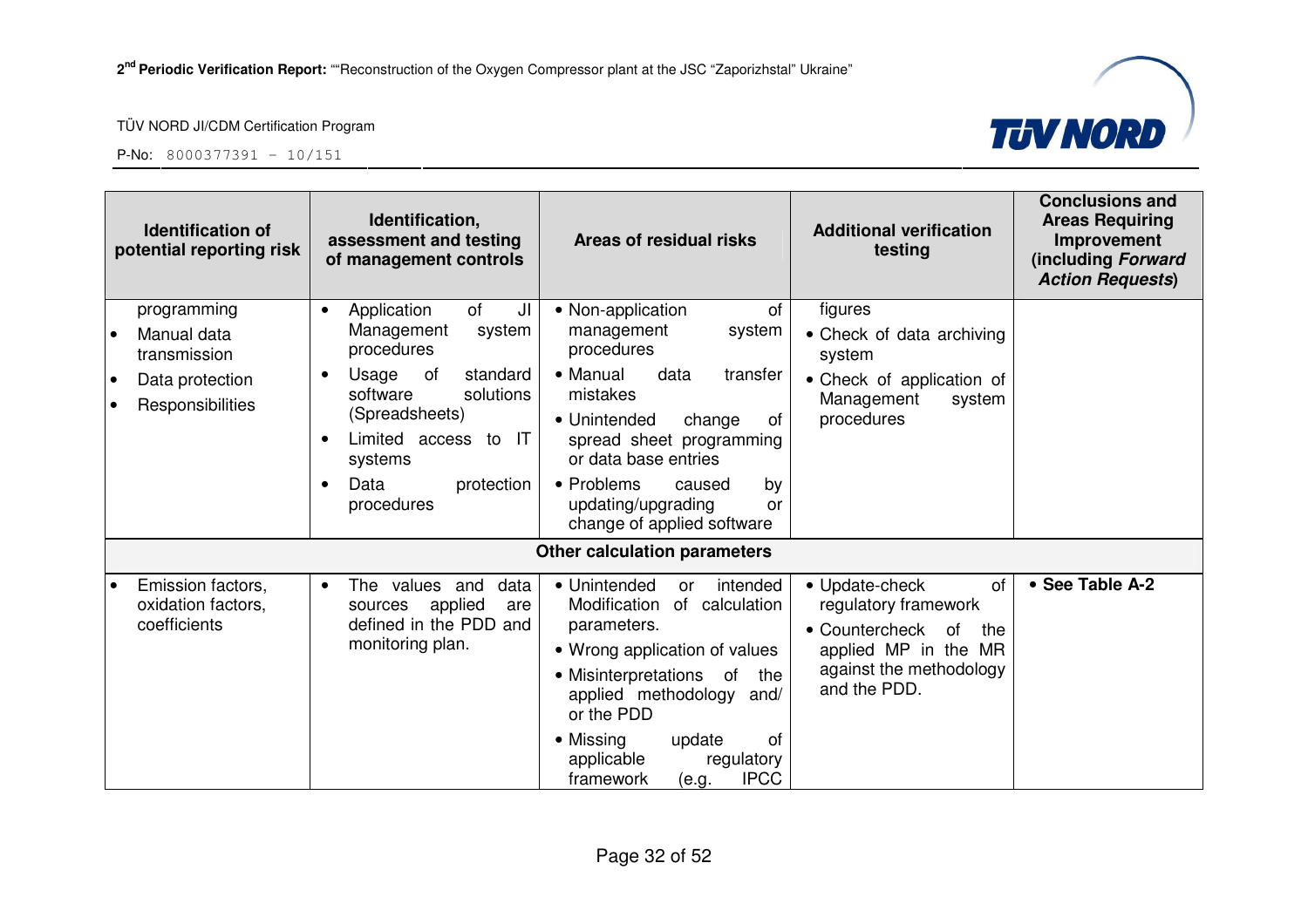

| <b>Identification of</b><br>potential reporting risk |                                                                                                                              | Identification,<br>assessment and testing<br>of management controls                                                                                                                                                                                 | Areas of residual risks                                                                                                         | <b>Additional verification</b><br>testing                                                                                                   | <b>Conclusions and</b><br><b>Areas Requiring</b><br>Improvement<br>(including Forward<br><b>Action Requests)</b> |
|------------------------------------------------------|------------------------------------------------------------------------------------------------------------------------------|-----------------------------------------------------------------------------------------------------------------------------------------------------------------------------------------------------------------------------------------------------|---------------------------------------------------------------------------------------------------------------------------------|---------------------------------------------------------------------------------------------------------------------------------------------|------------------------------------------------------------------------------------------------------------------|
|                                                      |                                                                                                                              |                                                                                                                                                                                                                                                     | values).                                                                                                                        |                                                                                                                                             |                                                                                                                  |
|                                                      |                                                                                                                              |                                                                                                                                                                                                                                                     |                                                                                                                                 |                                                                                                                                             |                                                                                                                  |
|                                                      |                                                                                                                              |                                                                                                                                                                                                                                                     | <b>Calculation Methods</b>                                                                                                      |                                                                                                                                             |                                                                                                                  |
| $\bullet$                                            | Applied formulae<br>Miscalculation<br>Mistakes in spread-<br>sheet calculation                                               | Advanced<br>calculation<br>$\bullet$<br>and reporting tools<br>A JI coordinator is in<br>$\bullet$<br>charge of the JI related<br>calculations<br>Usage of tested<br>counterchecked Excel<br>spreadsheets<br>Involvement of external<br>consultants | miscal-<br>• The danger<br>of<br>culation<br>only<br>can<br>be<br>minimized.                                                    | • Countercheck on<br>the<br>basis of own calculation.<br>• Spread<br>sheet<br>walk-<br>trough.<br>• Plausibility checks<br>• Check of plots | • See Table A-2                                                                                                  |
|                                                      |                                                                                                                              |                                                                                                                                                                                                                                                     | <b>Monitoring reporting</b>                                                                                                     |                                                                                                                                             |                                                                                                                  |
|                                                      | Data transfer to the<br>author of the<br>monitoring report<br>Data transfer to the<br>monitoring report<br>Unintended use of | experienced<br>JI<br>An<br>$\bullet$<br>consultant<br>is<br>responsible<br>for<br>monitoring reporting.<br>JI QMS procedures are<br>$\bullet$<br>defined                                                                                            | • The danger of data transfer<br>mistakes<br>only<br>can<br>be<br>minimized<br>• Inappropriate application of<br>QMS procedures | with<br>• Counter<br>check<br>evidences provided.<br>• Audit<br>of<br>procedure<br>application                                              | • See Table A-2                                                                                                  |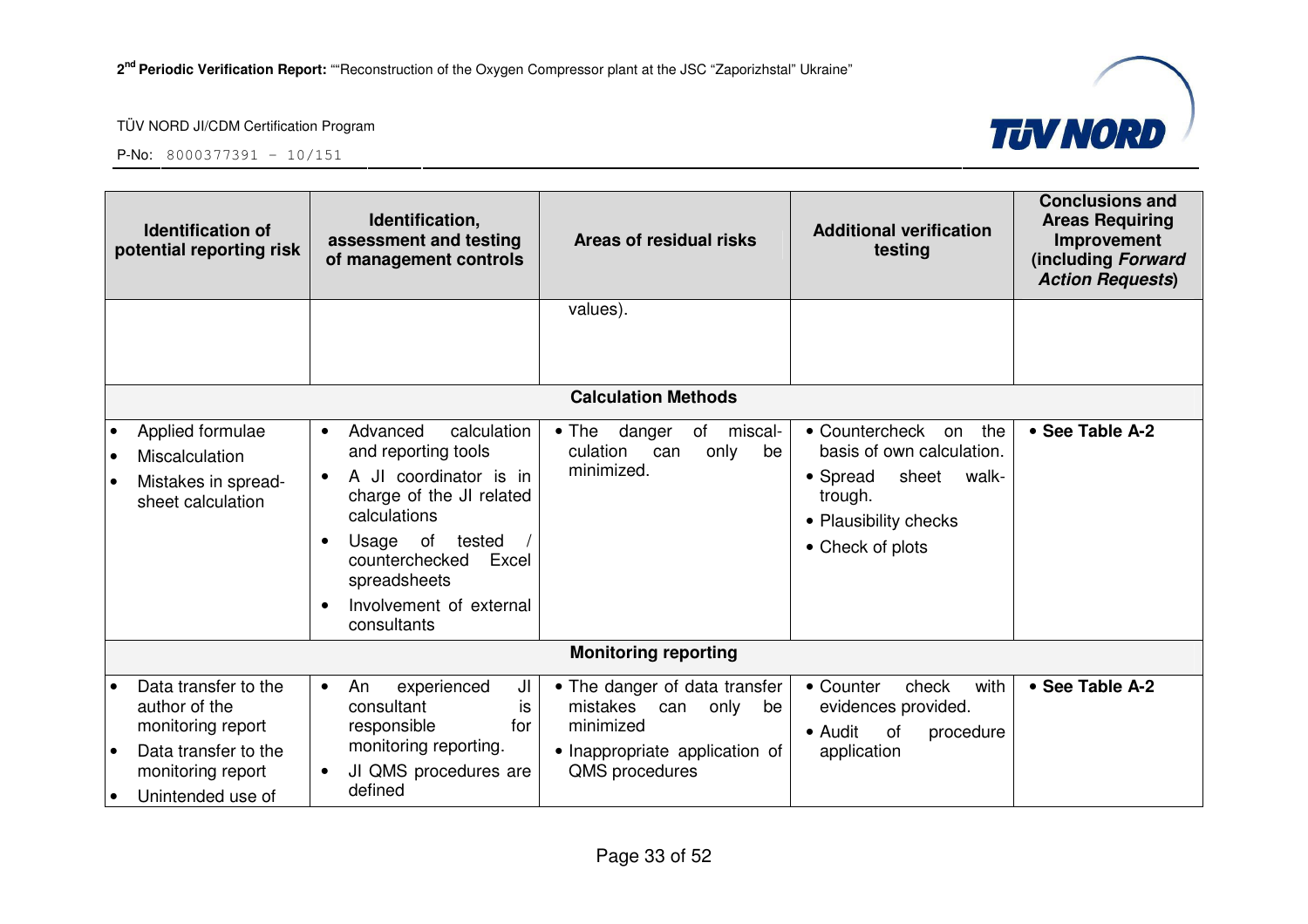

| <b>Identification of</b><br>potential reporting risk | Identification,<br>assessment and testing<br>of management controls | Areas of residual risks | <b>Additional verification</b><br>testing | <b>Conclusions and</b><br><b>Areas Requiring</b><br>Improvement<br>(including Forward<br><b>Action Requests)</b> |
|------------------------------------------------------|---------------------------------------------------------------------|-------------------------|-------------------------------------------|------------------------------------------------------------------------------------------------------------------|
| outdated versions                                    |                                                                     |                         |                                           |                                                                                                                  |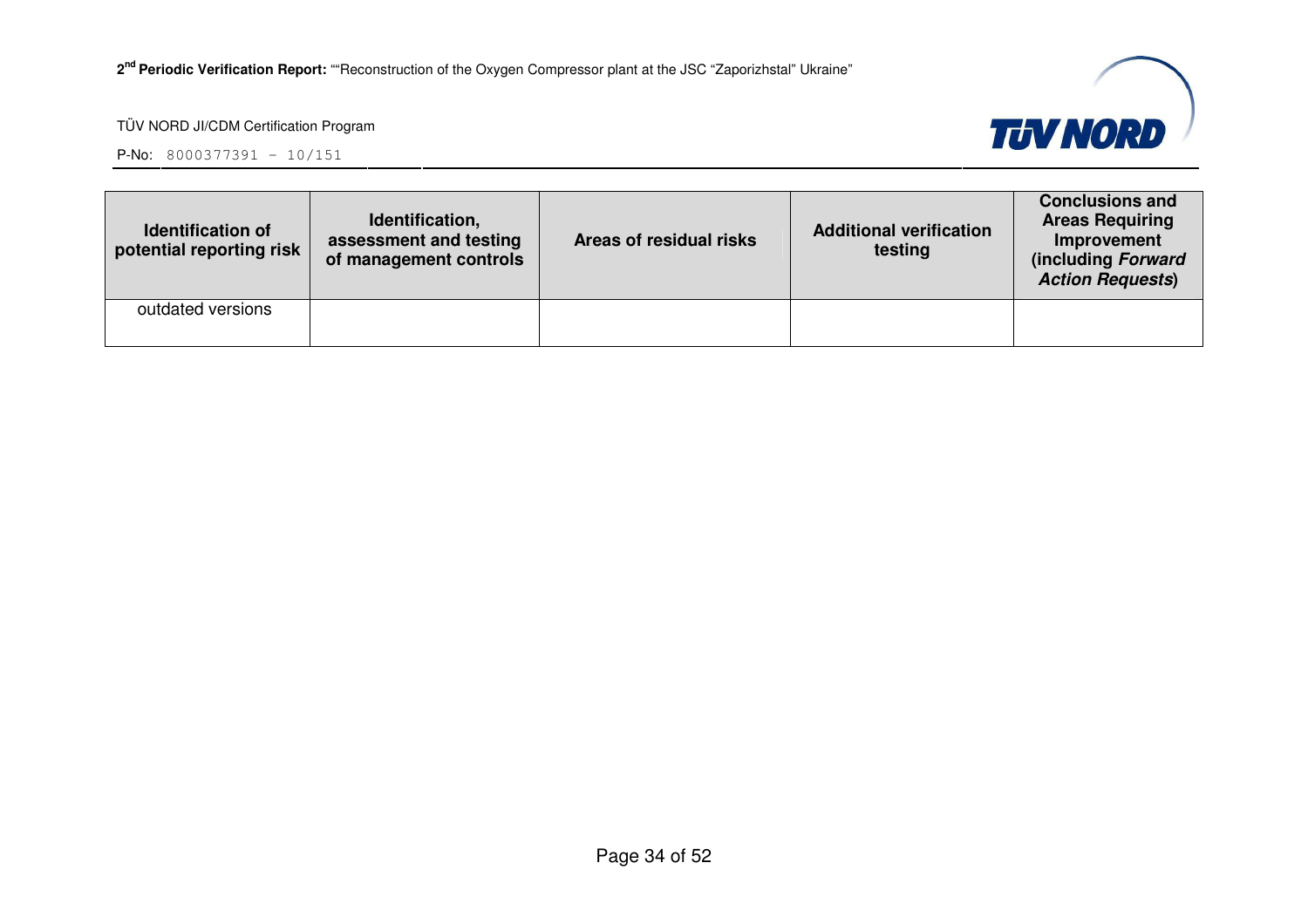





#### **Table A-2:** (Project specific) Periodic Verfication Checklist

| <b>Checklist Item</b><br>(incl. guidance for the verification team)                                                                                                                                                                                              | Refe-<br>rence         | <b>Verifiers Comments</b><br>(Means and results of assessment)                                                                                                                                                                        | <b>Draft</b><br>Concl. | <b>Final</b><br>Concl. |
|------------------------------------------------------------------------------------------------------------------------------------------------------------------------------------------------------------------------------------------------------------------|------------------------|---------------------------------------------------------------------------------------------------------------------------------------------------------------------------------------------------------------------------------------|------------------------|------------------------|
| <b>Project history</b><br>1.                                                                                                                                                                                                                                     |                        |                                                                                                                                                                                                                                       |                        |                        |
| Open issues from validation<br>Check (esp. in case of $1st$ periodic verification)<br>whether there are any open issues indicated in the<br>determination PDD report (e.g. FAR)?                                                                                 | /DR/<br>/PDD/<br>/HCA/ | Host country approval $HCA$ has been issued on 19.12.2009 by<br>the National Environmental Investment Agency of Ukraine. This<br>is a second periodic verification. No open issues from the<br>determination PDD should be addressed. | OK                     | OK                     |
| Open issues from previous verification<br>Check in case of further periodic verifications whether<br>there are any open issues indicated in previous<br>verification (FAR)?                                                                                      | /DR/<br>/PDD/          | Open issues from the previous verification shave been<br>addressed. For a detailed assessment please refer to CAR H1<br>raised in this context.                                                                                       | <b>GAR</b><br>$H+$     | OK                     |
| Requests for Deviations / Revisions of MP<br>Check if there have been any requests for deviations<br>from the registered monitoring plan or requests for<br>revisions of the monitoring plan. If any, make sure<br>that they are considered during verification? | /DR/<br>/PDD/          | The project related documentation was checked. No Request for<br>Deviation (RfDev) or Request for revision of the monitoring plan<br>(RfrevMP) has been raised before the start of the verification.                                  | OK                     | OK                     |
| <b>Initial verification</b><br>In case an initial verification has been carried out.<br>check if all FARs, recommendations etc. have been<br>addressed appropriately.                                                                                            | /IM01/                 | N/A                                                                                                                                                                                                                                   | OK                     | OK                     |
| Initial project implementation<br>In case of first periodic verification: Assess whether<br>the project has been implemented and operated as<br>per the registered PDD and are all physical features                                                             | /IMO1/                 | N/A                                                                                                                                                                                                                                   | OK                     | OK                     |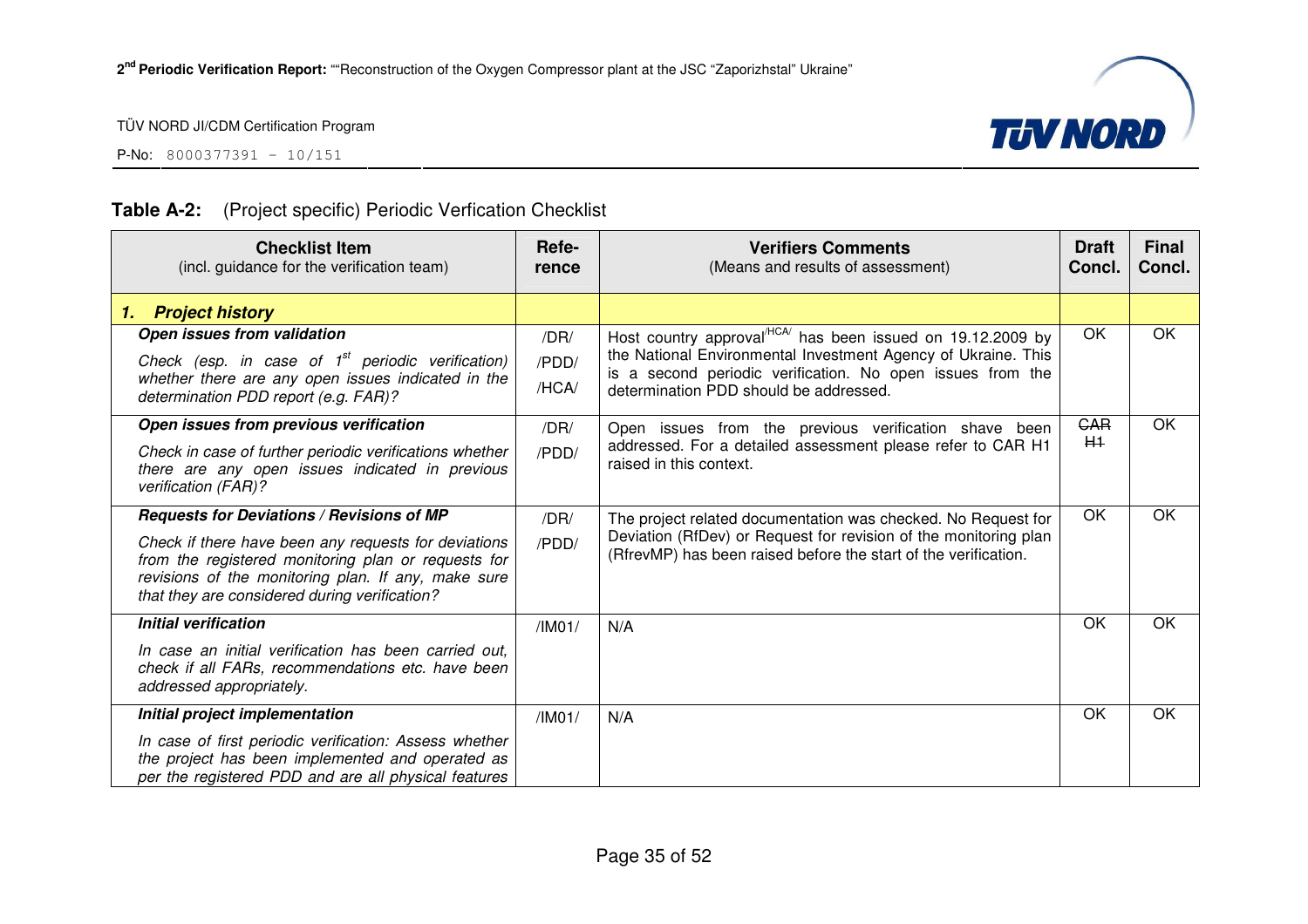

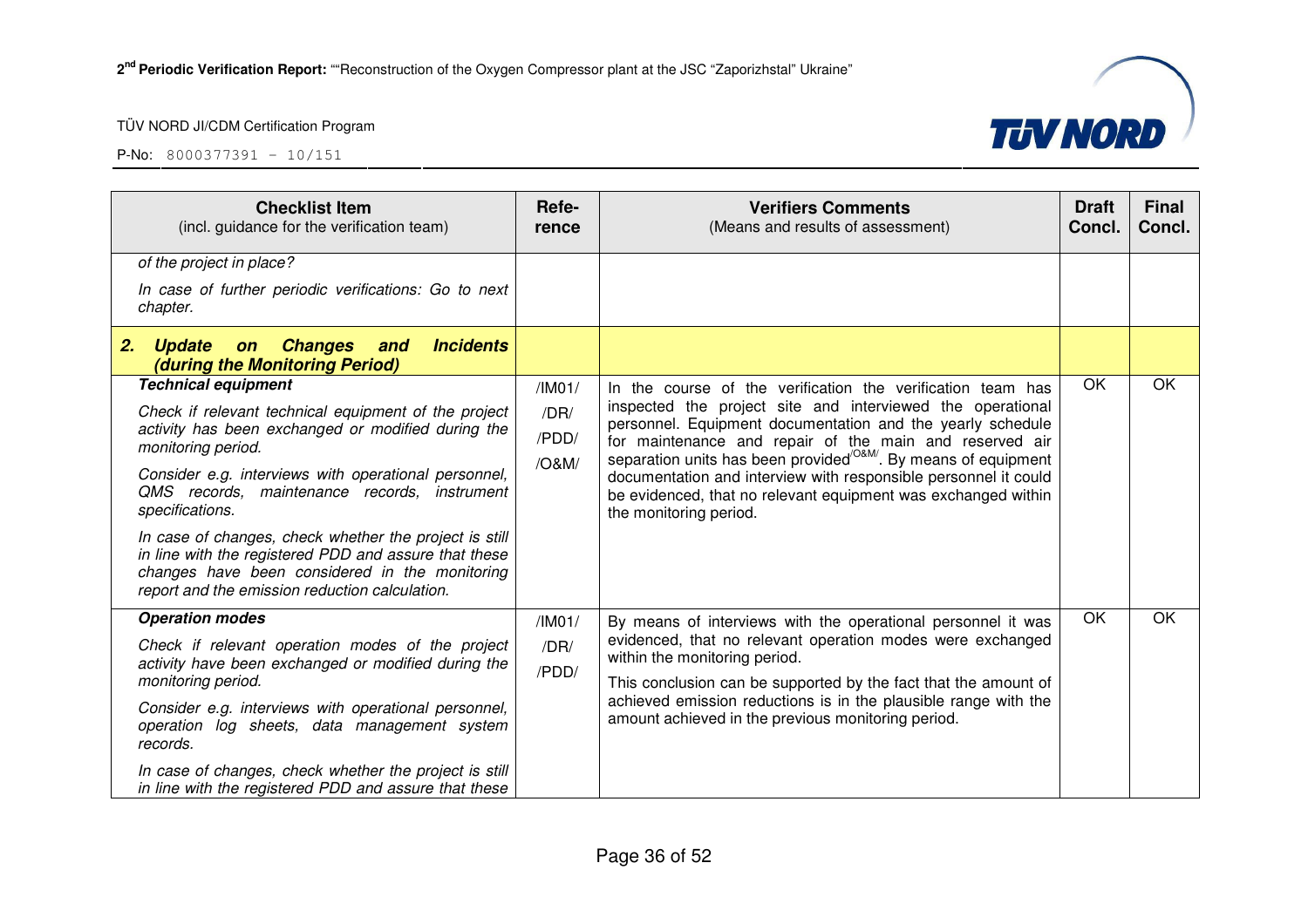

| <b>Checklist Item</b><br>(incl. guidance for the verification team)                                                                                                                                                                                            | Refe-<br>rence                            | <b>Verifiers Comments</b><br>(Means and results of assessment)                                                                                                                                                                                                                                                                                                                                                                                                                                                                                                                                                                                                                                                                                                                                                                                                                                                                                                                                                                                                                                                                                                          | <b>Draft</b><br>Concl. | <b>Final</b><br>Concl. |
|----------------------------------------------------------------------------------------------------------------------------------------------------------------------------------------------------------------------------------------------------------------|-------------------------------------------|-------------------------------------------------------------------------------------------------------------------------------------------------------------------------------------------------------------------------------------------------------------------------------------------------------------------------------------------------------------------------------------------------------------------------------------------------------------------------------------------------------------------------------------------------------------------------------------------------------------------------------------------------------------------------------------------------------------------------------------------------------------------------------------------------------------------------------------------------------------------------------------------------------------------------------------------------------------------------------------------------------------------------------------------------------------------------------------------------------------------------------------------------------------------------|------------------------|------------------------|
| changes have been considered in the monitoring<br>report and the emission reduction calculation.                                                                                                                                                               |                                           |                                                                                                                                                                                                                                                                                                                                                                                                                                                                                                                                                                                                                                                                                                                                                                                                                                                                                                                                                                                                                                                                                                                                                                         |                        |                        |
| <b>Incidents</b><br>Identify if there have been any significant incidents,<br>deviant operation modes and / or downtimes of the<br>equipment?<br>Consider e.g. interviews with operational personnel,<br>operational log sheets, analysis of performance data. | /IMO1/<br>/DR/<br>/PDD/                   | It was verified that no significant incidents have occurred during<br>the monitoring period. This was also backed up by the data<br>integrity check.                                                                                                                                                                                                                                                                                                                                                                                                                                                                                                                                                                                                                                                                                                                                                                                                                                                                                                                                                                                                                    | OK                     | OK                     |
| <b>Personnel</b><br>Find out, if relevant personnel w.r.t. monitoring has<br>been exchanged?<br>In case of changes, assure that the implemented<br>monitoring procedures have not been affected.                                                               | /IMO1/<br>/DR/<br>/PDD/<br>/CS/<br>/TrPr/ | The operational structure slightly deviates from that envisaged in<br>the monitoring plan as per the PDD. Nevertheless all involved<br>departments and their functions and responsibilities have been<br>clearly defined in the monitoring report according to the<br>"Company standard".<br>The so called "Company standard" <sup>CS/</sup> STP 8.2-13-10 in<br>accordance with the integrated quality system has been<br>introduced in order to fix roles and responsibilities of the<br>involved departments and to ensure the quality of the entire<br>monitoring.<br>It could be verified that the operational structure of the<br>monitoring complies with requirements of the validated<br>monitoring plan because it provides appropriate procedures for<br>collection of initial data and double check procedures to ensure<br>the high quality and accurateness of reported values.<br>It could be verified that particular tasks of the monitoring are<br>carried by responsible personnel. Training procedures for<br>involved personnel <sup>(TrPr/</sup> have been provided and it could be<br>verified that involved personnel has been properly trained | OK                     | OK                     |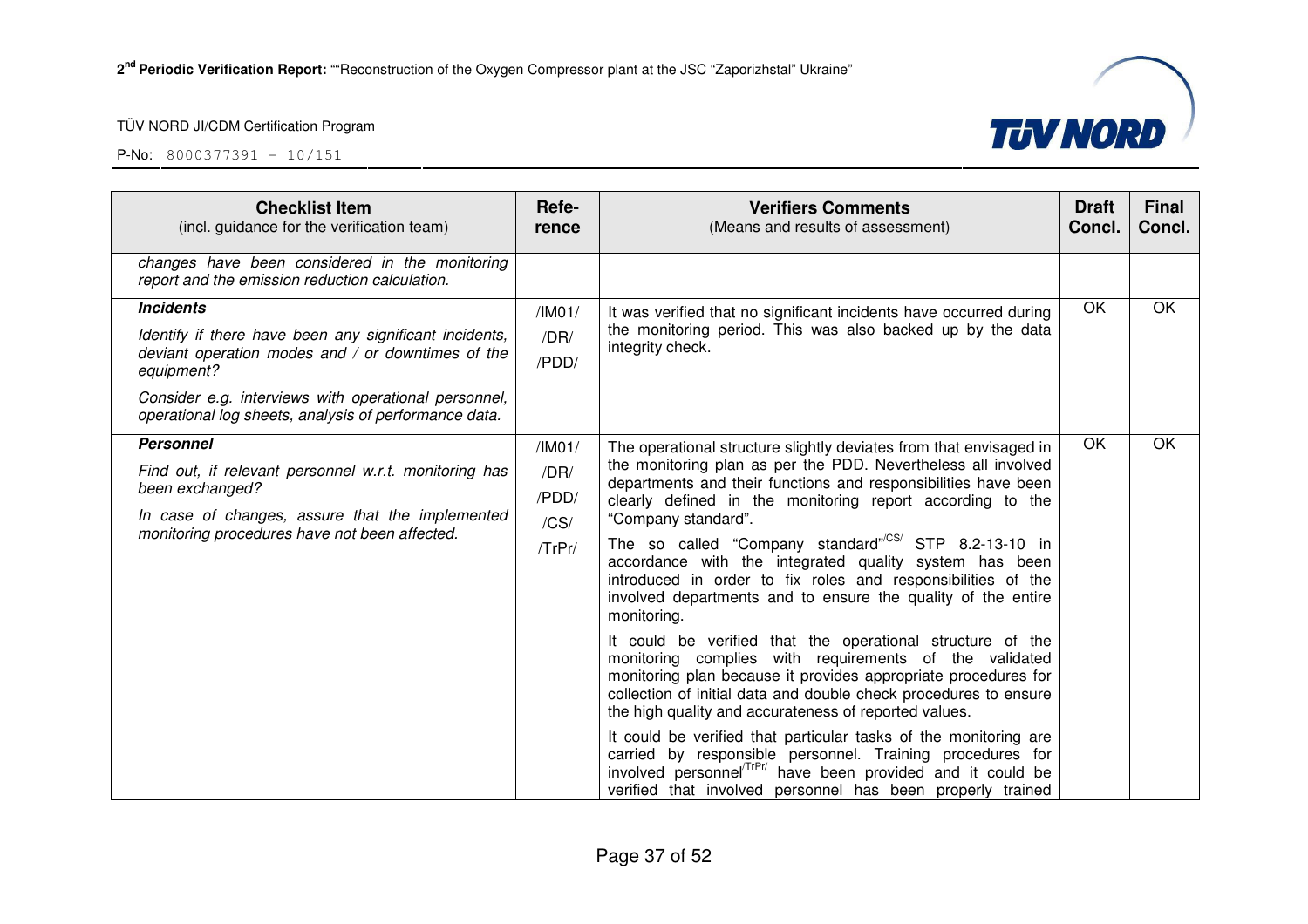

| <b>Checklist Item</b><br>(incl. guidance for the verification team)                                                                                                | Refe-<br>rence                                                                              | <b>Verifiers Comments</b><br>(Means and results of assessment)                                                                                                                                | <b>Draft</b><br>Concl. | <b>Final</b><br>Concl. |
|--------------------------------------------------------------------------------------------------------------------------------------------------------------------|---------------------------------------------------------------------------------------------|-----------------------------------------------------------------------------------------------------------------------------------------------------------------------------------------------|------------------------|------------------------|
|                                                                                                                                                                    |                                                                                             | personnel.                                                                                                                                                                                    |                        |                        |
| Legislation<br>Find out whether relevant legislation with effect on the<br>project activity in the host country has been changed.                                  | /dna-ukr/<br>/IMO1/<br>/DR/<br>/PDD/<br>$/H-1/$<br>$/H-2/$<br>$/H-3/$<br>$/H-4/$<br>$/H-5/$ | Relevant legislation was considered, No relevant changes were<br>identified.                                                                                                                  | OK                     | OK                     |
| <b>Monitoring Report - General</b><br>3.                                                                                                                           |                                                                                             |                                                                                                                                                                                               |                        |                        |
| <b>Monitoring period</b><br>Check if the monitoring period is in line with a) the<br>crediting period and/or b) previous monitoring<br>periods?                    | /unfccc/<br>$/MP-2/$<br>/MR/<br>/DR/                                                        | This is the second monitoring report covering the time period<br>between 01.01.2009 and 31.12.2009. This is in line with validated PDD <sup>/PDD/</sup> and JI Guidelines <sup>(JI-G/</sup> . | OK                     | OK                     |
| <b>References</b><br>Check if the monitoring report provides the correct<br>references.<br>in detail: project<br>title,<br>applied<br>methodology/ies, meth tools. | /MR/                                                                                        | Page numbers, the date of issuance and revision number have<br>been appropriately indicated in the monitoring report <sup>MR/</sup> .                                                         | OK                     | OK                     |
| <b>Completeness</b><br>Assess if the monitoring report is complete, i.e. have                                                                                      | /MR/                                                                                        | The monitoring report is complete and provides all required<br>information. In particular about:                                                                                              | $\overline{OK}$        | $\overline{OK}$        |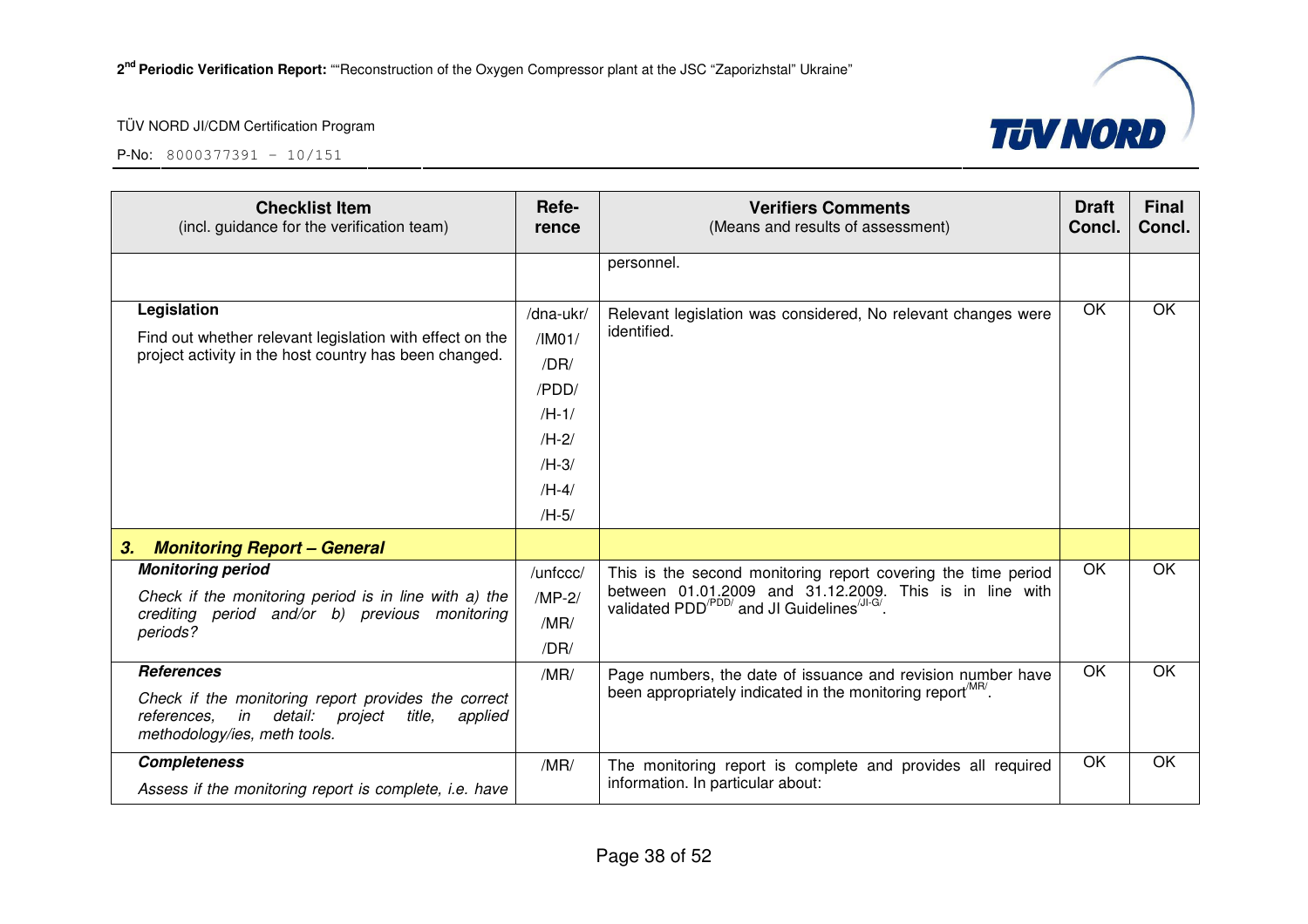



| <b>Checklist Item</b><br>(incl. guidance for the verification team)                                                                                                                                                              | Refe-<br>rence        | <b>Verifiers Comments</b><br>(Means and results of assessment)                                                                                                                                                                                                                                                                                                                                                                                                                                                                                                                                                                                                                                                                                                                                                                                                                           | <b>Draft</b><br>Concl. | <b>Final</b><br>Concl. |
|----------------------------------------------------------------------------------------------------------------------------------------------------------------------------------------------------------------------------------|-----------------------|------------------------------------------------------------------------------------------------------------------------------------------------------------------------------------------------------------------------------------------------------------------------------------------------------------------------------------------------------------------------------------------------------------------------------------------------------------------------------------------------------------------------------------------------------------------------------------------------------------------------------------------------------------------------------------------------------------------------------------------------------------------------------------------------------------------------------------------------------------------------------------------|------------------------|------------------------|
| all relevant issues been addressed?<br><b>Transparency</b><br>Assess if the monitoring report is transparent, i.e.<br>clear and unequivocal in all respect?                                                                      | $/MP-2/$<br>/MR/      | General description of the project and monitoring<br>Main activity according to the monitoring plan<br>Quality control (QC) and quality assurance (QA)<br>procedures<br>Results of GHGs emission reductions monitoring<br>Initial data for GHGs emission reductions monitoring<br>GHGs project emissions calculation<br>GHGs baseline emission calculation<br>Accessorial calculations for baseline<br>The monitoring report includes an accurate and clear description<br>of the project activity, a daily and monthly data on the main<br>monitoring parameters like the electricity consumption and<br>oxygen generation/distribution. Furthermore the monitoring<br>report clearly indicates the generated amount of emission<br>reductions.<br>All the information is provided in very transparently manner, in<br>the table format and is in line with provided Excel spreadsheet. | <b>OK</b>              | OK                     |
| Misstatements on general issues<br>Assess whether the monitoring report is free of<br>material misstatements regarding issues other than<br>the monitoring parameters.<br>Discuss the monitoring parameters in detail in chapter | /PDD/<br>/DR/<br>/MR/ | The following issues have been identified:<br>Please include in the monitoring report the information<br>$\bullet$<br>about how the Forward Action Requests raised within the<br>previous verification have been taken into account in the<br>considered monitoring period.                                                                                                                                                                                                                                                                                                                                                                                                                                                                                                                                                                                                              | <b>GAR</b><br>$H+$     | OK                     |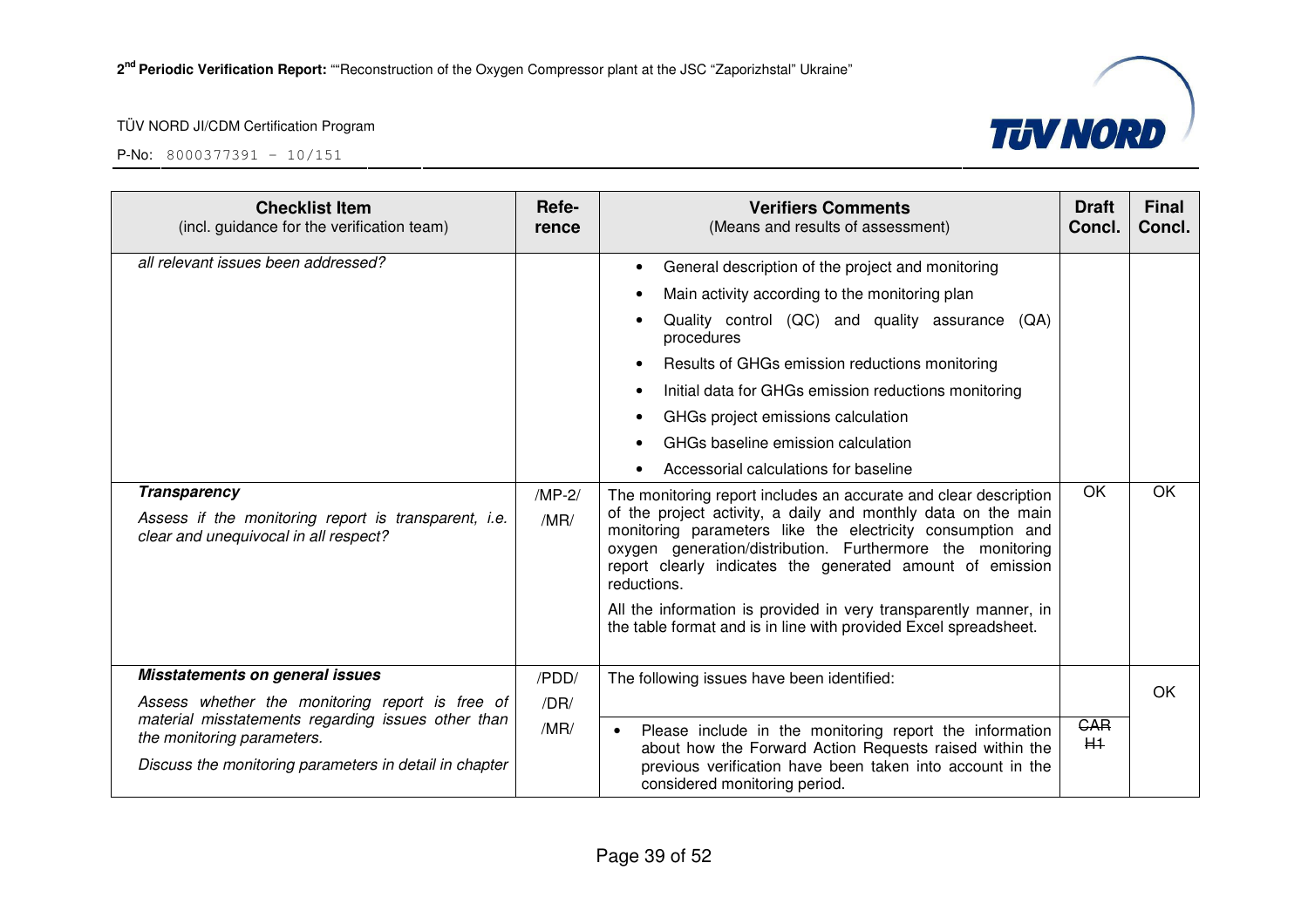



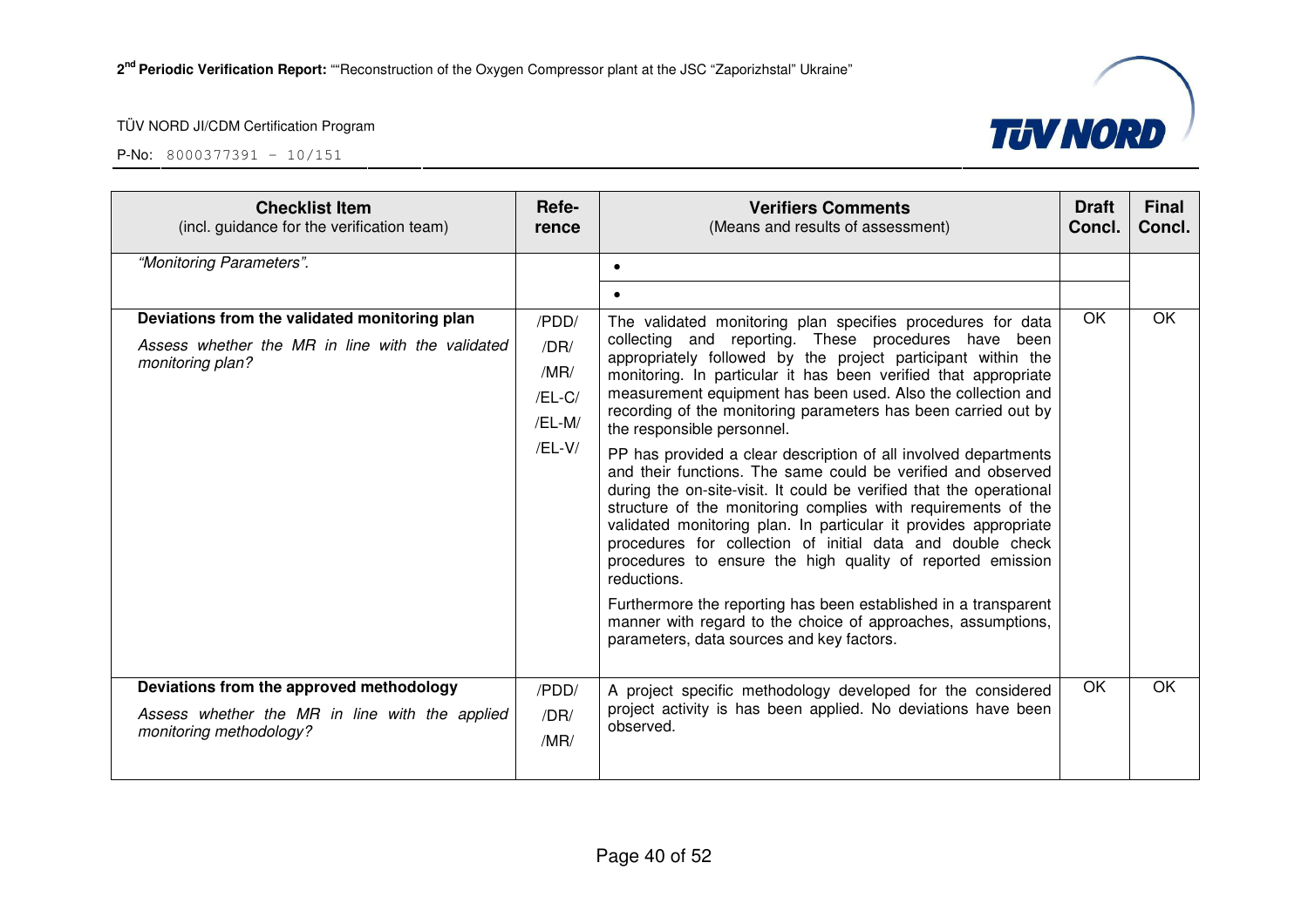

| <b>Checklist Item</b><br>(incl. guidance for the verification team)                                                                                                                                                                                                                                                                                                                                                                                | Refe-<br>rence                                                    | <b>Verifiers Comments</b><br>(Means and results of assessment)                                                                                                                                                                                                                                                                                                                                                                                                                                                                                                                                                                                                                                                                                                                                                                                                                                                                                                                                                                                                                                                                                                                                                                                                                                                                                                                                                                                    | <b>Draft</b><br>Concl. | <b>Final</b><br>Concl. |
|----------------------------------------------------------------------------------------------------------------------------------------------------------------------------------------------------------------------------------------------------------------------------------------------------------------------------------------------------------------------------------------------------------------------------------------------------|-------------------------------------------------------------------|---------------------------------------------------------------------------------------------------------------------------------------------------------------------------------------------------------------------------------------------------------------------------------------------------------------------------------------------------------------------------------------------------------------------------------------------------------------------------------------------------------------------------------------------------------------------------------------------------------------------------------------------------------------------------------------------------------------------------------------------------------------------------------------------------------------------------------------------------------------------------------------------------------------------------------------------------------------------------------------------------------------------------------------------------------------------------------------------------------------------------------------------------------------------------------------------------------------------------------------------------------------------------------------------------------------------------------------------------------------------------------------------------------------------------------------------------|------------------------|------------------------|
| 4. Monitoring Parameters<br>(List all parameters of the PDD chapter B.7.1;<br>pl. copy the 6 lines below for each parameter)                                                                                                                                                                                                                                                                                                                       |                                                                   |                                                                                                                                                                                                                                                                                                                                                                                                                                                                                                                                                                                                                                                                                                                                                                                                                                                                                                                                                                                                                                                                                                                                                                                                                                                                                                                                                                                                                                                   |                        |                        |
| 4.1. Electricity consumption                                                                                                                                                                                                                                                                                                                                                                                                                       |                                                                   |                                                                                                                                                                                                                                                                                                                                                                                                                                                                                                                                                                                                                                                                                                                                                                                                                                                                                                                                                                                                                                                                                                                                                                                                                                                                                                                                                                                                                                                   |                        |                        |
| Measurement / Determination method<br>Describe how the monitoring parameter was<br>measured / determined.<br>Check if relevant equipment has been exchanged<br>and if in cases of failures / downtimes of standard<br>equipment other measurement / determination<br>methods have been used.<br>Assess whether the measurement / determination<br>method is in line with the registered monitoring plan<br>of the PDD and the applied methodology. | /PDD/<br>/DR/<br>/MR/<br>/EL-M/<br>$/EL-1/$<br>/EL-2/<br>$/EL-3/$ | Within the verification the installed monitoring equipment<br>(electricity meters) has been inspected at the project site. It has<br>been verified that the installed equipment is suitable for<br>measuring electricity consumption and is in line with provisions<br>of the monitoring plan <sup><math>/EL-M</math></sup> .<br>Special computerized system has been introduced for<br>monitoring of the electricity consumption. This introduced<br>system enables generation of the reports for daily and monthly<br>electricity consumption. Furthermore it is able to generate<br>detailed reports for any required time period. In addition to this<br>system daily electricity consumption is monitored and recorded<br>in the log books.<br>Department responsible for preparing monthly reports of the<br>electricity consumption is the Technical bureau of Plant of<br>networks and substations. This is in line with registered PDD.<br>It could be confirmed that Technical bureau of Plant of networks<br>and substations prepares monthly reports <sup>/EL-1/</sup> of electricity<br>consumption for production in OCP based on the daily figures as<br>provided by the special computerized system.<br>By doing this electricity consumption as per the reports<br>generated by the computerized system are compared to the<br>electricity consumption as per the meter reading recorded in the<br>log books <sup>/EI-3/</sup> . | OK.                    | OK                     |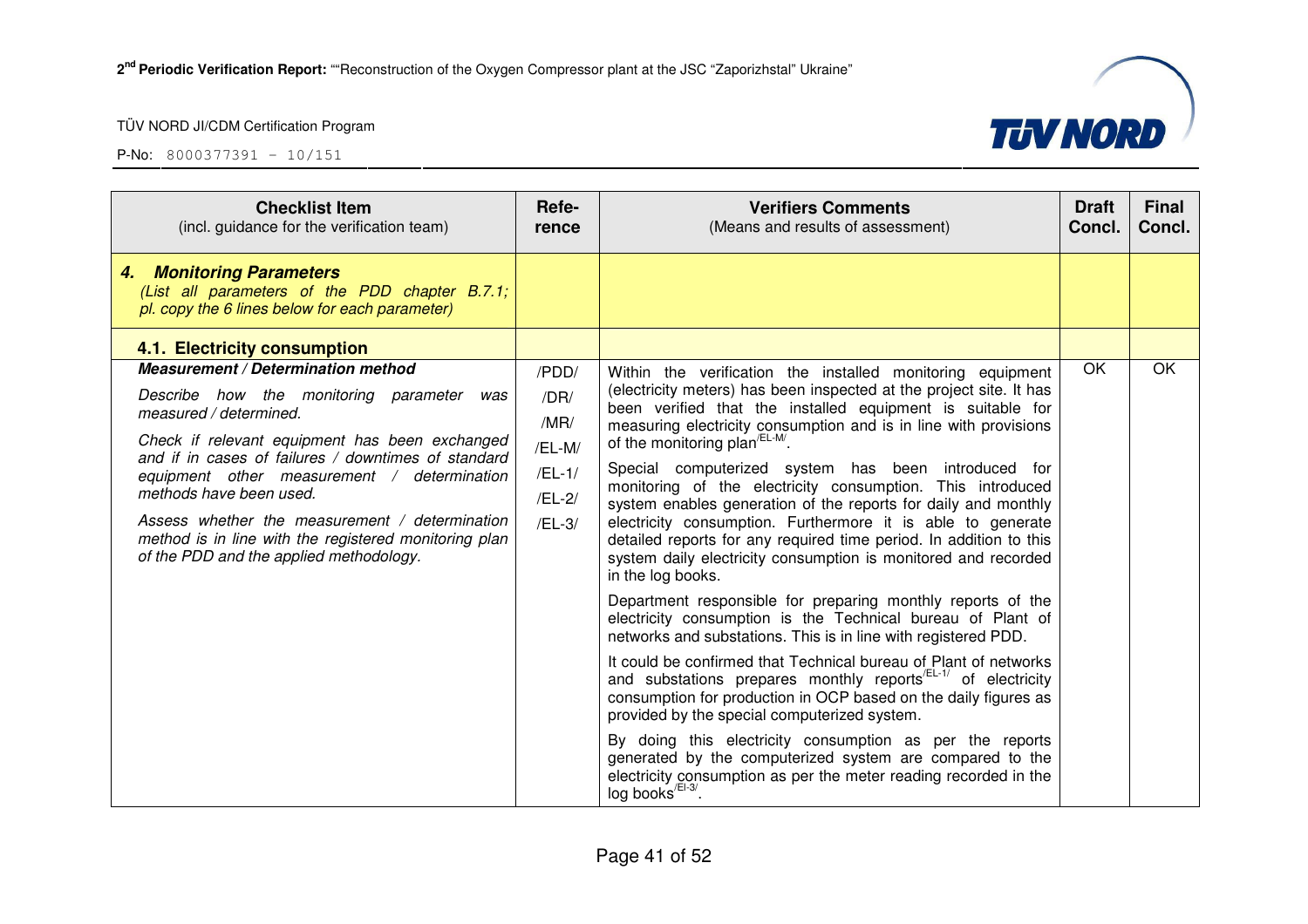

| <b>Checklist Item</b><br>(incl. guidance for the verification team)                                | Refe-<br>rence | <b>Verifiers Comments</b><br>(Means and results of assessment)                                                                                                                                                                                                                                                                                                                                                                               | <b>Draft</b><br>Concl. | <b>Final</b><br>Concl. |
|----------------------------------------------------------------------------------------------------|----------------|----------------------------------------------------------------------------------------------------------------------------------------------------------------------------------------------------------------------------------------------------------------------------------------------------------------------------------------------------------------------------------------------------------------------------------------------|------------------------|------------------------|
|                                                                                                    |                | This measurement and determination method is appropriate and<br>is in line with registered PDD.                                                                                                                                                                                                                                                                                                                                              |                        |                        |
| <b>Correctness</b>                                                                                 | $/EL-1/$       | ⊠<br>Not correct<br>Correct<br>П                                                                                                                                                                                                                                                                                                                                                                                                             | <b>OK</b>              | OK                     |
| Determine whether the value given in the monitoring                                                | /EL-2/         | Comment:                                                                                                                                                                                                                                                                                                                                                                                                                                     |                        |                        |
| report is correct.                                                                                 | $/EL-3/$       | Project participant has provided the initial data for daily                                                                                                                                                                                                                                                                                                                                                                                  |                        |                        |
| In case of mistakes pl. provide details and<br>descriptions of the CARs raised.                    | /OX&EL/        | electricity consumption <sup>/EL-1/</sup> and monthly reports on electricity<br>consumption <sup>/EL-2/</sup> . In addition log books have been provided.                                                                                                                                                                                                                                                                                    |                        |                        |
|                                                                                                    |                | The determination has inspected the control room and examined<br>the applied system for monitoring of electricity consumption. It<br>has been verified that the values given in the monitoring reports<br>are in line with the information as per the metering system. Also<br>plausibility check has been carried out and the<br>a<br>appropriateness and the correctness of the values given in the<br>monitoring reports could be proved. |                        |                        |
|                                                                                                    |                | The values given in the monitoring report are in line with the<br>values applied within the corresponding Excel spreadsheet and<br>are correct.                                                                                                                                                                                                                                                                                              |                        |                        |
| <b>QA/QC Procedure</b>                                                                             | /PDD/          | Monitoring report provides (in table B.3-1) information about                                                                                                                                                                                                                                                                                                                                                                                | OK                     | OK                     |
| Describe whether all applicable QA/QC procedures                                                   | /DR/           | electricity meters. The information provided specifies the<br>location of meters, type of meters specific meter numbering,                                                                                                                                                                                                                                                                                                                   |                        |                        |
| are met. Assess further if the calibration and<br>maintenance of the monitoring equipment has been | /MR/           | date of last verification, date of current verification and the date                                                                                                                                                                                                                                                                                                                                                                         |                        |                        |
| carried out by competent personnel.                                                                | /EL-M/         | of the next verification.                                                                                                                                                                                                                                                                                                                                                                                                                    |                        |                        |
|                                                                                                    | /EL-Ac/        | Technical specification <sup>/EL-M/</sup> and verification certificates of the applied electricity meters <sup>/El-C</sup> have been provided. Provided                                                                                                                                                                                                                                                                                      |                        |                        |
|                                                                                                    | /EL-C/         | documents include the information about the dates of the initial                                                                                                                                                                                                                                                                                                                                                                             |                        |                        |
|                                                                                                    | /EL-M/         | and subsequent verification of the meters. Based on the<br>provided documentation <sup>/EL-M//EL-C/</sup> the dates of initial and                                                                                                                                                                                                                                                                                                           |                        |                        |
|                                                                                                    | /EL-V/         | subsequent verification as indicated in the monitoring report                                                                                                                                                                                                                                                                                                                                                                                |                        |                        |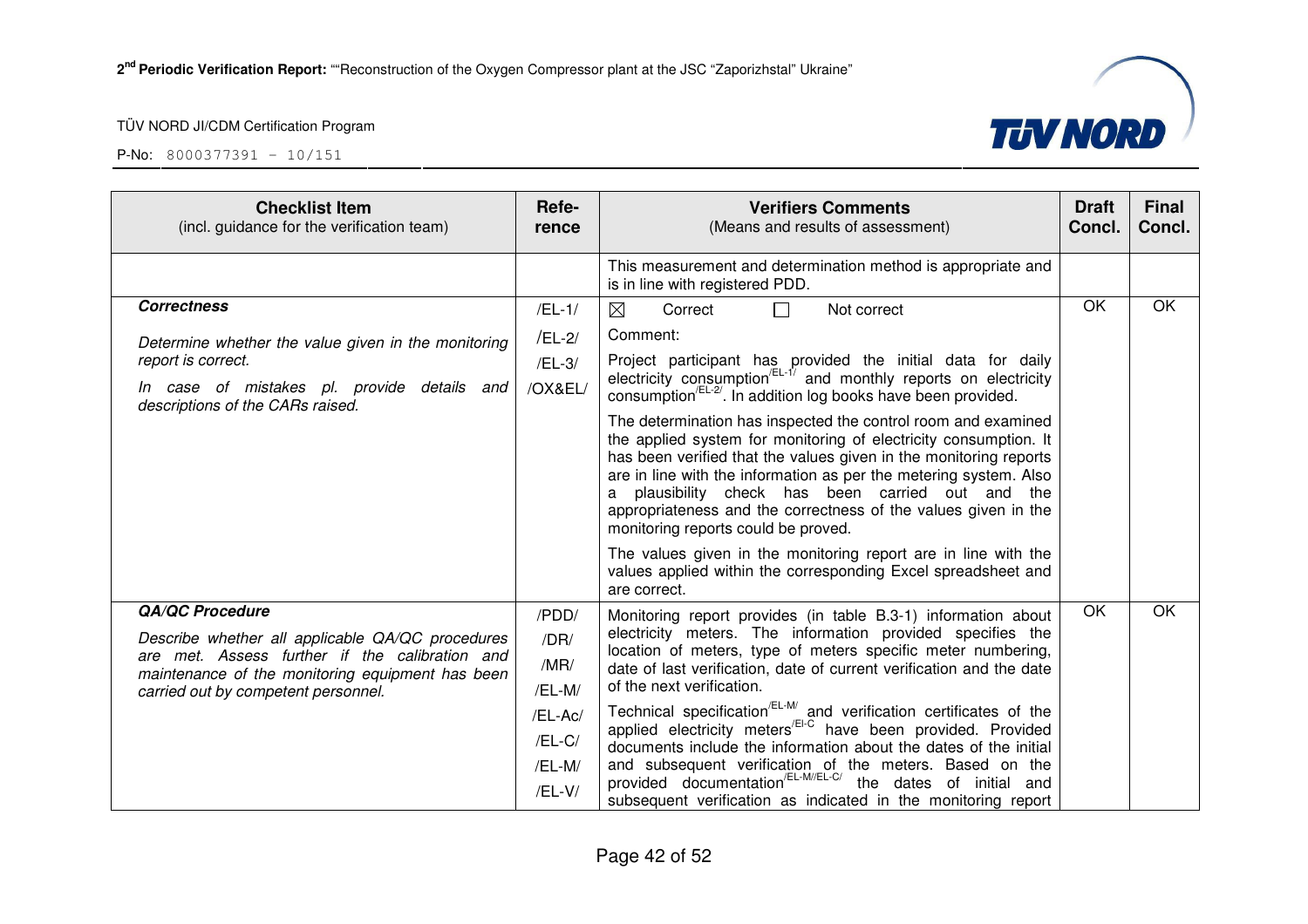P-No: 8000377391 – 10/151



**TUV NORD**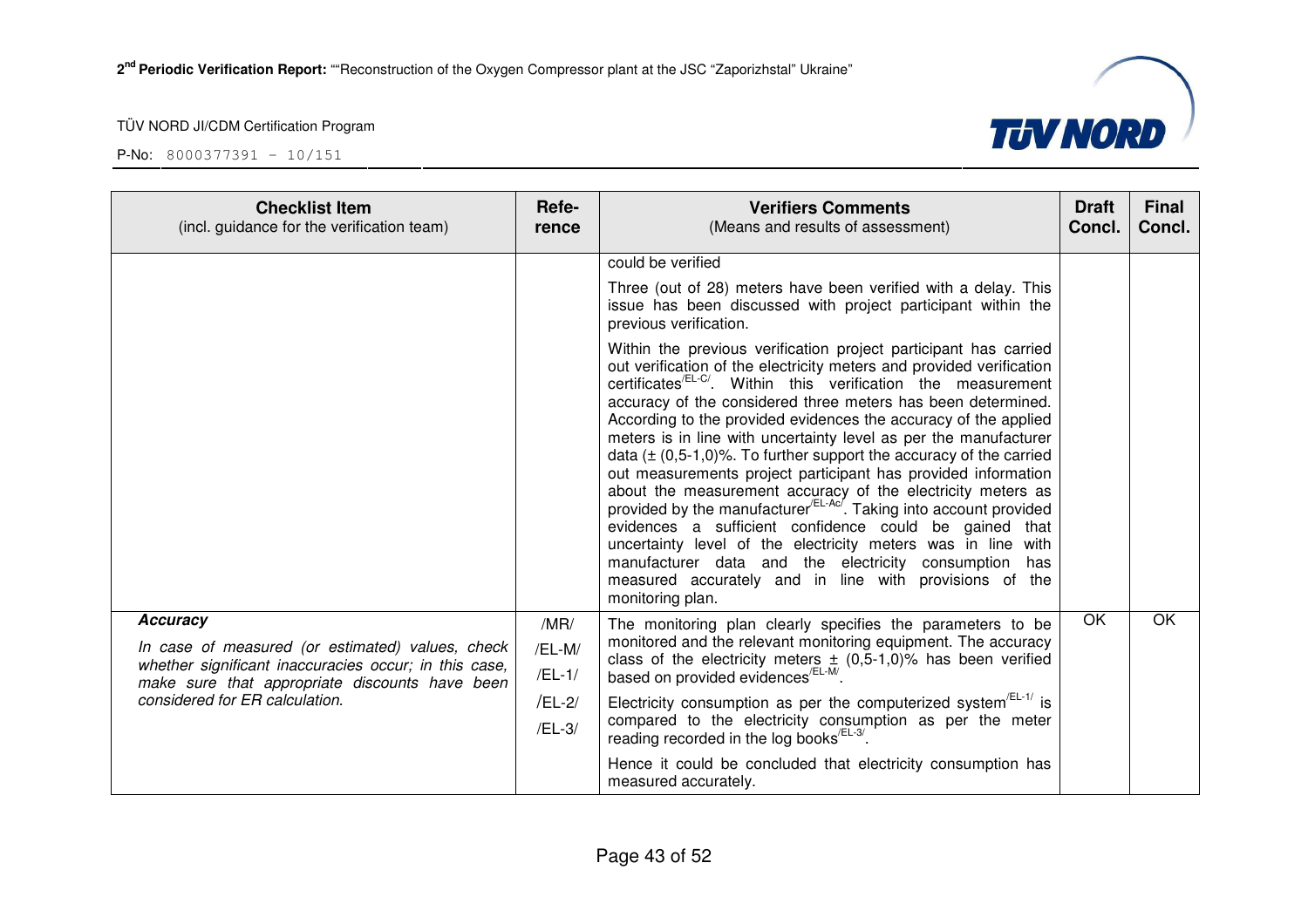

| <b>Checklist Item</b><br>(incl. guidance for the verification team)                                                                                                                                                                                                                                                                                                                                                                                          | Refe-<br>rence                                                                           | <b>Verifiers Comments</b><br>(Means and results of assessment)                                                                                                                                                                                                                                                                                                                                                                                                                                                                                                                                                                                                                                                                                                                                                                                                                                                                                                      | <b>Draft</b><br>Concl. | <b>Final</b><br>Concl. |
|--------------------------------------------------------------------------------------------------------------------------------------------------------------------------------------------------------------------------------------------------------------------------------------------------------------------------------------------------------------------------------------------------------------------------------------------------------------|------------------------------------------------------------------------------------------|---------------------------------------------------------------------------------------------------------------------------------------------------------------------------------------------------------------------------------------------------------------------------------------------------------------------------------------------------------------------------------------------------------------------------------------------------------------------------------------------------------------------------------------------------------------------------------------------------------------------------------------------------------------------------------------------------------------------------------------------------------------------------------------------------------------------------------------------------------------------------------------------------------------------------------------------------------------------|------------------------|------------------------|
| <b>Verification</b><br>Describe how the value was verified. Consider the<br>measurement / determination procedure, accuracies,<br>QA/QC procedures. Consider as well plausibility<br>checks as far as possible. Check if the applied value<br>could be backed up by corresponding evidences.                                                                                                                                                                 | /EL-Ac/<br>$/EL-C/$<br>/EL-M/<br>$/EL-1/$<br>/EL-2/<br>/EL-3/<br>$/EL-V/$                | All monitoring parameters have been evidenced by project<br>participant. The verification team has reviewed the provided<br>evidences. It has been verified that the values in the monitoring<br>report <sup>MR/</sup> and the corresponding Excel spreadsheets <sup>/XLS/</sup> are in<br>line with provided evidences <sup>/EL-1/</sup><br>During the on-site visit verification team has received computerized reports $E_{L-1}/E_{L-2}/E_{L-2}$ and (hand written) journal $E_{L-3}/E_{L-3}$ .<br>Cross check and plausibility check have been carried out. Based<br>on this it could be confirmed that monthly reports have been<br>appropriately prepared and information provided in these reports<br>corresponds to the initial data. Hence it has been concluded that<br>applied values of the electricity consumption are correct and<br>measurement/determination method is in line with provisions of<br>the monitoring plan as per the registered PDD. | OK                     | OK                     |
| 4.2. Oxygen generation/distribution                                                                                                                                                                                                                                                                                                                                                                                                                          |                                                                                          |                                                                                                                                                                                                                                                                                                                                                                                                                                                                                                                                                                                                                                                                                                                                                                                                                                                                                                                                                                     |                        |                        |
| <b>Measurement / Determination method</b><br>Describe how the monitoring parameter<br>was<br>measured / determined.<br>Check if relevant equipment has been exchanged<br>and if in cases of failures / downtimes of standard<br>equipment other measurement / determination<br>methods have been used.<br>Assess whether the measurement / determination<br>method is in line with the registered monitoring plan<br>of the PDD and the applied methodology. | /PDD/<br>/MR/<br>/DR/<br>$/$ APG $/$<br>/DISK-<br>250/<br>/DM-<br>3583/<br>/Flowm-<br>1/ | The detailed scheme including responsible departments,<br>responsible specialists and their functions for monitoring oxygen<br>generation and distribution is described in the monitoring report.<br>Based on provided documentation and interviews with<br>responsible specialists of the departments involved it could be<br>verified that monitoring is carried out according to the described<br>scheme.<br>Within the verification the installed monitoring equipment (flow<br>meters) has been inspected at the project sites. It has been<br>observed and verified that the installed equipment is suitable<br>w.r.t. to the measurement of the monitoring parameters and is in<br>line with provisions of the monitoring plan. Furthermore it has                                                                                                                                                                                                           | <b>OK</b>              | <b>OK</b>              |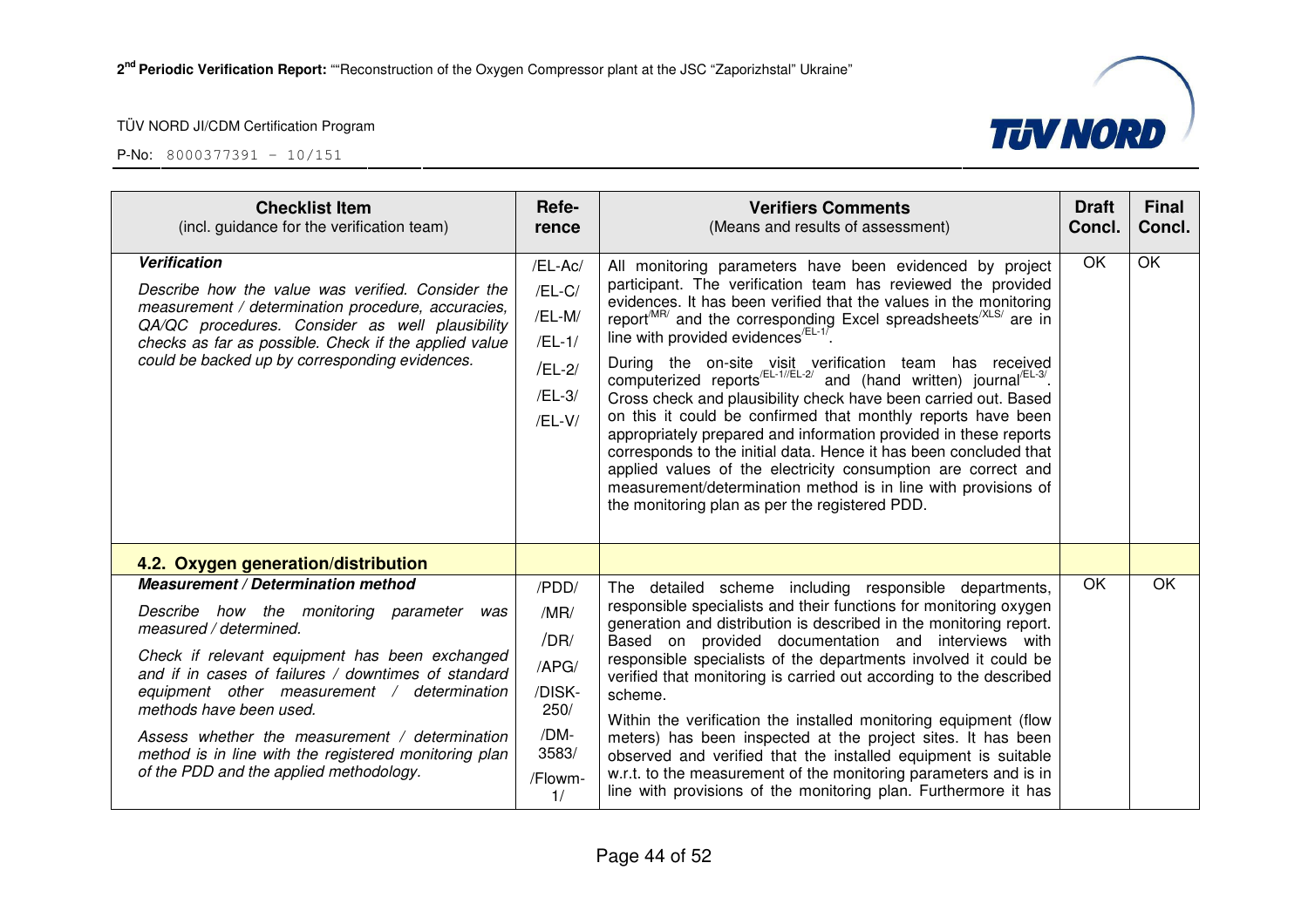



| <b>Checklist Item</b><br>(incl. guidance for the verification team)                                   | Refe-<br>rence                | <b>Verifiers Comments</b><br>(Means and results of assessment)                                                                                                                                                                                                                                                                                                                                                                                                          | <b>Draft</b><br>Concl.       | <b>Final</b><br>Concl. |
|-------------------------------------------------------------------------------------------------------|-------------------------------|-------------------------------------------------------------------------------------------------------------------------------------------------------------------------------------------------------------------------------------------------------------------------------------------------------------------------------------------------------------------------------------------------------------------------------------------------------------------------|------------------------------|------------------------|
|                                                                                                       | /Flowm2/<br>/KSF/<br>/Rosemt/ | been observed that the installed equipment is operated<br>appropriately. Taking this into account the verification team is of<br>the opinion that the relevant parameters have been monitored in<br>accordance with provisions of the monitoring plan.                                                                                                                                                                                                                  |                              |                        |
|                                                                                                       | /Rosemt-<br>2/                |                                                                                                                                                                                                                                                                                                                                                                                                                                                                         |                              |                        |
|                                                                                                       | $/Pr-D/$                      |                                                                                                                                                                                                                                                                                                                                                                                                                                                                         |                              |                        |
|                                                                                                       | $/Pr-D/$                      |                                                                                                                                                                                                                                                                                                                                                                                                                                                                         |                              |                        |
|                                                                                                       | /SAFIR/                       |                                                                                                                                                                                                                                                                                                                                                                                                                                                                         |                              |                        |
|                                                                                                       | /SPG-<br>762/                 |                                                                                                                                                                                                                                                                                                                                                                                                                                                                         |                              |                        |
|                                                                                                       | /WFS/                         |                                                                                                                                                                                                                                                                                                                                                                                                                                                                         |                              |                        |
| <b>Correctness</b>                                                                                    | $/OX-1/$                      | ⊠<br>$\Box$<br>Correct<br>Not correct                                                                                                                                                                                                                                                                                                                                                                                                                                   | <b>GAR</b><br>P <sub>1</sub> | $\overline{OK}$        |
| Determine whether the value given in the monitoring                                                   | $/OX-2/$                      | Comment:                                                                                                                                                                                                                                                                                                                                                                                                                                                                |                              |                        |
| report is correct.<br>In case of mistakes pl. provide details and<br>descriptions of the CARs raised. | /OX&EL/                       | Project participant has provided the initial data for oxygen<br>distribution and oxygen generation daily reports <sup>/OX-1/</sup> and monthly<br>reports <sup>/OX-2/</sup> .                                                                                                                                                                                                                                                                                           | <b>GAR</b><br>P <sub>2</sub> |                        |
|                                                                                                       |                               | The determination has inspected the control room and examined<br>the applied system and procedures for monitoring of oxygen<br>generation and distribution. It has been verified that the values<br>given in the monitoring reports are in line with the information as<br>per the metering system. Plausibility check has been carried out.<br>By doing this the appropriateness and the correctness of the<br>values given in the monitoring reports could be proved. |                              |                        |
|                                                                                                       |                               | The values given in the monitoring report <sup>MR/</sup><br>and the<br>corresponding Excel spreadsheet <sup>(XLS/</sup> are correct.                                                                                                                                                                                                                                                                                                                                    |                              |                        |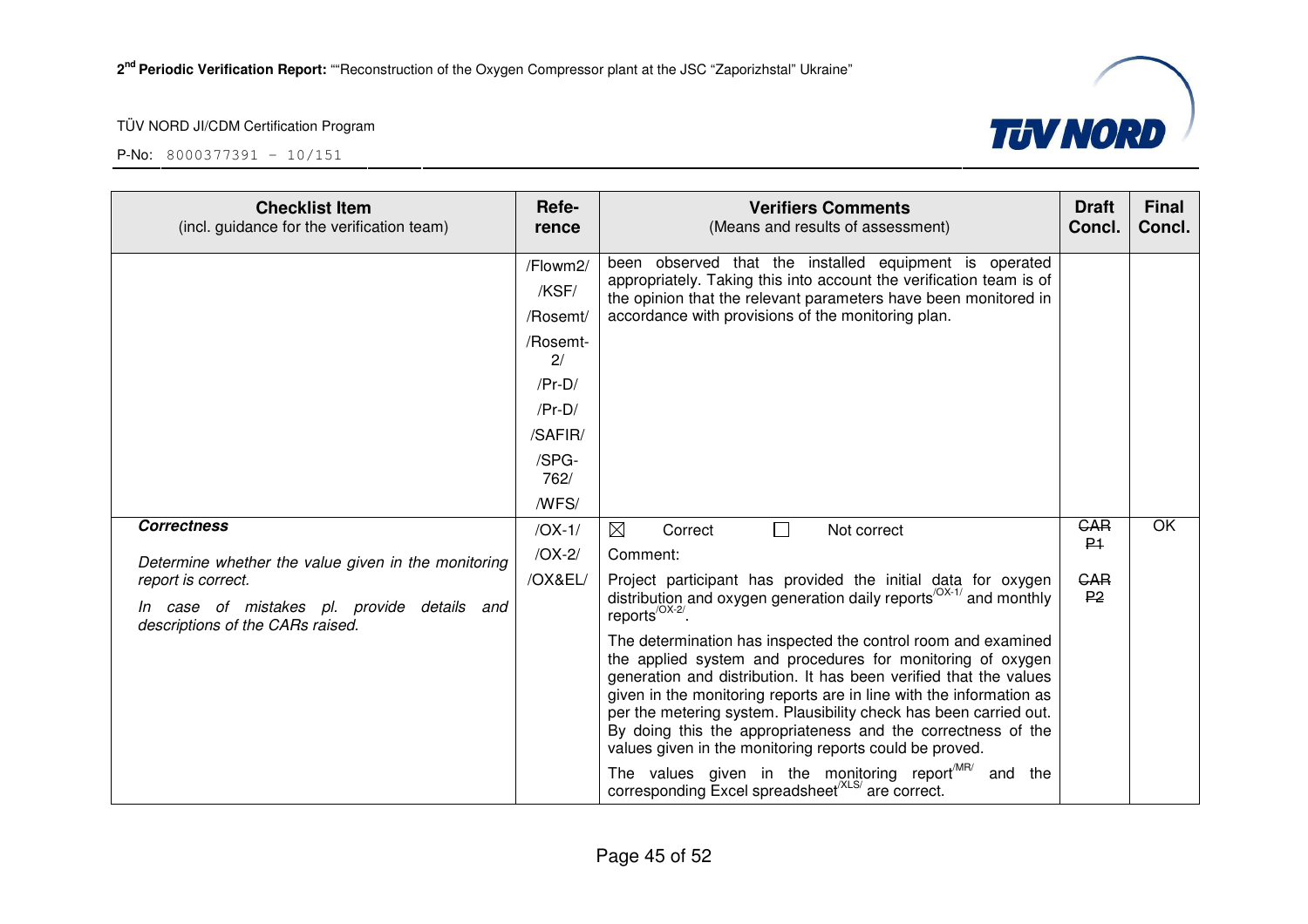

| <b>Checklist Item</b><br>(incl. guidance for the verification team)                                                                                                                                                     | Refe-<br>rence                                                                                                                                                                                             | <b>Verifiers Comments</b><br>(Means and results of assessment)                                                                                                                                                                                                                                                                                                                                                                                                                                                                                                                                                                                                                                                                                                                                                                                                                                                                                                                                                                                                                                                                                                                                                                                                                                                  | <b>Draft</b><br>Concl. | <b>Final</b><br>Concl. |
|-------------------------------------------------------------------------------------------------------------------------------------------------------------------------------------------------------------------------|------------------------------------------------------------------------------------------------------------------------------------------------------------------------------------------------------------|-----------------------------------------------------------------------------------------------------------------------------------------------------------------------------------------------------------------------------------------------------------------------------------------------------------------------------------------------------------------------------------------------------------------------------------------------------------------------------------------------------------------------------------------------------------------------------------------------------------------------------------------------------------------------------------------------------------------------------------------------------------------------------------------------------------------------------------------------------------------------------------------------------------------------------------------------------------------------------------------------------------------------------------------------------------------------------------------------------------------------------------------------------------------------------------------------------------------------------------------------------------------------------------------------------------------|------------------------|------------------------|
| <b>QA/QC Procedure</b><br>Describe whether all applicable QA/QC procedures<br>are met. Assess further if the calibration and<br>maintenance of the monitoring equipment has been<br>carried out by competent personnel. | /PDD/<br>/MR/<br>/DR/<br>/AL/<br>/APG/<br>/DISK-<br>250/<br>/DM-<br>3583/<br>/Flowm-<br>1/<br>/Flowm2/<br>/KSF/<br>/Rosemt/<br>/Rosemt-<br>2/<br>$/Pr-D/$<br>$/Pr-D/$<br>/SAFIR/<br>/SPG-<br>762/<br>/WFS/ | Monitoring report provides (in table B.3-2) information about<br>flow-rate meters for oxygen production in air-separation units<br>and oxygen distribution. Table B.3-2 specifies the location of<br>meters, type of meters specific meter numbering, date of last<br>verification, date of current verification and the date of the next<br>verification. Provided information could be verified based on the<br>technical specification of the monitoring equipment and<br>verification certificates of the applied equipment.<br>Procedures for data management and processing within the<br>particular stages of the monitoring comply are in line with<br>provisions of the monitoring plan. Double check procedures<br>have been introduced to ensure high quality of monitoring<br>parameters. Different tasks within the monitoring are clearly<br>allocated to the personal of the different departments. Personal<br>and the corresponding tasks/responsibilities of the project<br>monitoring are clearly defined. Furthermore all procedures have<br>been clearly documented.<br>A sufficient confidence has been gained that the introduced<br>quality assurance system provides procedures and provisions<br>for an accurate and appropriate monitoring of oxygen generation<br>and distribution. | OK                     | $\overline{OK}$        |
| <b>Accuracy</b>                                                                                                                                                                                                         | /PDD/                                                                                                                                                                                                      | The monitoring plan clearly specifies the parameters to be                                                                                                                                                                                                                                                                                                                                                                                                                                                                                                                                                                                                                                                                                                                                                                                                                                                                                                                                                                                                                                                                                                                                                                                                                                                      | OK                     | OK                     |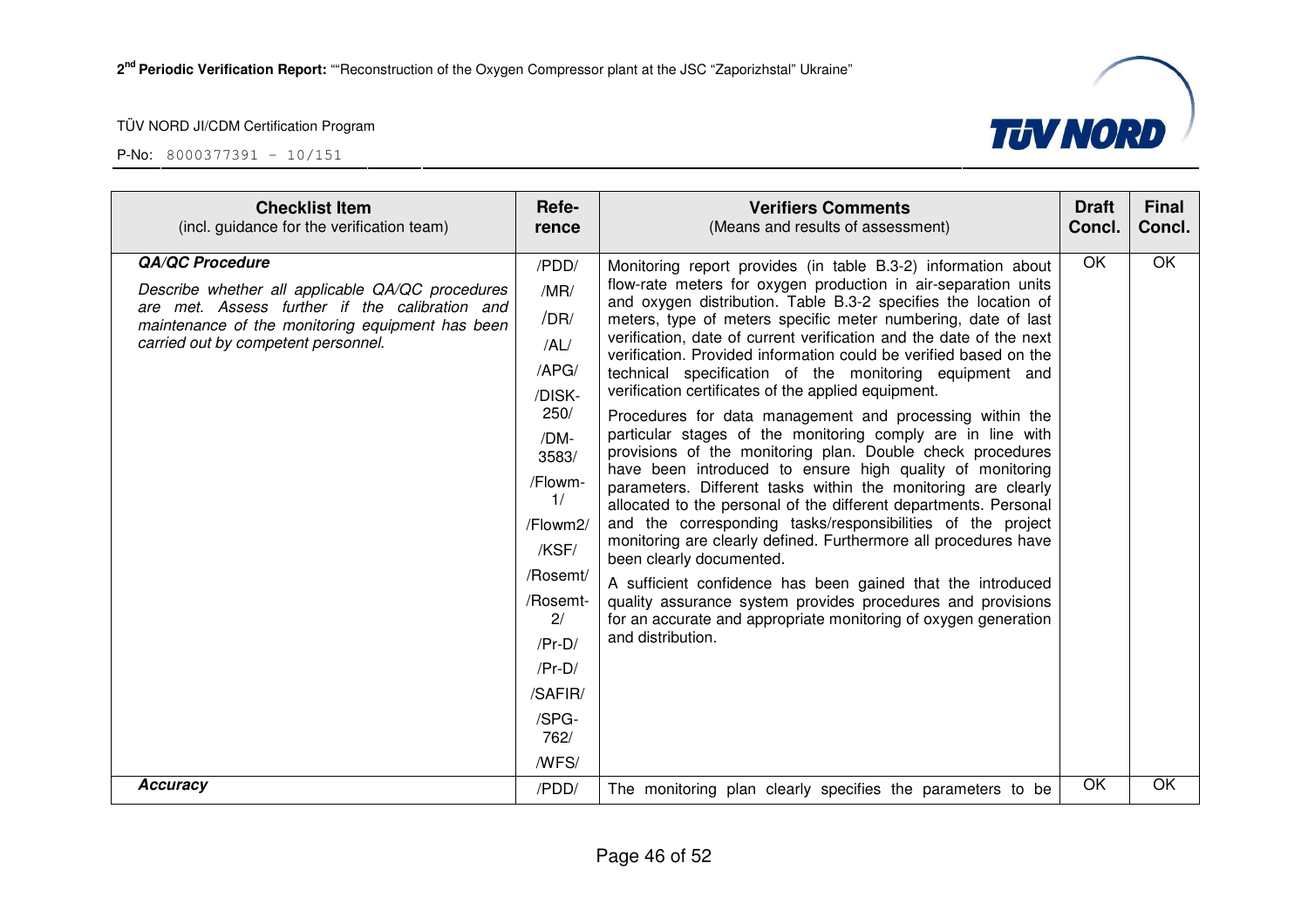

| <b>Checklist Item</b><br>(incl. guidance for the verification team)                                                                                                                           | Refe-<br>rence                                                                                                                                                                                    | <b>Verifiers Comments</b><br>(Means and results of assessment)                                                                                                                                                                                                                                                                                                           | <b>Draft</b><br>Concl. | <b>Final</b><br>Concl. |
|-----------------------------------------------------------------------------------------------------------------------------------------------------------------------------------------------|---------------------------------------------------------------------------------------------------------------------------------------------------------------------------------------------------|--------------------------------------------------------------------------------------------------------------------------------------------------------------------------------------------------------------------------------------------------------------------------------------------------------------------------------------------------------------------------|------------------------|------------------------|
| In case of measured (or estimated) values, check<br>whether significant inaccuracies occur; in this case,<br>make sure that appropriate discounts have been<br>considered for ER calculation. | /MR/<br>/DR/<br>/AL/<br>/APG/<br>/DISK-<br>250/<br>/DM-<br>3583/<br>/Flowm-<br>1/<br>/Flowm2/<br>/KSF/<br>/Rosemt/<br>/Rosemt-<br>2/<br>$/Pr-D/$<br>$/Pr-D/$<br>/SAFIR/<br>/SPG-<br>762/<br>/WFS/ | monitored and the relevant monitoring equipment. The accuracy<br>class of the meters required for oxygen generation/distribution is<br>indicated in the monitoring report table B.3-3. The indicated<br>accuracy class could be verified based on provided technical<br>specification of the applied equipment. It has been concluded<br>that measurements are accurate. |                        |                        |
| <b>Verification</b><br>Describe how the value was verified. Consider the                                                                                                                      | $/OX-1/$                                                                                                                                                                                          | All monitoring parameters have been evidenced by project<br>participant. The verification team has reviewed the provided                                                                                                                                                                                                                                                 | OK                     | <b>OK</b>              |
|                                                                                                                                                                                               | $/OX-2/$                                                                                                                                                                                          | evidences. During the on-site-visit plausibility checks for oxygen                                                                                                                                                                                                                                                                                                       |                        |                        |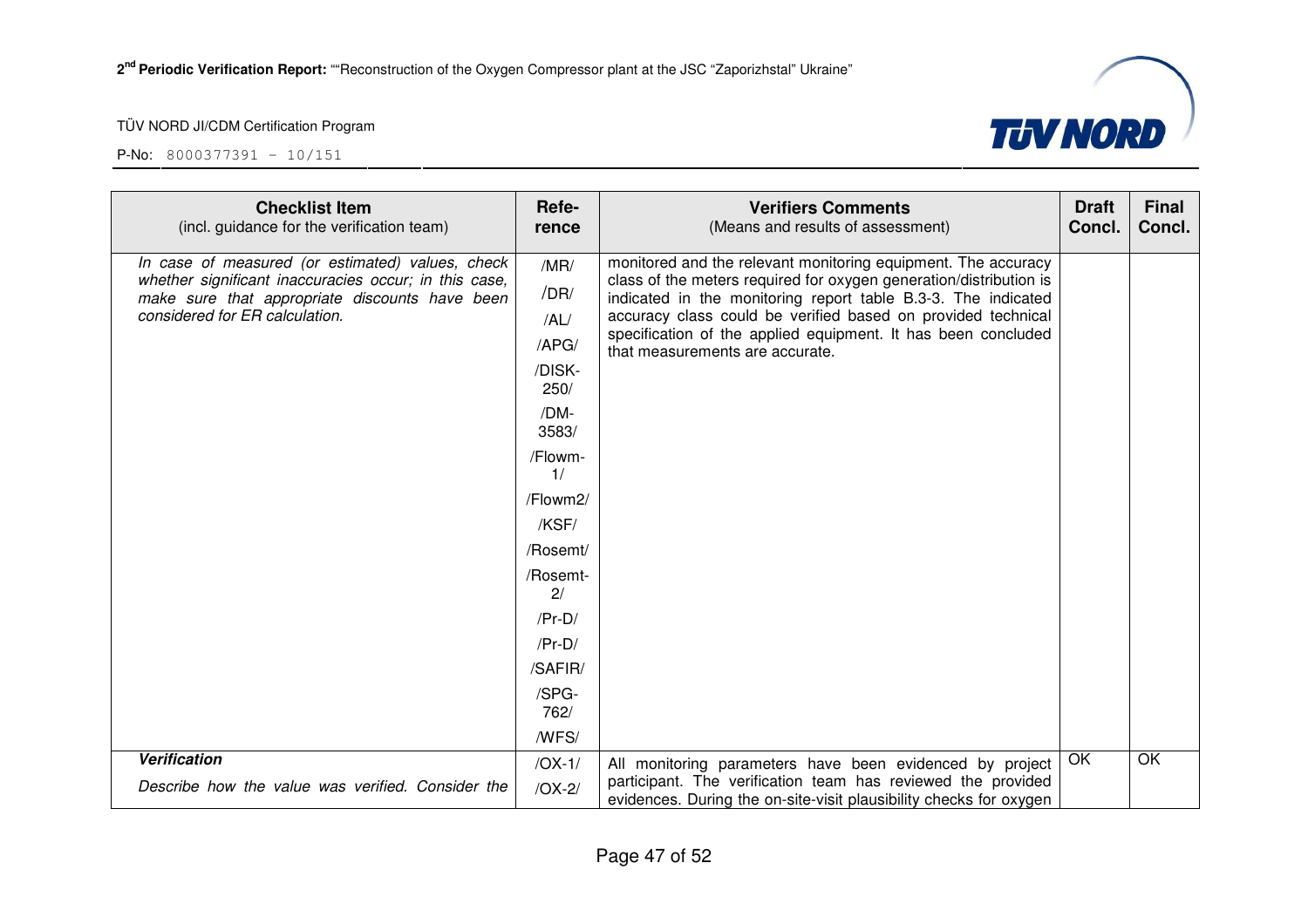

| <b>Checklist Item</b><br>(incl. guidance for the verification team)                                                                                                                                                                                                                                                                                                                                                                                                                    | Refe-<br>rence                                                         | <b>Verifiers Comments</b><br>(Means and results of assessment)                                                                                                                                                                                                                                                                                                                                                                                                                                                                                                                    | <b>Draft</b><br>Concl.                                       | <b>Final</b><br>Concl. |
|----------------------------------------------------------------------------------------------------------------------------------------------------------------------------------------------------------------------------------------------------------------------------------------------------------------------------------------------------------------------------------------------------------------------------------------------------------------------------------------|------------------------------------------------------------------------|-----------------------------------------------------------------------------------------------------------------------------------------------------------------------------------------------------------------------------------------------------------------------------------------------------------------------------------------------------------------------------------------------------------------------------------------------------------------------------------------------------------------------------------------------------------------------------------|--------------------------------------------------------------|------------------------|
| measurement / determination procedure, accuracies,<br>QA/QC procedures. Consider as well plausibility<br>checks as far as possible. Check if the applied value<br>could be backed up by corresponding evidences.                                                                                                                                                                                                                                                                       | $/EL-1/$<br>$/EL-2/$<br>/XLS/                                          | generation and distribution have been carried out.<br>By doing this information from different data sources <sup>/OX-1//OX-2/</sup><br>has been compared. A sufficient confidence has been gained<br>that the values for oxygen generation and distribution have been<br>appropriately monitored. It has been verified that the values in<br>the monitoring report <sup>MR/</sup> and the corresponding Excel<br>spreadsheets <sup>/XLS/</sup> are in line with provided evidences <sup>/OX-T//OX-2/</sup>                                                                        |                                                              |                        |
| <b>ER Calculation</b><br>5.                                                                                                                                                                                                                                                                                                                                                                                                                                                            |                                                                        |                                                                                                                                                                                                                                                                                                                                                                                                                                                                                                                                                                                   |                                                              |                        |
| <b>Traceability</b><br>Assess if the calculation is fully traceable. In case of<br>complex calculations an Excel calculation spread-<br>sheet shall be used. All applied formulae must be<br>visible.                                                                                                                                                                                                                                                                                  | /MR/<br>/XLS/<br>$/EL-1/$<br>/EL-2/<br>$/OX-1/$<br>$/OX-2/$<br>/OX&EL/ | The excel calculation spreadsheet includes separate tables for<br>baseline and project emissions on the daily and monthly values.<br>Both calculations are summarized and emission reductions have<br>been calculated in separate table. The daily amounts of oxygen<br>distributed are clearly indicated and are in line with provided<br>evidences. Also the monthly electricity consumption is indicated<br>and is in line with provided evidences.<br>The calculation is completely traceable. All applied formulae are<br>visible. No information gaps have been identified. | <b>OK</b>                                                    | OK                     |
| <b>Parameter consistency</b><br>Assess whether all internal and external parameters<br>and data used for calculation are applied consistently<br>the monitoring report and the calculation<br>$\mathsf{I}$<br>spreadsheet?<br>Consider only the correct data exchange between the<br>monitoring report and the calculation spreadsheet (if<br>any). The evaluation of the correctness of the<br>parameter values itself should be discussed in the<br>chapter "Monitoring Parameters". | /MR/<br>/XLS/<br>/EF/<br>/PDD/<br>/DR/                                 | The Excel - calculation sheet is completely in line with the<br>monitoring report <sup>MR/</sup> . No deviant parameter values have been<br>used in the calculation sheet.<br>The specific electricity consumption has been calculated based<br>on the actual data in accordance with provisions with the<br>monitoring plan.<br>Grid emission factor has been duly applied in accordance with<br>the monitoring plan <sup>/EF/</sup> .<br>CAR P1 and CAR P2 has been raised and successfully closed.                                                                             | <b>GAR</b><br>P <sub>1</sub><br><b>GAR</b><br>P <sub>2</sub> | OK                     |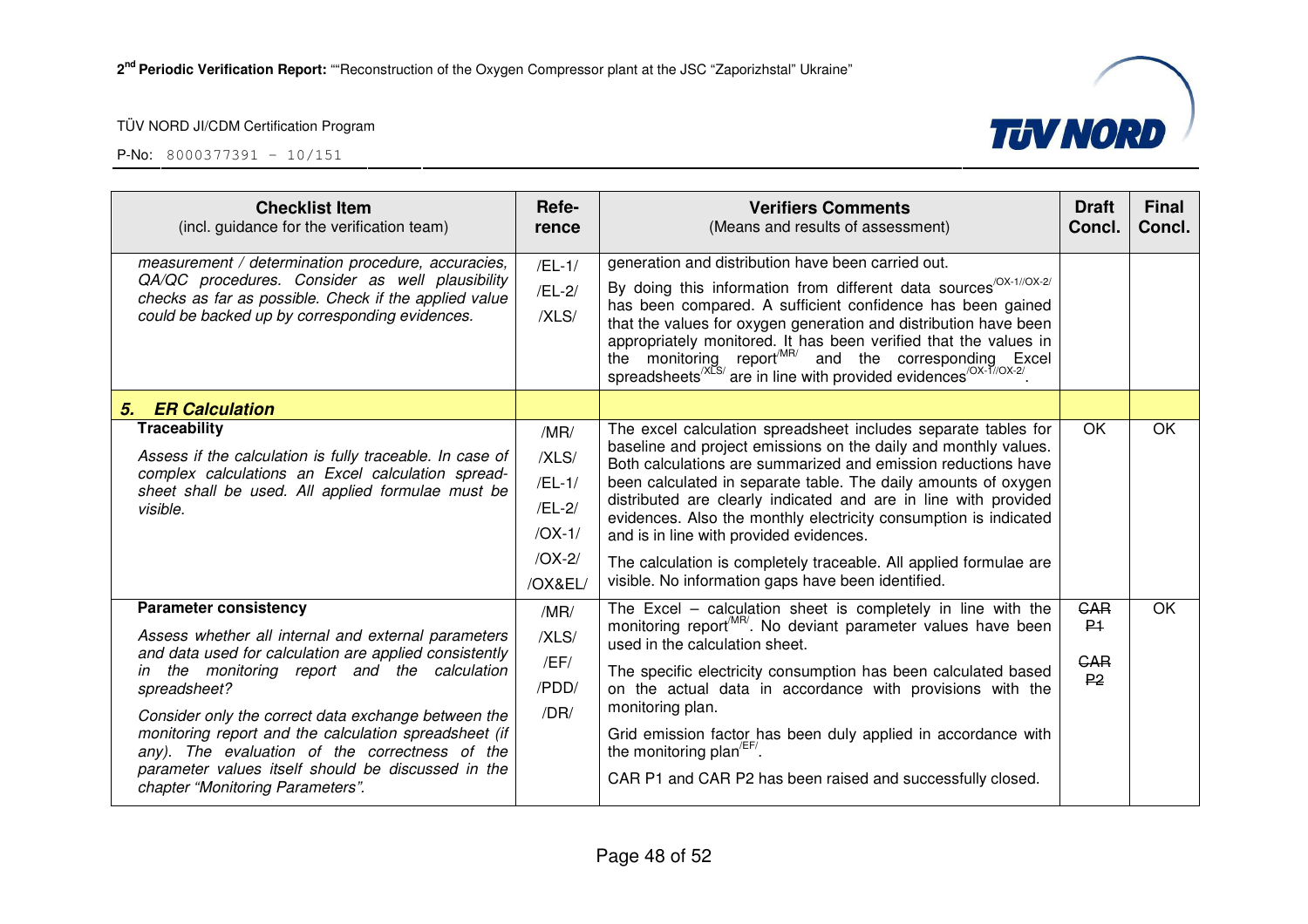

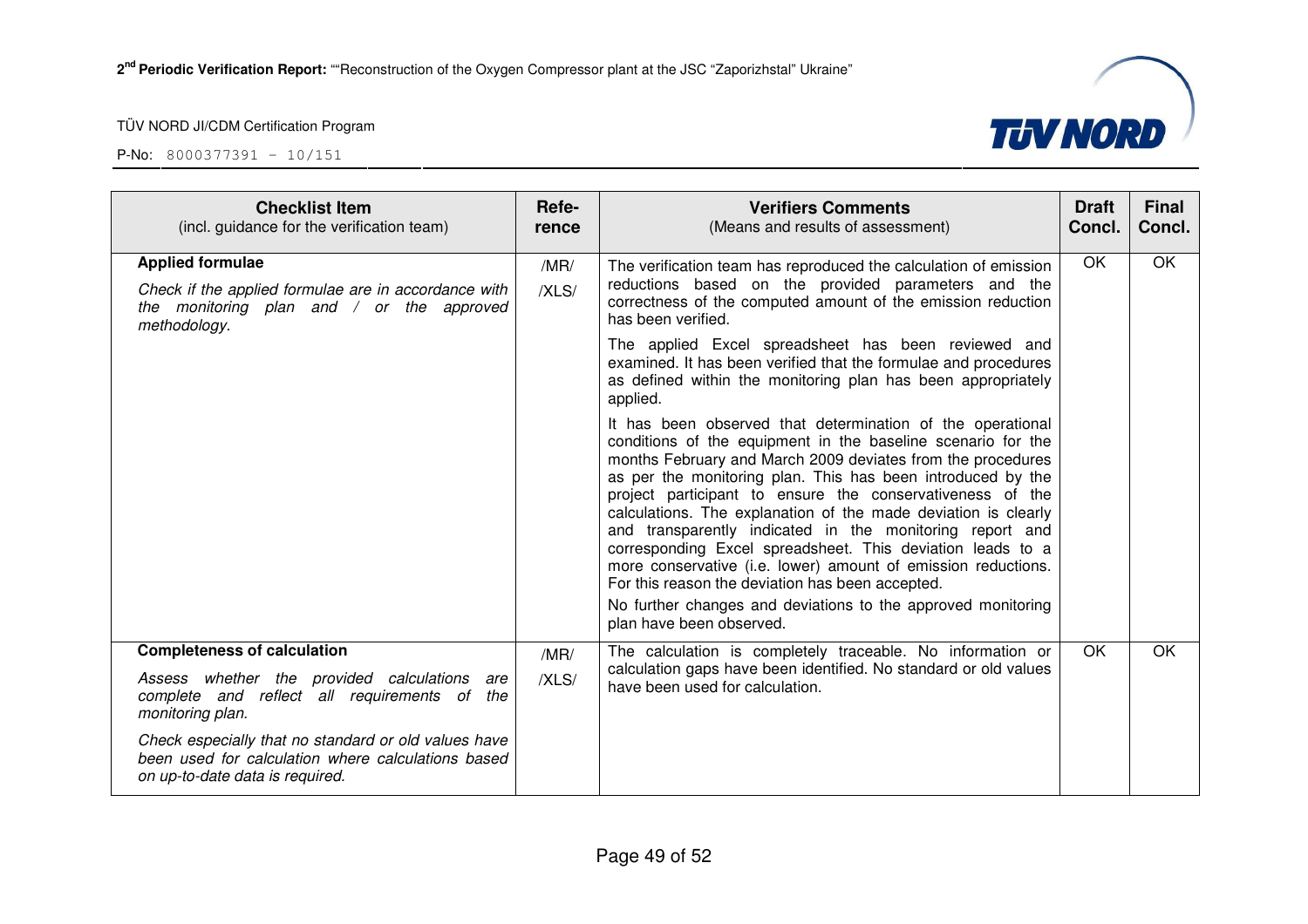



| <b>Checklist Item</b><br>(incl. guidance for the verification team)                                                                                                                                                                                                                                                                                  | Refe-<br>rence        | <b>Verifiers Comments</b><br>(Means and results of assessment)                                                                                                                                                                                                                                                                                                                                                                                                                                                                                                                                                                                                                                                                                                                                                                                                                                                                                                                                                                                                                                                                                                                                                           | <b>Draft</b><br>Concl. | <b>Final</b><br>Concl. |
|------------------------------------------------------------------------------------------------------------------------------------------------------------------------------------------------------------------------------------------------------------------------------------------------------------------------------------------------------|-----------------------|--------------------------------------------------------------------------------------------------------------------------------------------------------------------------------------------------------------------------------------------------------------------------------------------------------------------------------------------------------------------------------------------------------------------------------------------------------------------------------------------------------------------------------------------------------------------------------------------------------------------------------------------------------------------------------------------------------------------------------------------------------------------------------------------------------------------------------------------------------------------------------------------------------------------------------------------------------------------------------------------------------------------------------------------------------------------------------------------------------------------------------------------------------------------------------------------------------------------------|------------------------|------------------------|
| Quality Management; defined organisa-<br>6.<br>structure, responsibilities<br>tional<br>and<br>competencies Internal QA/QC and docu-<br>ment control                                                                                                                                                                                                 |                       |                                                                                                                                                                                                                                                                                                                                                                                                                                                                                                                                                                                                                                                                                                                                                                                                                                                                                                                                                                                                                                                                                                                                                                                                                          |                        |                        |
| <b>Management System</b><br>Check if the GHG data monitoring system is<br>(certified) company quality<br>embedded in a<br>management system, if so, check if all JI monitoring<br>procedures been fully integrated in the project<br>participant's quality management system. If not how<br>the GHG management system<br>has<br>been<br>implemented. | /MR/<br>/PDD/<br>/CS/ | Project participant has provided Company standard STP 8.2-13-<br>10 "Integrated quality system. Monitoring of GHGs emission<br>reductions", approved by Order #98 of JSC "Zaporizhstal" dated<br>on 05.03.2010 <sup>/CS</sup> /. Verification team was able to verify that the<br>"Company standard" has been signed by person which has the<br>authority to do so. The procedures of GHGs emission reductions<br>monitoring have been duly embedded within the standard.<br>Procedures for data management and processing within the<br>particular stages of the monitoring comply with requirements of<br>the monitoring plan. Double check procedures have been<br>introduced to ensure high quality of monitoring parameters.<br>Different tasks within the monitoring are clearly allocated to the<br>personal of the different departments. Personal and the<br>corresponding tasks/responsibilities within the monitoring are<br>clearly defined. Furthermore all procedures have been clearly<br>documented. A sufficient confidence has been gained that the<br>introduced quality assurance system provides procedures and<br>provisions for an accurate and appropriate monitoring of<br>emission reductions. | OK                     | OK                     |
| <b>Roles and Positions</b><br>Check if all roles and positions of each person in the<br>GHG data management process are clearly defined<br>and implemented, from raw data generation to<br>submission of the final data.                                                                                                                             | /MR/<br>/PDD/<br>/CS/ | Different tasks within the monitoring are clearly allocated to the<br>personal of the different departments. Roles and Positions of the<br>project monitoring are clearly defined. Furthermore all<br>procedures have been clearly documented.<br>Please refer to the comment above.                                                                                                                                                                                                                                                                                                                                                                                                                                                                                                                                                                                                                                                                                                                                                                                                                                                                                                                                     | <b>OK</b>              | OK                     |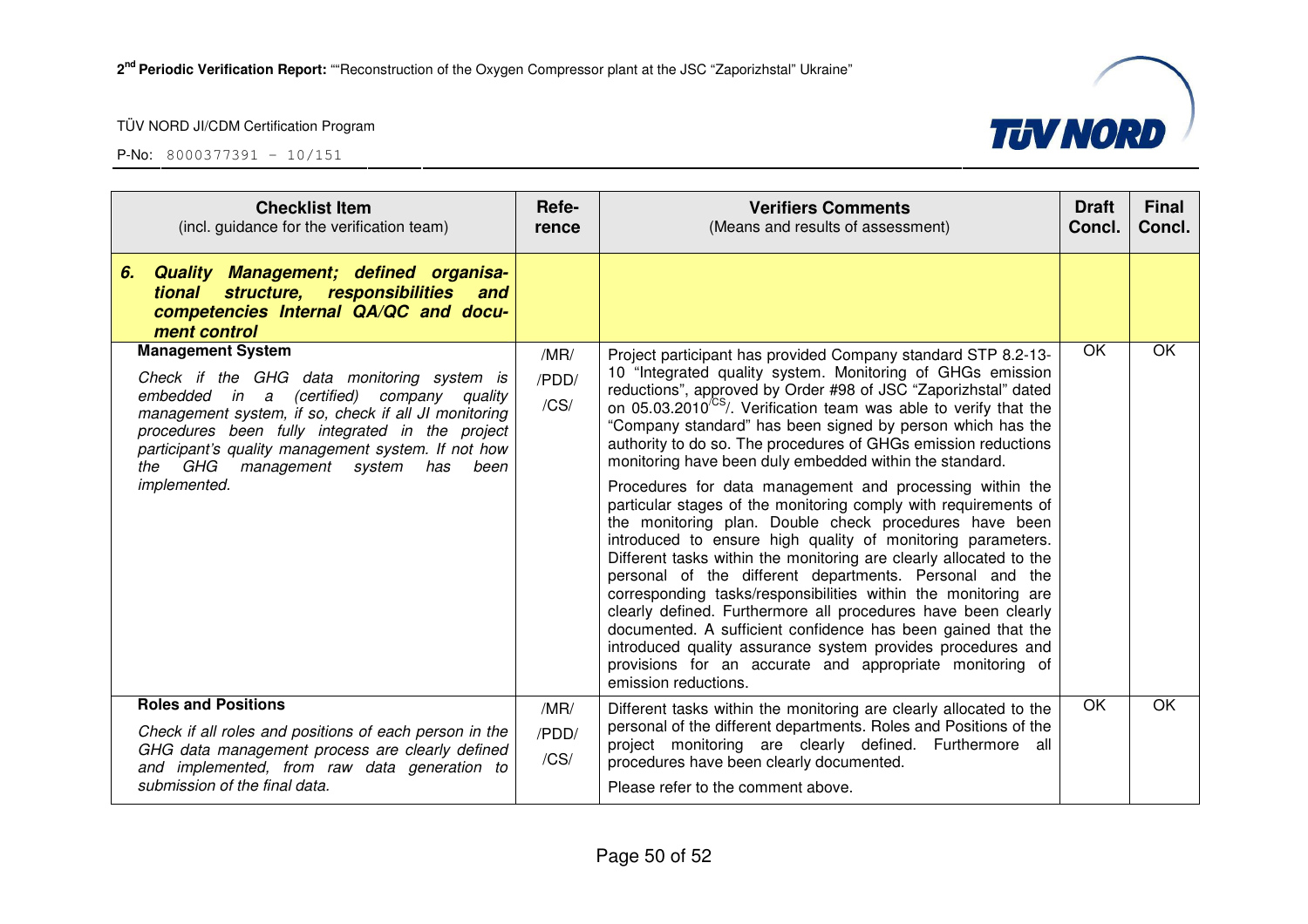

| <b>Checklist Item</b><br>(incl. guidance for the verification team)                                                                                                                                                                                                                                                                           | Refe-<br>rence                       | <b>Verifiers Comments</b><br>(Means and results of assessment)                                                                                                                                                                                                                                                                                                                                                 | <b>Draft</b><br>Concl. | <b>Final</b><br>Concl. |
|-----------------------------------------------------------------------------------------------------------------------------------------------------------------------------------------------------------------------------------------------------------------------------------------------------------------------------------------------|--------------------------------------|----------------------------------------------------------------------------------------------------------------------------------------------------------------------------------------------------------------------------------------------------------------------------------------------------------------------------------------------------------------------------------------------------------------|------------------------|------------------------|
| Check further if only duly qualified personnel is<br>involved in the monitoring procedures.                                                                                                                                                                                                                                                   |                                      |                                                                                                                                                                                                                                                                                                                                                                                                                |                        |                        |
| <b>Trainings</b><br>Check if initial trainings have been carried out, in<br>case deemed necessary.                                                                                                                                                                                                                                            | /MR/<br>/DR/<br>/PDD/<br>$T$ r $Pr/$ | Training procedures <sup>/TrPr/</sup> have been provided and sufficient<br>confidence has been gained that the competence of involved<br>staff ensures an appropriate quality of data. The involved<br>personnel is familiar with monitoring procedures and with the<br>technology applied.                                                                                                                    | <b>OK</b>              | OK                     |
| <b>Troubleshooting procedures</b><br>Assess whether troubleshooting procedures have<br>been implemented.                                                                                                                                                                                                                                      | /MR/<br>/DR/<br>/PDD/<br>$T$ r $Pr/$ | In emergency cases the oxygen monitoring equipment is put out<br>of operation. The monitoring plan ensures that no invalid or<br>erroneous emission reduction can be claimed for emergency<br>cases.<br>Please refer to the comment under QA/QC.                                                                                                                                                               | OK                     | OK                     |
| <b>Maintenance procedures</b><br>Are appropriate maintenance procedures in place?                                                                                                                                                                                                                                                             | /MR/<br>/DR/<br>/PDD/<br>/O&M/       | Yearly maintenance schedules for the oxygen generation<br>equipment (VRU-60 and reserve equipment) have been<br>provided <sup>/O&amp;M/</sup> . Based on provided maintenance schedules for the<br>years 2009 and 2010 it could be verified that procedures for<br>maintenance of the equipment have been introduced and are<br>duly followed.<br>As already indicated all relevant meters have been verified. | OK                     | OK                     |
| <b>Internal QA/QC</b><br>Assess whether there are any procedures in place on<br>when, where and how checks and reviews are to be<br>carried out, and what evidence needs to be<br>documented? (This might include spot checks by a<br>second person not performing the calculations over<br>manual data transfers, changes in assumptions and | /MR/<br>/PDD/                        | As already indicated double check procedures for all monitoring<br>parameters have been introduced and are duly followed by<br>responsible personnel. For further details please refer to the<br>comment under QA/QC Procedures                                                                                                                                                                                | $\overline{OK}$        | OK                     |